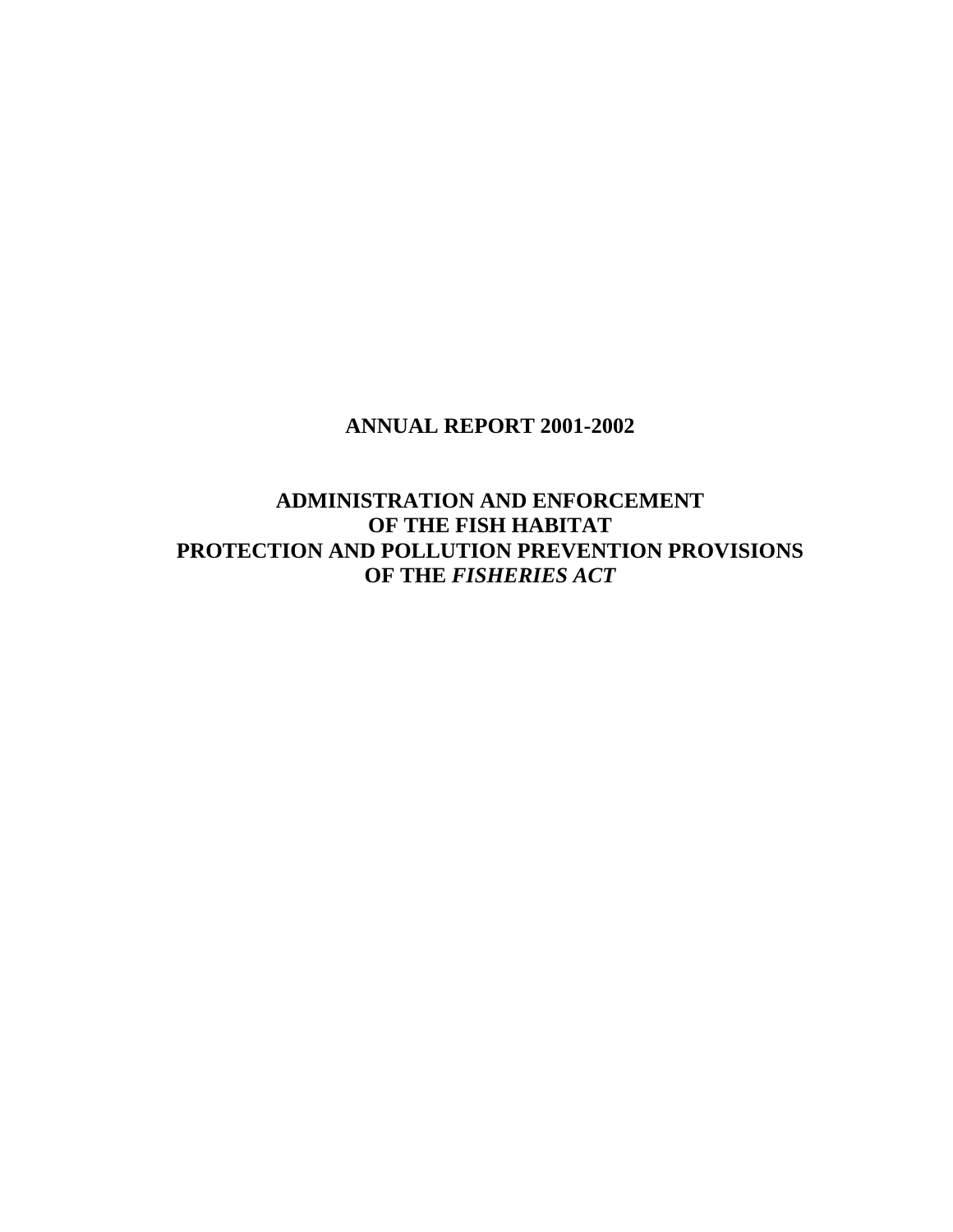Published by:

Communications Branch Fisheries and Oceans Canada Ottawa, Ontario K1A 0E6

©Her Majesty the Queen in Right of Canada 2004 Fs1-57/2002E-PDF 0-662-35737-X

Internet site: <<u>http://www.dfo-mpo.gc.ca/canwaters-eauxcan/infocentre/publications/index\_e.asp</u>>

Printed on recycled paper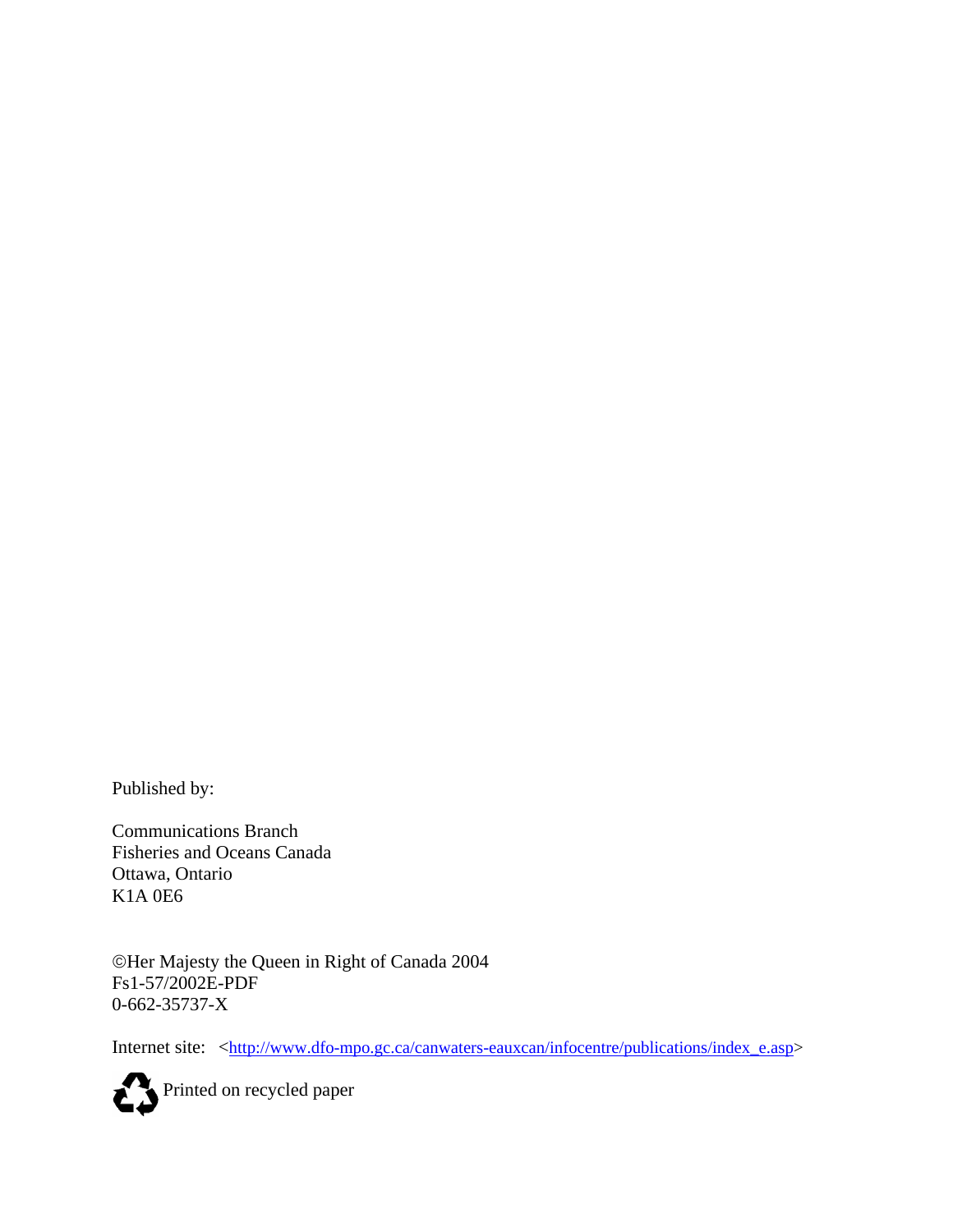

Ottawa, Canada K1A 0E6

Mr. William Corbett Clerk of the House of Commons Room 228-N, Centre Block House of Commons Ottawa, Ontario KlA OA6

Dear Mr. Corbett:

In accordance with the provisions of section 42.1 of the *Fisheries Act*, I have the honour to present, in both official languages, the Annual Report on the Administration and Enforcement of the Fish Habitat Protection and Pollution Prevention Provisions of the *Fisheries Act* for the fiscal year 2001-2002.

In conformity with the requirements of the Act, these copies are for tabling in the House of Commons and for referral to the Standing Committee on Fisheries and Oceans.

Yours truly,

Geoff Regan

**Attachments** 

# Canadä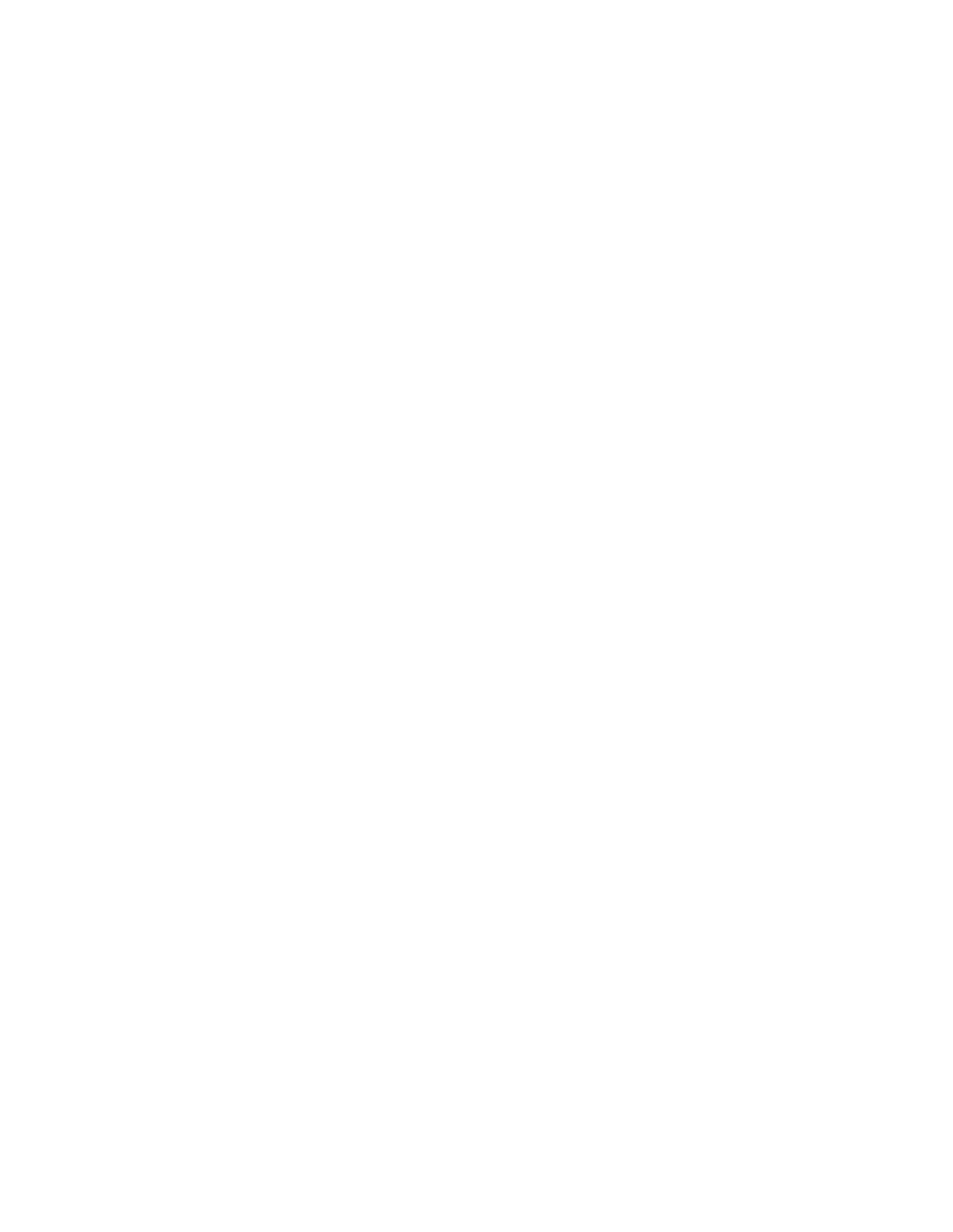

Ministre des Pêches et des Océans

Ottawa, Canada K1A 0E6

Mr. Paul Bélisle Clerk of the Senate Room 183-S, Centre Block The Senate Ottawa, Ontario K1A 0A4

Dear Mr. Bélisle:

In accordance with the provisions of section 42.1 of the *Fisheries Act*, I have the honour to present, in both official languages, the Annual Report on the Administration and Enforcement of the Fish Habitat Protection and Pollution Prevention Provisions of the *Fisheries Act* for the fiscal year 2001-2002.

In conformity with the requirements of the Act, these copies are for tabling in the Senate.

Yours truly,

Geoff Regan

**Attachments** 

# **Canadä**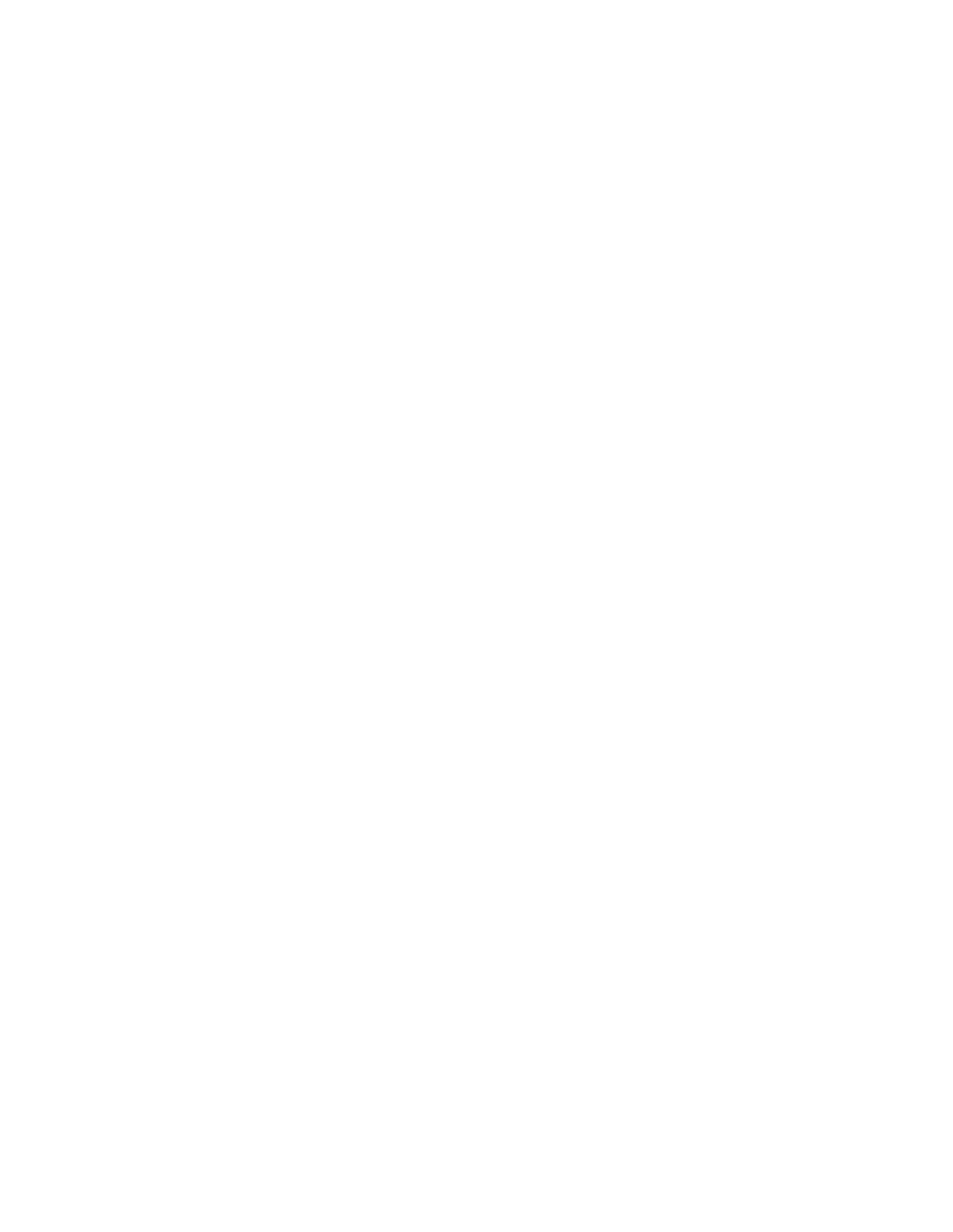## **Table of Contents**

| 1.0            |                                                                          |  |
|----------------|--------------------------------------------------------------------------|--|
| 1.1<br>1.2     | Legislative Basis for the Conservation and Protection of Fish Habitat  2 |  |
| 1.3            |                                                                          |  |
| 2.0            |                                                                          |  |
| 2.1            |                                                                          |  |
| 2.2            |                                                                          |  |
| 2.3            |                                                                          |  |
| 2.4<br>2.5     |                                                                          |  |
|                |                                                                          |  |
| 3.0            |                                                                          |  |
| 4.0            |                                                                          |  |
| 5.0            |                                                                          |  |
| 5.1            |                                                                          |  |
| 5.2            |                                                                          |  |
| 6.0            |                                                                          |  |
| 7.0            |                                                                          |  |
| 8.0            |                                                                          |  |
| 8.1            |                                                                          |  |
| 8.2            |                                                                          |  |
| Map 1:         | National Fish Habitat Management Program's Offices Locations 37          |  |
| Map $2:$       |                                                                          |  |
| <b>Annex 1</b> | Habitat Protection and Pollution Prevention Provisions, Fisheries Act 39 |  |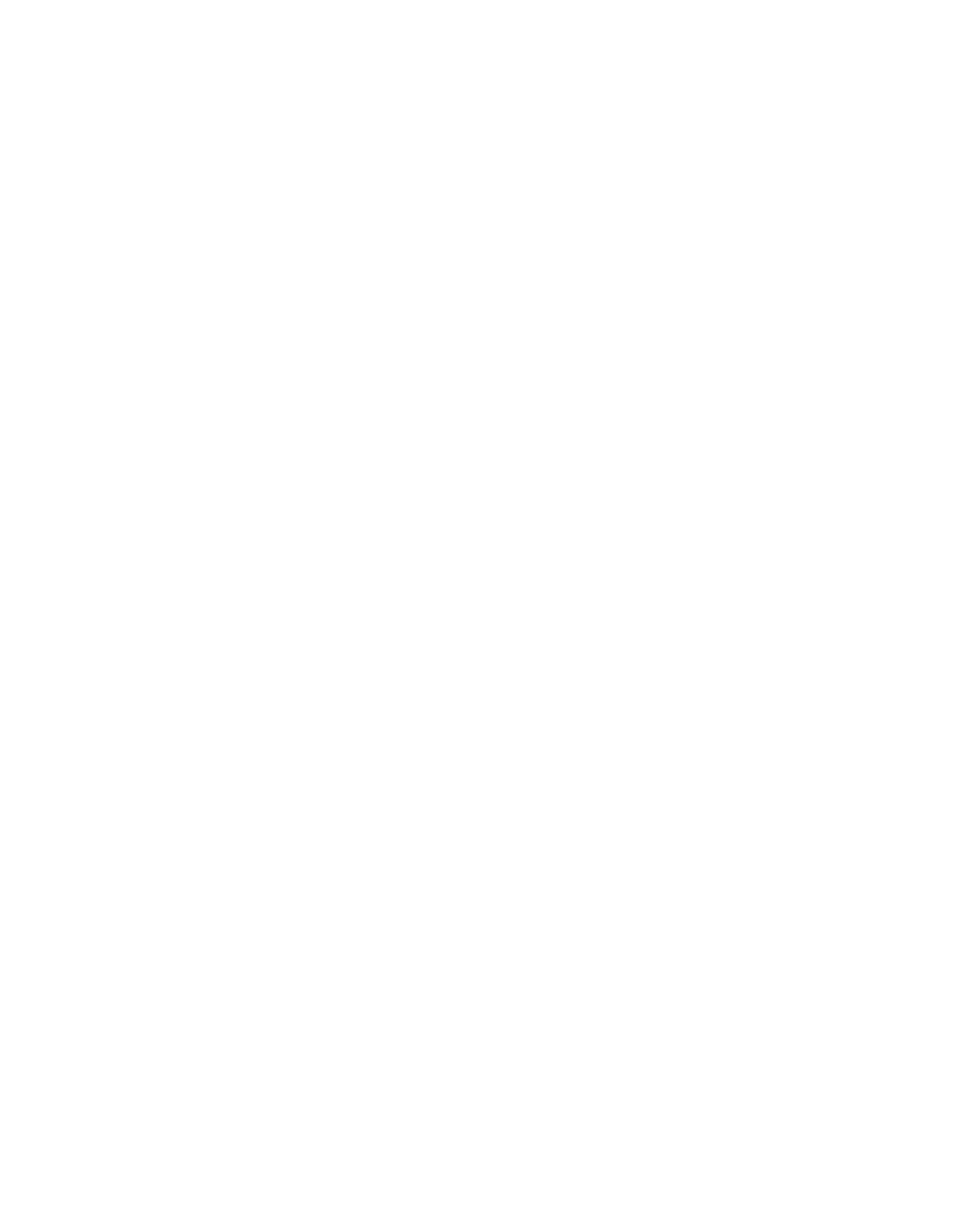## <span id="page-8-0"></span>**1.0 Introduction**

 $\overline{a}$ 

The *Fisheries Act* contains provisions for the conservation and protection of fish habitat. These include provisions that prohibit harmful changes to fish habitat (habitat protection provisions) and others prohibiting the discharge of deleterious substances into fisheries water (pollution prevention provisions). Fisheries and Oceans Canada (DFO) is responsible for the administration and enforcement of the habitat protection provisions of the *Fisheries Act* while responsibility for the administration and enforcement of the pollution prevention provisions has been assigned to Environment Canada (EC).

The [1](#page-8-1)986 *Policy for the Management of Fish Habitat*<sup>1</sup> (Habitat Policy) provides guidance in the application of the habitat protection and pollution prevention provisions of the *Fisheries Act* through implementation strategies that support the conservation and protection as well as its restoration and development.

Within DFO, day-to-day delivery of the responsibility for the administration and enforcement of the habitat protection provisions of the *Fisheries Act* is shared between Oceans Sector's Habitat Management and Fisheries Management Sector's Conservation and Protection (C&P), supported by the Science Sector.

Section 42.1 of the *Fisheries Act* requires the Minister of Fisheries and Oceans to table a report in Parliament on the Administration and Enforcement of the Fish Habitat Protection and Pollution Prevention Provisions of the *Fisheries Act* (Annual Report to Parliament), as soon as possible after the end of each fiscal year. This report provides an opportunity to communicate the achievements of DFO, EC and its partners in the conservation and protection of fish habitat as well as in its restoration and development. It is through this report that Parliamentarians and the public can witness how various partners work together to contribute to healthy and productive fish habitats and sustain fisheries in Canadian waters. This is the 11<sup>th</sup> Annual Report tabled in Parliament.

The content of the Annual Report to Parliament has evolved over the years and will continue to do so as we develop and establish measures that align with the government-wide effort to improve its reporting to Canadians on the performance of its programs.

This report provides a summary of key activities for fiscal year 2001-2002 (April 1, 2001, to March 31, 2002). The introductory section provides the following:

• background on the legal basis for the conservation and protection of fish habitat;

<span id="page-8-1"></span><sup>1</sup> The full text of the *Policy for the Habitat Management of Fish Habitat* can be found at  $\langle$ [http://www.dfo-mpo.gc.ca/canwaters-eauxcan/infocentre/legislation-lois/policies/fhm-policy/index\\_e.asp](http://www.dfo-mpo.gc.ca/canwaters-eauxcan/infocentre/legislation-lois/policies/fhm-policy/index_e.asp)>.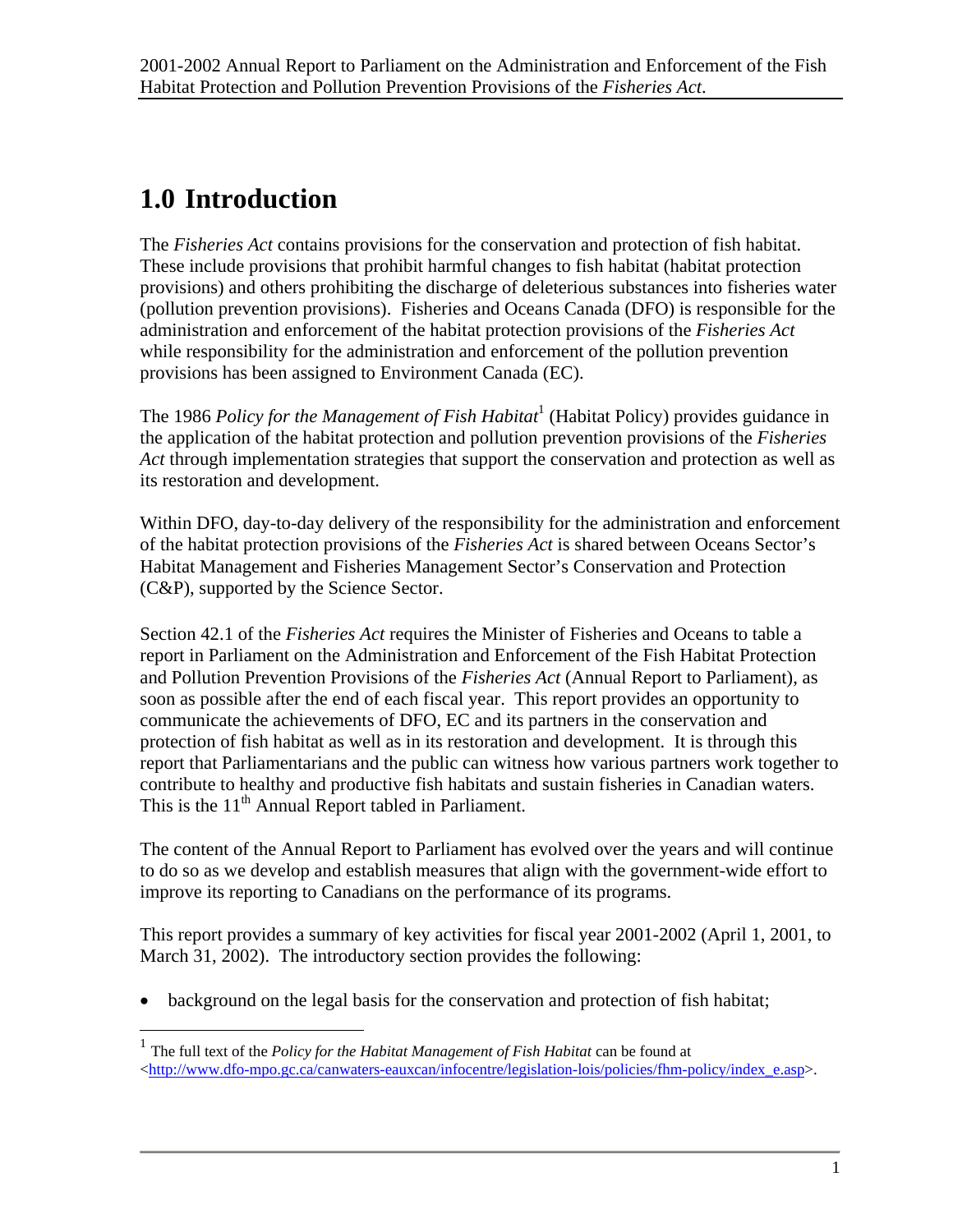- <span id="page-9-0"></span>• a summary of DFO's Habitat Policy; and
- an overview of the mandate and operations of DFO's Habitat Management Program and the Pollution Prevention Program of EC.

The rest of the report provides highlights of results achieved in DFO's National Habitat Management Program and in EC's Pollution Prevention Program under the Key Activities of the Habitat Policy.

Further details on national and regional activities of the two programs are provided in the Supporting Documents, available on DFO's website: <[http://www.dfo-mpo.gc.ca/canwaters-eauxcan/infocentre/publications/index\\_e.asp>](http://www.dfo-mpo.gc.ca/canwaters-eauxcan/infocentre/publications/index_e.asp).

## **1.1 Legislative Basis for the Conservation and Protection of Fish Habitat**

The federal government fulfils its constitutional responsibilities for "seacoast and inland fisheries" through the *Fisheries Act*. The Act contains provisions allowing the federal government to make decisions for the conservation and protection of fish habitat, mainly section 35, essential to sustaining freshwater and marine fisheries resources that provide Canadians with significant economic, social and environmental benefits. Other provisions of the *Fisheries Act* provide for the protection of fish (e.g., sections 20, 21, 22, 32); authorize the Minister to appoint inspectors and analysts; describe inspectors' powers (including entry, search, and direction of preventive, corrective or cleanup measures); describe offences and punishment; and determine liability when a deleterious substance has been deposited.

Under the *Fisheries Act* (subsection 34.1), fish habitat is defined as "spawning grounds and nursery, rearing, food supply and migration areas on which fish depend directly or indirectly in order to carry out their life processes."

The *Fisheries Act* is considered to be one of the strongest pieces of Canadian legislation that can be applied for the conservation and protection of aquatic ecosystems. The habitat protection and pollution prevention provisions of the *Fisheries Act* are listed in Annex 1.

Section 35, the key habitat protection provision of the Act, prohibits any work or undertaking that would cause the Harmful Alteration, Disruption or Destruction (HADD) of fish habitat, unless authorized by the Minister of Fisheries and Oceans or through regulations under the Act:

(1) "No person shall carry on any work or undertaking that results in the harmful alteration, disruption or destruction of fish habitat."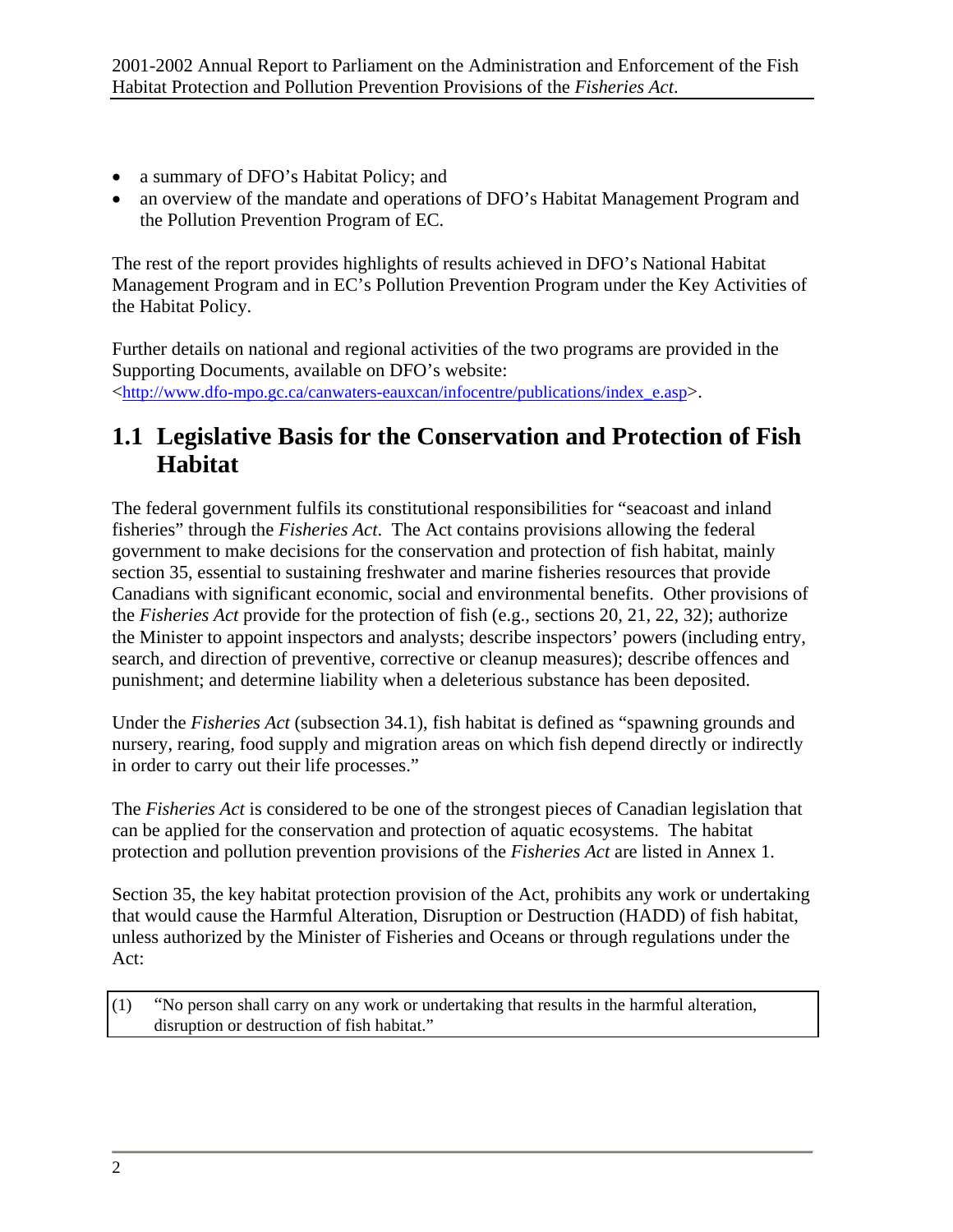<span id="page-10-0"></span>(2) "No person contravenes subsection (1) by causing the alteration, disruption or destruction of fish habitat by any means or under any conditions authorized by the Minister or under regulations made by the Governor in Council under this Act." section 35, *Fisheries Act*.

Section 36, the key pollution prevention provision, prohibits the deposit of deleterious substances into waters frequented by fish, unless authorized by regulation under the *Fisheries Act* or other federal legislation.

The administration and enforcement of the pollution prevention provisions of the *Fisheries Act* is the responsibility of Environment Canada. Section 36 provides the authority to designate substances as "deleterious", to set limits for their discharge, to create regulations, and to designate those who can make site-specific authorizations and the conditions under which these authorizations may be granted. Regulations to authorize certain deposits have been established pursuant to section 36 (e.g., pulp and paper and metal mining effluents).

"Subject to subsection 36(4) of the *Fisheries Act*, no person shall deposit or permit the deposit of a deleterious substance of any type in water frequented by fish or in any place under any conditions where the deleterious substance or any other deleterious substance that results from the deposit of the deleterious substance may enter any such water."

## **1.2 Policy for the Management of Fish Habitat**

The *Fisheries Act* provides broad powers to conserve and protect fish habitat. In administering the habitat protection provisions of the Act, DFO is guided by the Habitat Policy. Established in 1986, the Policy provides a mix of regulatory and proactive strategies that, together, support the concepts of sustainable development and ecosystem approach. The Habitat Policy also applies to the pollution prevention provisions of the Act administered and enforced by EC.

The overall objective of the Habitat Policy is to "increase the natural productive capacity of habitat for the nation's fisheries resources" (i.e., to achieve a "net gain" in fish habitat) through the three goals of conservation, restoration and development of fish habitat.

The Habitat Policy recognizes that first and foremost habitat objectives must be linked and integrated with fish production objectives. It also recognizes other sectors of the economy make legitimate demands on water resources. The Habitat Policy promotes integrated planning for habitat management as an approach to ensuring the conservation and protection of fish habitat that sustain fish production while providing for other uses.

A key element of the Habitat Policy is the guiding principle of "no net loss of the productive capacity of fish habitat" that supports the conservation goal and is applied when proposed "works or undertakings" result in a HADD of fish habitat. Prior to the issuance of an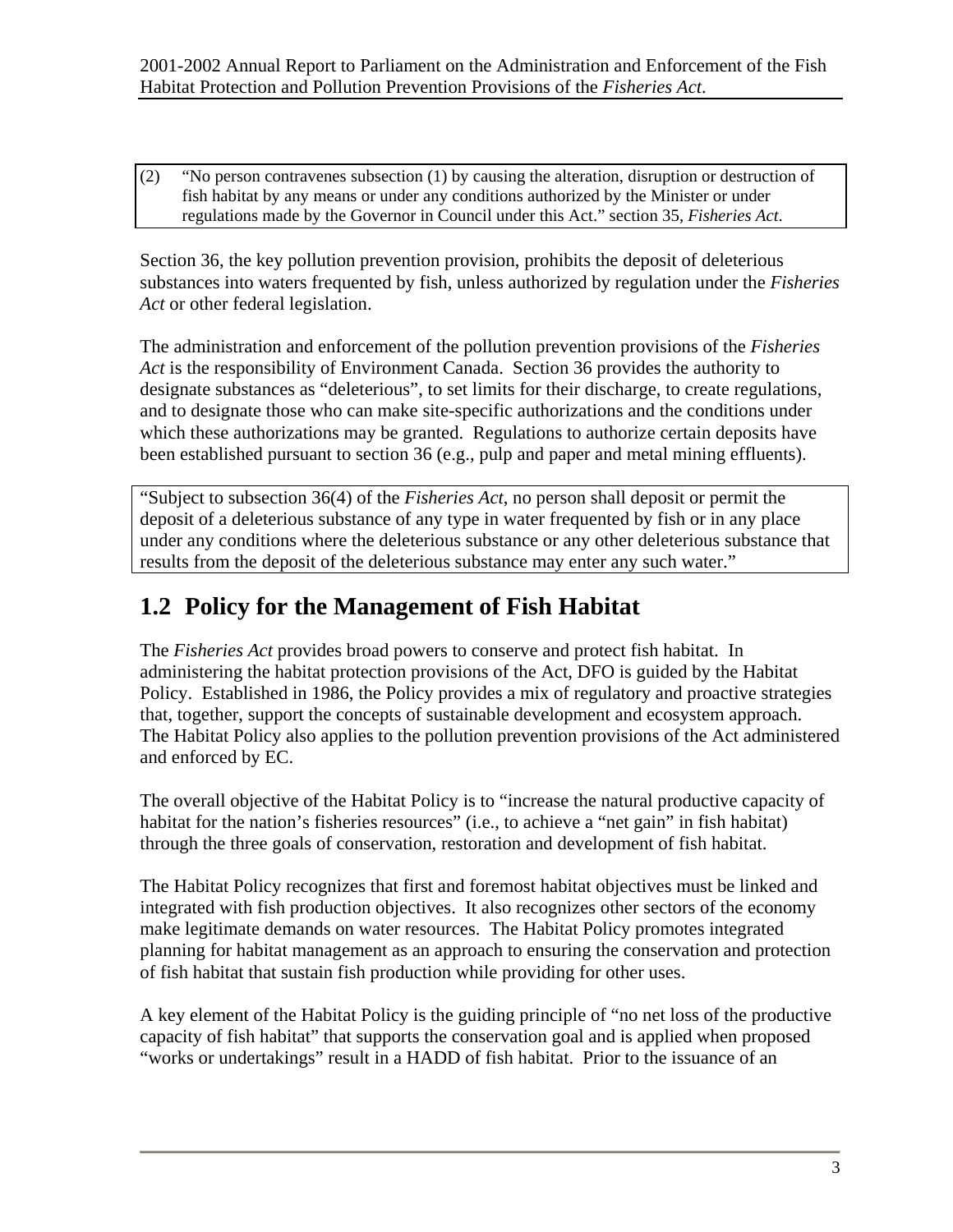<span id="page-11-0"></span>authorization under subsection 35(2) of the *Fisheries Act*, DFO applies the "no net loss" guiding principle, so that unavoidable habitat losses as a result of development projects are balanced by restored and/or newly created or enhanced habitat. If unacceptable losses of fish habitat cannot be prevented by these measures, the Habitat Policy calls for an authorization not to be issued. Furthermore, where deleterious substances result in harm to fish or damage to fish habitat, compensation<sup>[2](#page-11-1)</sup> is not an option.

## **1.3 The National Habitat Management Program**

The mandate of the National Habitat Management Program is to ensure the conservation and protection of fish habitat that sustain fresh and marine fisheries resources that Canadians <sup>1</sup> value. As a result of the enactment of the *Canadian Environmental Assessment Act*<sup>[3](#page-11-2)</sup> (CEAA) in 1995, the Program was assigned responsibilities to conduct environmental assessments of development proposals requiring certain regulatory decisions under the Acts administered by the Department.

The Program's activities are organized as follows:

- Regulatory;
- Freshwater and Oceans Planning;
- Habitat Enhancement;
- Community Outreach and Stewardship;
- Scientific Support;
- Information Management; and
- Program Management.

These are implemented in collaboration with other federal departments, provincial governments, Aboriginal People, non-governmental organizations and industry.

Delivery of activities associated with compliance and enforcement of the habitat protection provisions of the *Fisheries Act* is undertaken by Fishery Officers from DFO's C&P Program. Scientific support, including research, scientific advice and monitoring, is provided by scientists of the department's Science Sector. The remaining activities are the responsibility of the Ocean Sector's Habitat Management Program.

The major focus of the Program is on regulatory activities. These include: the review of development proposals (referrals); compliance monitoring and enforcement of the habitat protection provisions of the *Fisheries Act;* and conducting environmental assessments under CEAA prior to making decisions under section 35 of the *Fisheries Act*, or prior to issuing

<span id="page-11-1"></span><sup>2</sup> See Glossary in the *Policy for the Management of Fish Habitat* for definition of compensation  $\langle$ [http://www.dfo-mpo.gc.ca/canwaters-eauxcan/infocentre/legislation-lois/policies/fhm-policy/gloss\\_e.asp](http://www.dfo-mpo.gc.ca/canwaters-eauxcan/infocentre/legislation-lois/policies/fhm-policy/gloss_e.asp)>.

<u>.</u>

<span id="page-11-2"></span> ${}^{3}$ For more details, see <[http://laws.justice.gc.ca/en/C-15.2/index.html>](http://laws.justice.gc.ca/en/C-15.2/index.html).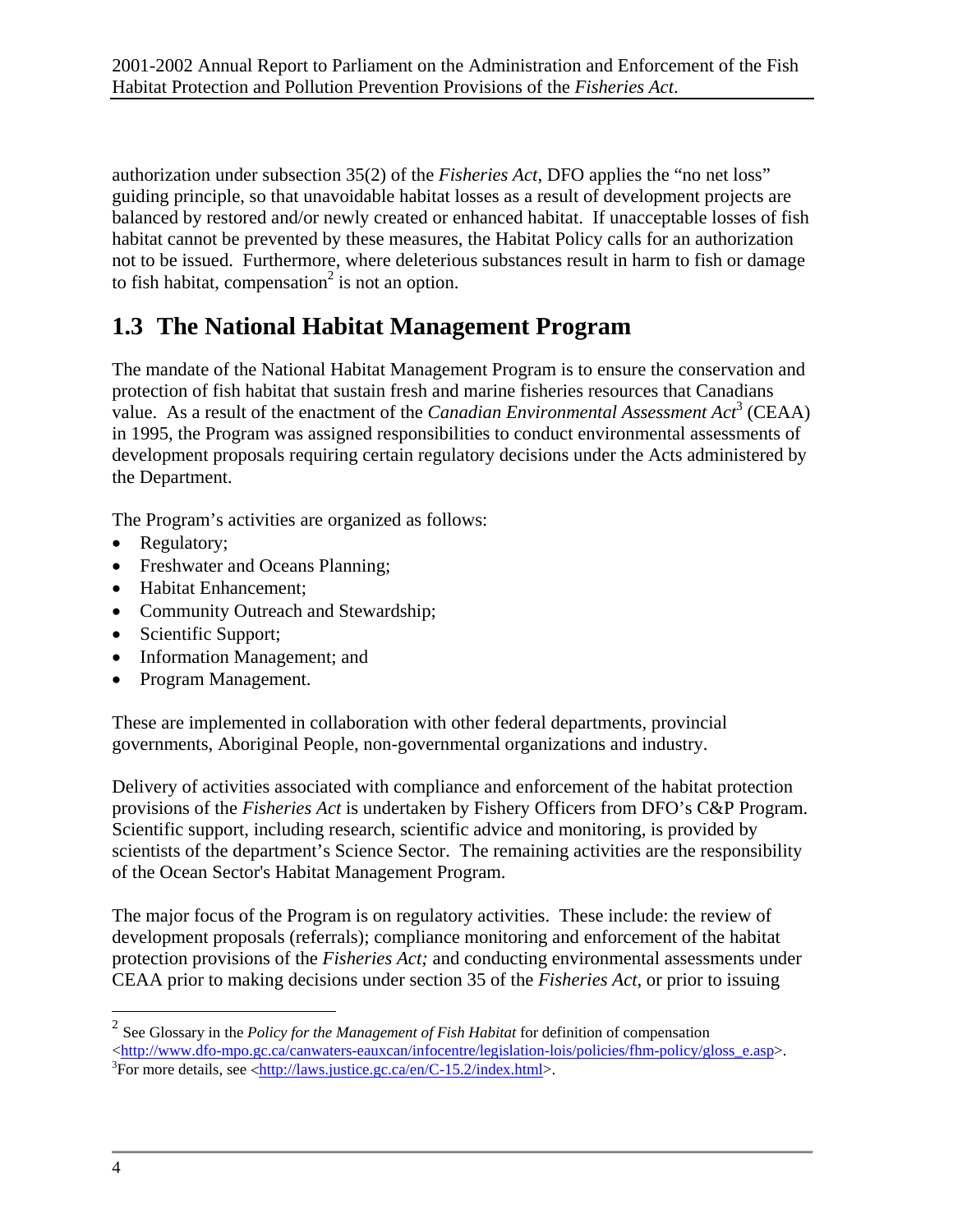certain approvals under the *Navigable Waters Protection Act* (NWPA) or the *National Energy Board Act* (NEBA).

National Headquarters staff are responsible for the overall coordination of the delivery of the program. They provide national policy direction, strategic advice and liaison with other departmental sectors, federal departments and national industry and non-governmental organizations.

Day-to-day delivery of the program is carried out by staff located in more than 60 departmental offices in six regions: Newfoundland and Labrador; Maritimes (parts of New Brunswick and Nova Scotia); Gulf (parts of New Brunswick and Nova Scotia, as well as all of Prince Edward Island); Quebec; Central and Arctic (Alberta, Saskatchewan, Manitoba, Ontario, the Northwest Territories and Nunavut); and Pacific (covering British Columbia and the Yukon). See Map 1 at the end of this report.

On June 18, 2001, the Minister announced the creation of the Gulf Region, which meant that specific departmental programs in the Maritimes Region would be realigned under the Gulf Region, including programs in the Oceans Sector.

Although the actual financial transfer occurred as of April  $1<sup>st</sup>$ , 2002, Gulf Region assumed responsibility for *Fisheries Act* and CEAA reviews of aquaculture sites and applications in Prince Edward Island, as well as the environmental assessment related to the Petitcodiac Causeway, as of August 1, 2001.

To ensure consistent reporting for fiscal year 2001-2002, Maritimes Region took the lead in preparing this Report, with contributions from the Gulf Region pertaining to Gulf activities.

In an effort to strengthen the National Habitat Management Program, a Blueprint Initiative was launched in fiscal year 1999-2000 as a direct response to DFO's Strategic Plan to restore confidence and credibility, renew mandates and improve organizational effectiveness. In fiscal year 2001-2002, the Habitat Management Program continued its efforts to address the four priorities that resulted from the Habitat Blueprint Initiative. These included:

- streamlining the development referral review and approval process;
- establishing greater national consistency in the delivery of the Program;
- achieving a more balanced approach between regulatory and proactive activities in implementing the Habitat Policy; and
- enhancing collaboration and accountability in the delivery of the Program through partnerships.

The Minister of DFO has the legislative responsibility for the administration and enforcement of the *Fisheries Act*. In 1978, the Prime Minister gave to EC, the administration and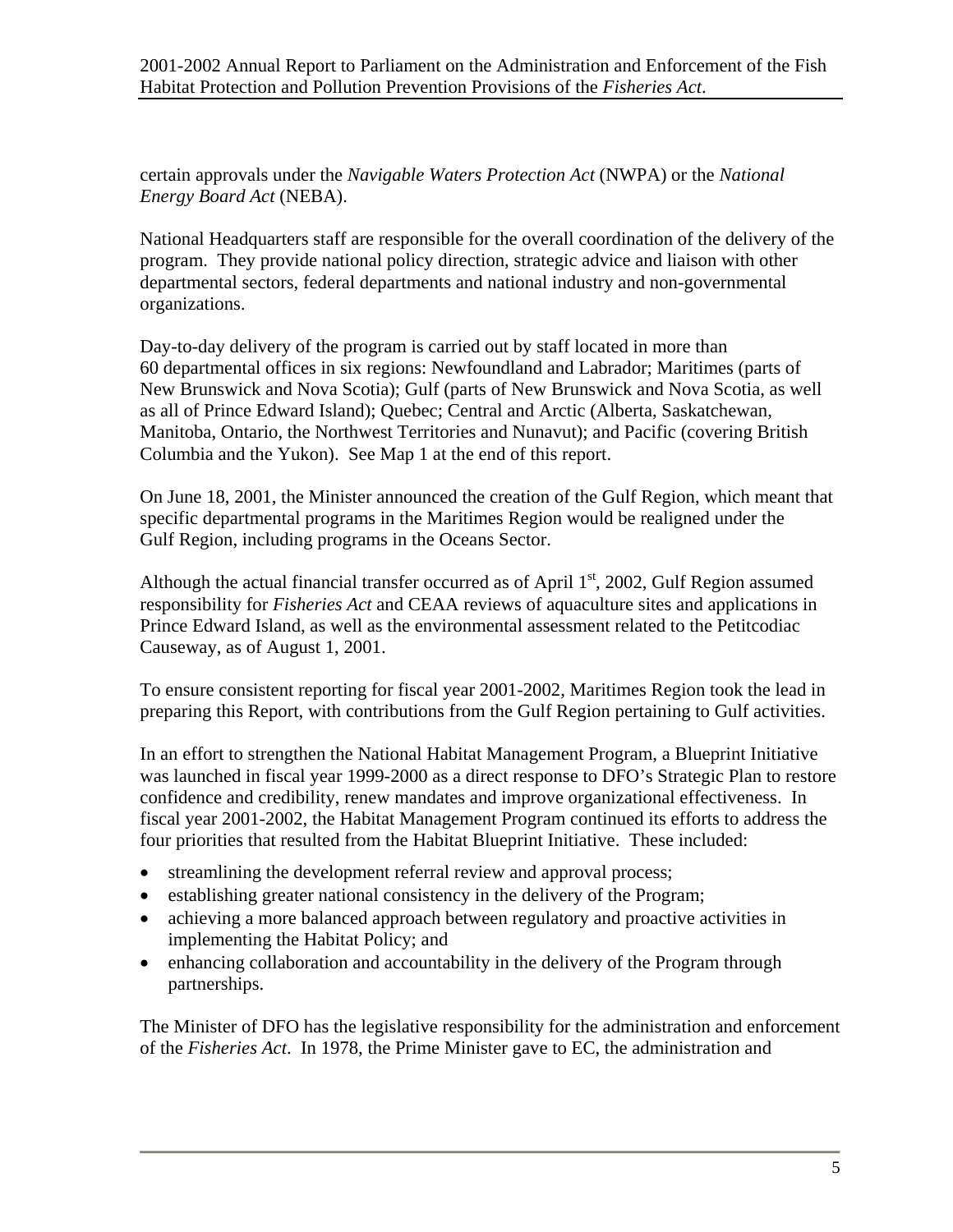enforcement responsibilities of those aspects of the Act that prevent pollution of Canadian fishery waters (section 34 and sections 36 to 42 inclusively). In this context, EC works to: advance pollution prevention technologies; promote the development of preventative solutions; and work with the provinces, territories, industry, other government departments and the public on issues relating to the pollution provisions of the *Fisheries Act*.

The central pollution prevention provision is found in subsection 36(3) of the Act, and is commonly referred to as the "general prohibition". This subsection prohibits the deposit, into fish-bearing waters, of substances that are deleterious to fish. The "general prohibition" provision can include harmful plant effluents and runoff of pesticides or fertilizers from land or individual substances deposited to water. Subsection 36(4) of the *Fisheries Act* provides for authorization to discharge deleterious substances by means of regulations under subsection 36(5) of the *Fisheries Act* or under other legislation. Environment Canada regularly consults with DFO on the development of regulations under subsection 36(5) as it is the Minister of DFO that has the responsibility to bring before Cabinet all proposed regulations under the Act.

Environment Canada, in collaboration with DFO, has regulated six sectors under subsection 36(5) of the *Fisheries Act*: pulp and paper; metal mining; meat/poultry processing; potato processing; chlor-alkali mercury plants; and petroleum refineries. There is also one site-specific regulation governing the effluent from a pulp and paper mill at Port Alberni in British Columbia<sup>4</sup>. These regulations define deleterious substances and set discharge limits. Discharges that exceed those limits are in violation of subsection 36(3) and charges can be laid by EC's Fishery Inspectors /Officers under those regulations. In addition, where no regulations exist, all discharges must comply with the general prohibition in subsection 36(3).

Over the years, EC has developed several programs to complement the six regulated sectors. The accomplishments and results of these programs are detailed in EC's Supporting Document available electronically at [<http://www.dfo-mpo.gc.ca/canwaters](http://www.dfo-mpo.gc.ca/canwaters-eauxcan/infocentre/publications/index_e.asp)[eauxcan/infocentre/publications/index\\_e.asp>](http://www.dfo-mpo.gc.ca/canwaters-eauxcan/infocentre/publications/index_e.asp).

Environment Canada's regional enforcement activities related to the *Fisheries Act* are administered through five regional offices located across Canada: Atlantic (New Brunswick, Nova Scotia, Prince Edward Island, Newfoundland and Labrador); Quebec; Ontario; Prairie and Northern (Alberta, Saskatchewan, Manitoba, Nunavut and Northwest Territories; Pacific and Yukon (British Columbia and Yukon). **See Map 2.** 

1

<span id="page-13-0"></span><sup>&</sup>lt;sup>4</sup><br>Stricter limits were required for the effluent from the Port Alberni Pulp and Paper mill because of environmental conditions at the site.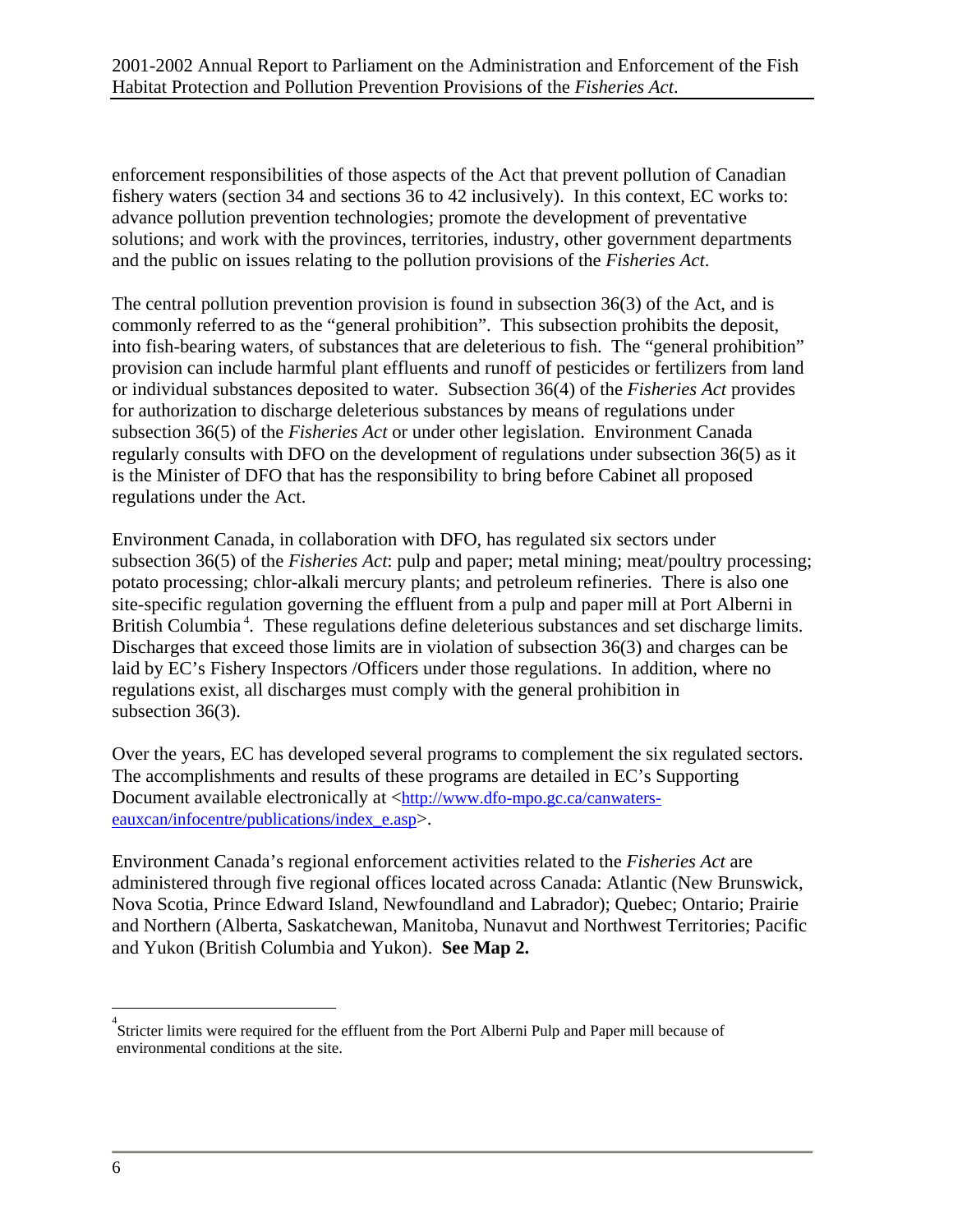## <span id="page-14-0"></span>**2.0 Regulatory Activities**

Regulatory activities of DFO's National Habitat Management Program include:

- reviewing proposed works or undertakings ("referrals") that may affect fish habitat;
- monitoring compliance and applying enforcement in cases of non-compliance with the habitat protection provisions of the *Fisheries Act*;
- conducting environmental assessments; and
- developing regulations, policies and guidelines related to the habitat protection provisions of the *Fisheries Act*.

## **2.1 Review of Development Proposals (Referrals)**

## **Regional Highlights**

Examples of regional activities during fiscal year 2001-2002 are highlighted below. Details are provided in Supporting Documents available electronically at <[http://www.dfo](http://www.dfo-mpo.gc.ca/canwaters-eauxcan/infocentre/publications/index_e.asp)[mpo.gc.ca/canwaters-eauxcan/infocentre/publications/index\\_e.asp>](http://www.dfo-mpo.gc.ca/canwaters-eauxcan/infocentre/publications/index_e.asp).

Table 1 summarizes the number of referrals (by work category) submitted to DFO for review. Table 2 summarizes the number of authorizations issued and letters of advice provided by regions.

| <b>Table 1</b><br><b>Summary of Habitat Referrals: FY 2001-2002</b> |                        |                |                          |                    |               |                 |              |                           |                      |        |              |
|---------------------------------------------------------------------|------------------------|----------------|--------------------------|--------------------|---------------|-----------------|--------------|---------------------------|----------------------|--------|--------------|
|                                                                     | <b>Work Categories</b> |                |                          |                    |               |                 |              |                           |                      |        |              |
| <b>REGION</b>                                                       | Aqua-<br>culture       | Forestry       | <b>Instream</b><br>Works | Land<br><b>Use</b> | <b>Mining</b> | Oil $\&$<br>Gas | <b>Roads</b> | <b>Shoreline</b><br>Works | Water<br><b>Mgmt</b> | Other* | <b>Total</b> |
| Newfound-<br>land                                                   | 62                     | 44             | 217                      | 479                | 10            | 8               | 305          | 258                       | 12                   | 54     | 1449         |
| <b>Maritimes</b>                                                    | 94                     | 47             | 427                      | 56                 | 3             | 16              | 378          | 436                       | 18                   | 73     | 1548         |
| <b>Quebec</b>                                                       | 12                     | $\overline{0}$ | 26                       | 11                 | 2             | 4               | 87           | 104                       | 75                   | 30     | 351          |
| Central &<br>Arctic                                                 | 1                      | 21             | 963                      | 190                | 185           | 552             | 928          | 1123                      | 183                  | 290    | 4436         |
| Pacific                                                             | 111                    | 726            | 775                      | 700                | 646           | 27              | 502          | 780                       | 127                  | 249    | 4643         |
| <b>TOTAL</b>                                                        | 280                    | 838            | 2408                     | 1436               | 846           | 607             | 2200         | 2701                      | 415                  | 696    | 12427        |

**\*Note:** "Other" includes referrals identified with Work Categories of Deleterious Substances, Hazardous Materials, Research, Ocean Management, Ocean Dumping, Power Projects, Railway, Seismic Activities and Class Screenings of Habitat Restoration projects.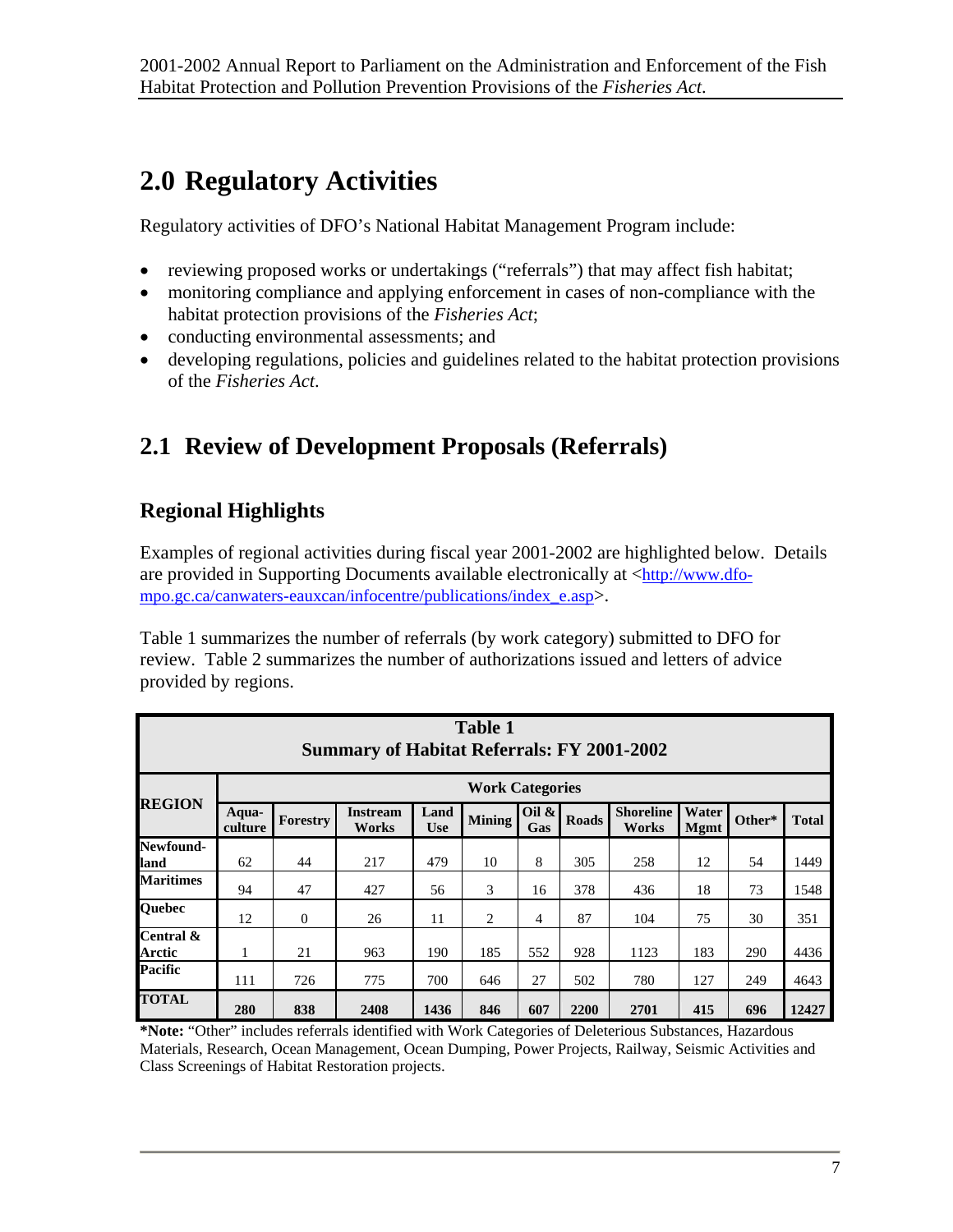| <b>Table 2</b><br><b>Authorizations and Advice Reported: FY 2001-2002</b> |                       |                                                         |              |  |  |
|---------------------------------------------------------------------------|-----------------------|---------------------------------------------------------|--------------|--|--|
| <b>REGION</b>                                                             | <b>Authorizations</b> | <b>Advice Provided to</b><br><b>Proponent or Others</b> | <b>TOTAL</b> |  |  |
| <b>Newfoundland</b>                                                       |                       | 872                                                     | 873          |  |  |
| <b>Maritimes</b>                                                          |                       | 1008                                                    | 1015         |  |  |
| <b>Ouebec</b>                                                             | 28                    | 113                                                     | 141          |  |  |
| <b>Central &amp; Arctic</b>                                               | 330                   | 3311                                                    | 3641         |  |  |
| <b>Pacific</b>                                                            | 72                    | 1618                                                    | 1690         |  |  |
| <b>TOTAL</b>                                                              | 438                   | 6922                                                    | 7360         |  |  |

**Note:** Table 2 is a summary of all "decisions" as recorded in the Habitat Referral Tracking System. Advice provided to proponents or others include advice provided in writing to: federal agencies, provincial/territorial/other agencies, letters of advice to proponents, letters of approval to proponents, mitigation measures provided to permitting agencies, specialist advice to federal agencies and advice provided to the Canadian Coast Guard for the issuance of approvals under the NWPA.

#### **Newfoundland**

- Of the 1,449 referrals received by the Region, approximately 72% were related to land use, roads and shoreline works. Another 22% were related to instream works, forestry and aquaculture.
- Staff provided advice in 872 cases and issued one authorization.

#### **Maritimes**

• Instream, road and shoreline works comprised 80% of the 1,548 referrals received by the Region. Staff provided advice in 1,008 cases, and issued seven authorizations.

#### **Quebec**

- Road and shoreline works comprised 54% of the 351 referrals received by the Region; referrals related to aquaculture, water management or instream works accounted for 32% of the total.
- Staff provided advice in 113 cases and issued 28 authorizations. Other referrals dealt with forestry, land use and oil & gas.

#### **Central and Arctic**

• The majority of the 4,436 referrals received by the Region were for projects involving shoreline works and instream works (47% combined); road-related projects were the third most common, with 21%, followed by oil and gas projects with 12%. Other referrals dealt with aquaculture, forestry, land use, mining and water management.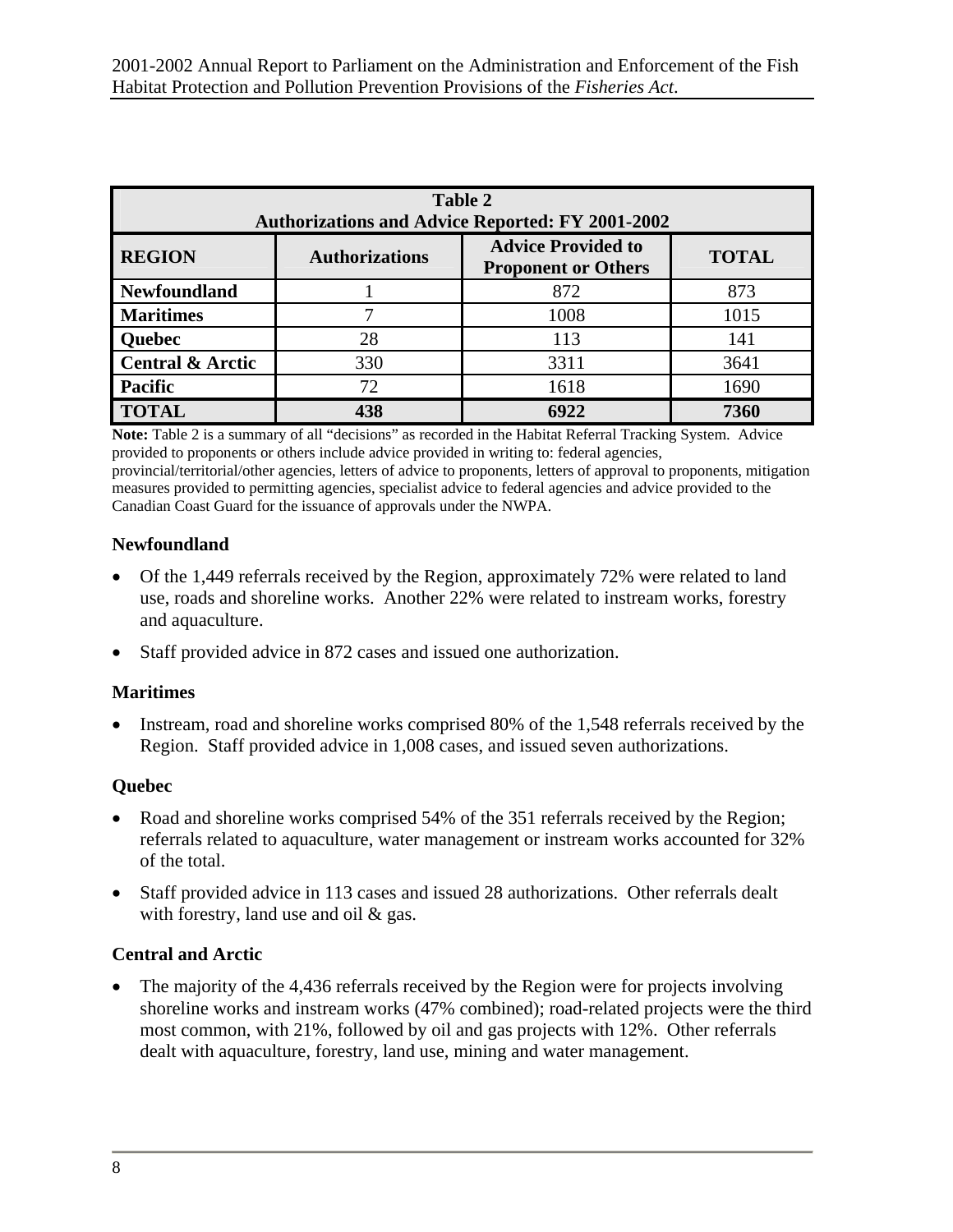<span id="page-16-0"></span>• Staff issued authorizations in 330 of the cases, and provided advice in another 3,311, a 72% increase from the previous year.

#### **Pacific**

- The four most common work categories of the 4,643 projects referred were shoreline works, in-stream works, forestry and general land use which represented 64% of referrals. Mining and road work accounted for 25%.
- The region issued 72 authorizations (for about 2% of referrals) and 1,618 letters of advice (for about 96% of referrals). These proportions are approximate as any single referral may generate one or more authorizations or letters of advice or both.

## **2.2 Compliance and Enforcement**

### **National Highlights**

National Headquarters' C&P Program is responsible for monitoring compliance with legislation and regulations regarding the conservation of fisheries resources and fish habitat. The Minister of DFO appoints Fishery Officers to enforce fisheries regulations and management plans as well as the habitat provisions of the *Fisheries Act*. In addition to protecting fish habitat, Fishery Officers conduct at-sea patrols in coastal and inshore areas, monitor catches, conduct forensic investigations and audits, conduct inland patrols and provide information to fishermen regarding government policies and regulations. The enforcement and compliance monitoring activities of Fishery Officers are vital to the Habitat Management Program and are key to protecting Canada's fish and fish habitat.

Six Guiding Principles govern the application of the *Fisheries Act* in this regard and are identified in the new *Compliance and Enforcement Policy for the Habitat Protection and Pollution Prevention Provisions of the Fisheries Act*. The Policy was co-developed by DFO and EC and published in November 2001. [<http://www.ec.gc.ca/ele](http://www.ec.gc.ca/ele-ale/policies/c_and_e_fisheries_act/main_e.asp)[ale/policies/c\\_and\\_e\\_fisheries\\_act/main\\_e.asp>](http://www.ec.gc.ca/ele-ale/policies/c_and_e_fisheries_act/main_e.asp).

The Guiding Principles are as follows:

- Compliance with the habitat protection and pollution prevention provisions and their accompanying regulations is mandatory.
- Compliance will be encouraged through communication with parties affected by the habitat protection and pollution prevention provisions.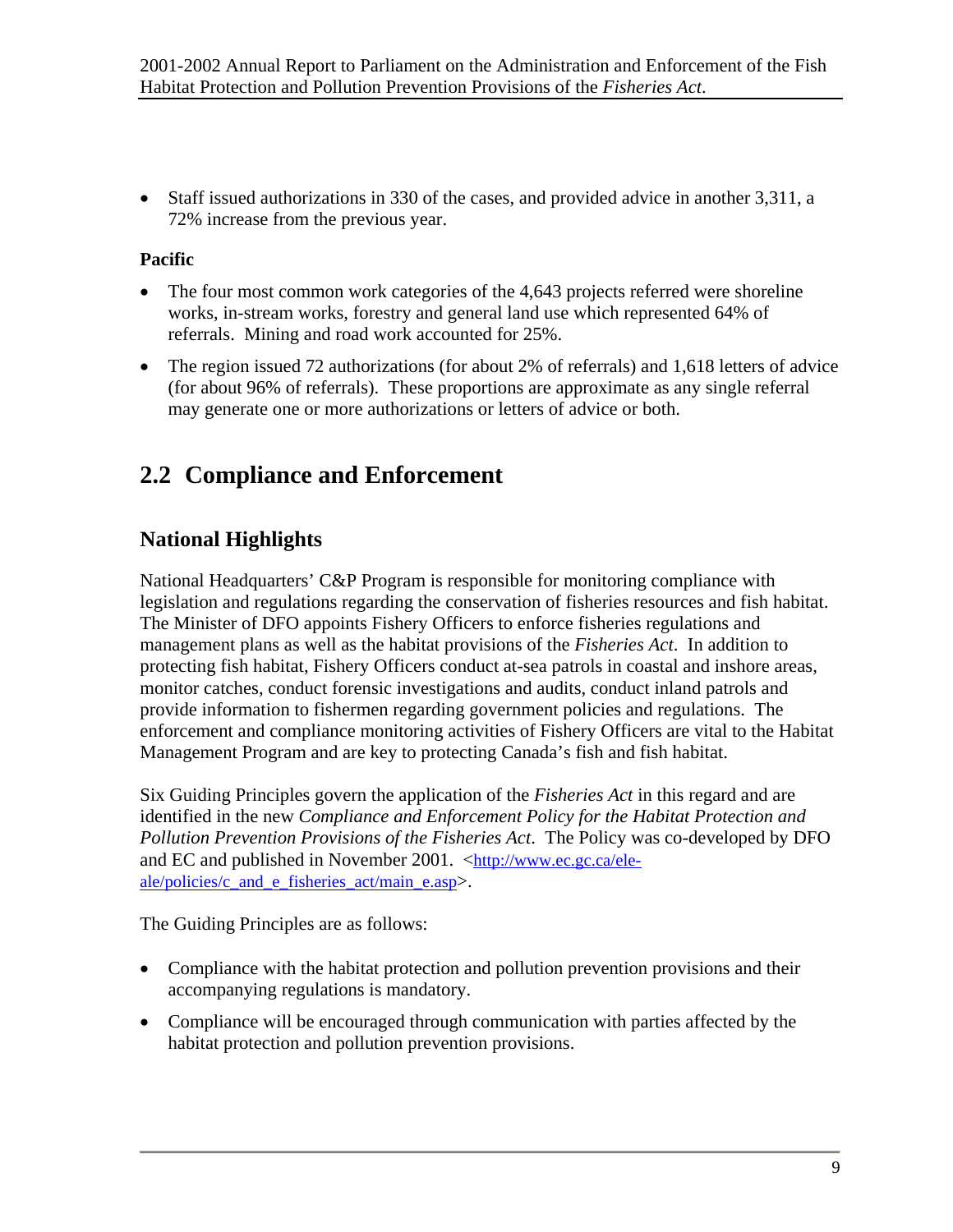- Enforcement personnel will administer the provisions and regulations in a manner that is fair, predictable, and consistent. Rules, sanctions and processes securely founded in law will be used.
- Enforcement personnel will administer the provisions and accompanying regulations with an emphasis on preventing harm to fish, fish habitat or human use of fish caused by physical alteration of fish habitat or pollution of waters frequented by fish. Priority for action to deal with suspected violations will be guided by:
	- $\Rightarrow$  the degree of harm to fish, fish habitat or human use of fish caused by physical alteration of fish habitat or pollution of waters frequented by fish, or the risk of that harm; and/or
	- $\Rightarrow$  whether or not the alleged offence is a repeat occurrence.
- Enforcement personnel will take action consistent with this *Compliance and Enforcement Policy*.
- The public will be encouraged to report suspected violations of the habitat protection and pollution prevention provisions of the *Fisheries Act*.

Enforcement Activities and Convictions for the Gulf Region are presented separately in this section.

Table 3 summarizes the range of enforcement activities of DFO and EC in fiscal year 2001- 2002.

Table 4 presents a regional summary of 29 convictions under the habitat provisions of the *Fisheries Act* reported during fiscal year 2001-2002. Details are provided in regional Supporting Documents available electronically at [<http://www.dfo-mpo.gc.ca/canwaters](http://www.dfo-mpo.gc.ca/canwaters-eauxcan/infocentre/publications/index_e.asp)[eauxcan/infocentre/publications/index\\_e.asp>](http://www.dfo-mpo.gc.ca/canwaters-eauxcan/infocentre/publications/index_e.asp).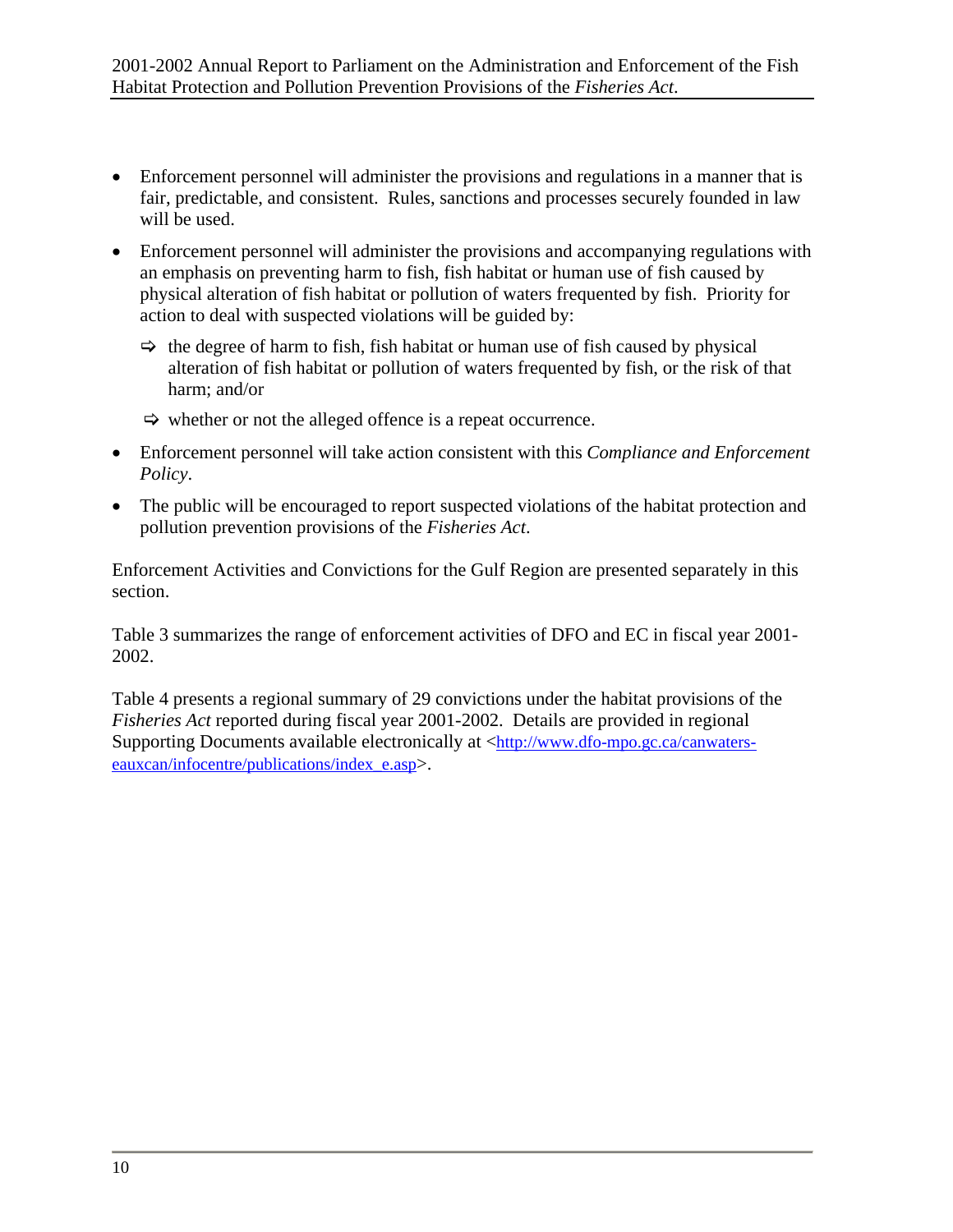| Table 3<br><b>Summary of DFO Enforcement Activities</b><br>FY 2001-2002 |                                  |                     |                        |  |  |
|-------------------------------------------------------------------------|----------------------------------|---------------------|------------------------|--|--|
| <b>REGION</b>                                                           | <b>Warnings</b><br><b>Issued</b> | <b>Charges Laid</b> | <b>Charges Pending</b> |  |  |
| Newfoundland                                                            | 16                               |                     |                        |  |  |
| <b>Maritimes</b>                                                        | 4                                |                     | 11                     |  |  |
| Gulf                                                                    | 28                               | 3                   | 15                     |  |  |
| Quebec*                                                                 | ⇁                                | $\mathfrak{D}$      |                        |  |  |
| <b>Central &amp; Arctic</b>                                             | 52                               | 9                   | 33                     |  |  |
| Pacific                                                                 | 135                              | 40                  | 107                    |  |  |
|                                                                         |                                  |                     |                        |  |  |
| <b>Environment Canada</b>                                               | 47                               |                     |                        |  |  |
| <b>TOTAL</b>                                                            | 289                              | 54                  | 170                    |  |  |

\*Since the methods for compiling statistical data agreed upon by the Quebec Wildlife and Parks Corporation differ slightly from those of DFO, they are not reported in this table. For more details, please refer to the Supporting Document of the Quebec Region.

| <b>Table 4</b>                                      |                                      |              |                   |                |  |  |  |
|-----------------------------------------------------|--------------------------------------|--------------|-------------------|----------------|--|--|--|
| <b>Convictions Reported under the Fisheries Act</b> |                                      |              |                   |                |  |  |  |
|                                                     |                                      | FY 2001-2002 |                   |                |  |  |  |
| <b>REGION</b>                                       | <b>Sections of the Fisheries Act</b> |              |                   |                |  |  |  |
|                                                     | 35(1)                                | 36(3)        | 38(6)             | <b>TOTAL</b>   |  |  |  |
| <b>Newfoundland</b>                                 | $\Omega$                             | 0            | 0                 | 0              |  |  |  |
| <b>Maritimes</b>                                    | 4                                    | 0            | 0                 | 4              |  |  |  |
| Gulf                                                | 3                                    | 0            | $\mathbf{\Omega}$ | 3              |  |  |  |
| <b>Quebec</b>                                       | $\overline{2}$                       | 0            | 0                 | $\overline{2}$ |  |  |  |
| <b>Central &amp; Arctic</b>                         | 0                                    | 0            | 0                 | 0              |  |  |  |
| Pacific                                             | 4                                    | 10           | 4                 | 18             |  |  |  |
| <b>PROVINCES</b>                                    |                                      |              |                   |                |  |  |  |
| <b>Quebec</b>                                       |                                      |              | 0                 | $\overline{2}$ |  |  |  |
| <b>British Columbia</b>                             | 0                                    | 0            | ∩                 | ∩              |  |  |  |
|                                                     |                                      |              |                   |                |  |  |  |
| <b>Environment Canada</b>                           | 0                                    | 0            | 0                 | 0              |  |  |  |
| <b>TOTAL</b>                                        | 14                                   | 11           |                   | 29             |  |  |  |

**Note:** The number of convictions from Environment Canada reported in the Annual Report for fiscal year 2000-2001 should be two (2) and not 12.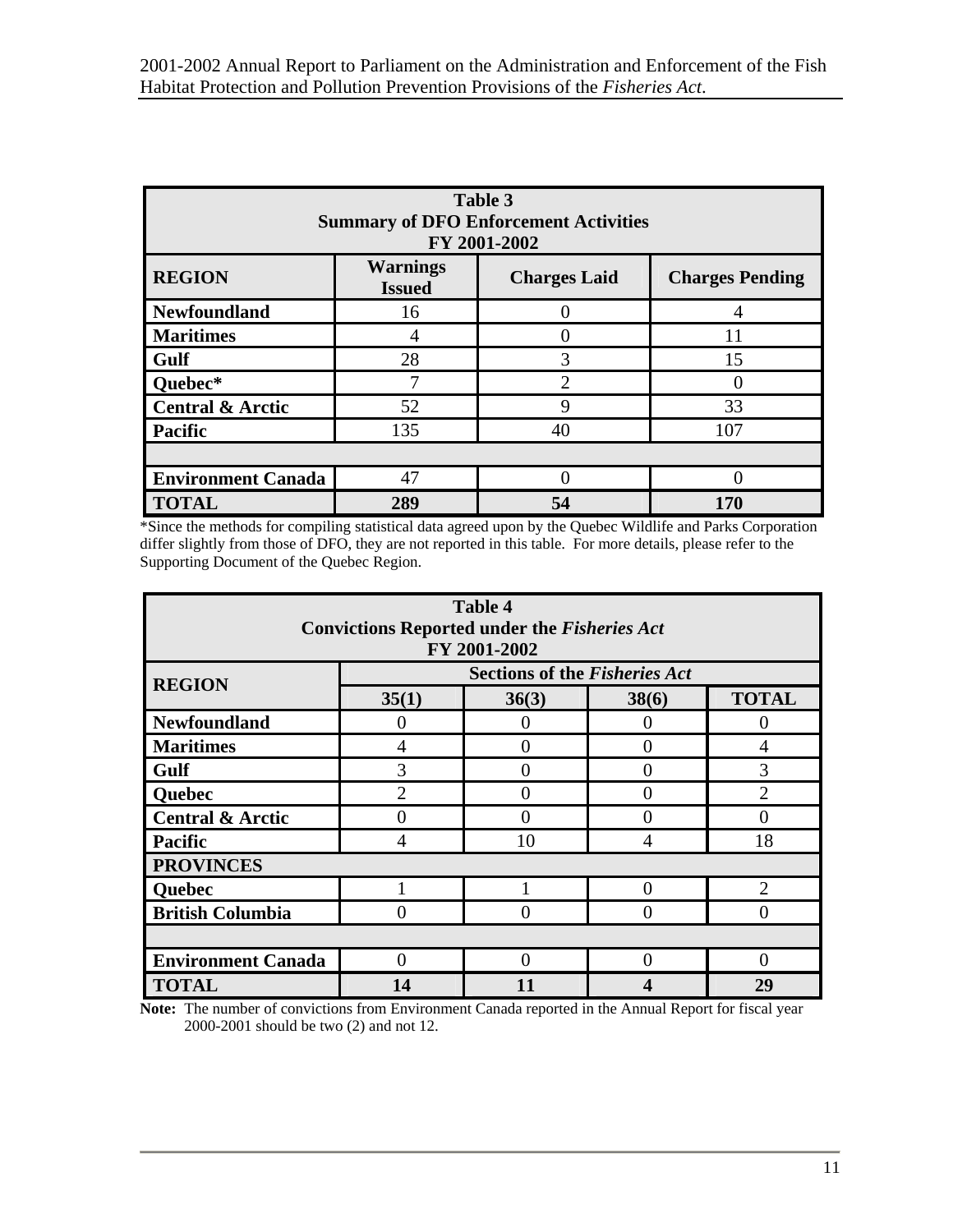### **Regional Highlights**

#### **Newfoundland**

There were no convictions in the Newfoundland Region under the habitat protection provisions of the *Fisheries Act* in fiscal year 2001-2002. Four charges are pending and C&P staff issued 16 warnings under subsection 35(1) of the *Fisheries Act*. As well, one prosecution against a forestry company under subsection 35(1) is underway as a result of a siltation incident.

#### **Maritimes**

Ten incidents developed into violations of the *Fisheries Act* (two of these were multiple violations) while several investigations of cases that began in previous years carried over into this fiscal year for a total of 19 violations (4 warnings; 11 charges pending; 4 convictions). The majority of violations dealt with rural and urban developments and many waterfront developments by commerce, industry and the general public.

#### **Gulf**

There were three convictions made in the Gulf Region under subsection 35(1) of the *Fisheries Act* in fiscal year 2001-2002. Convictions involved forestry operations as well as dam construction. Conservation & Protection staff have 15 charges pending and issued 28 warnings under subsection 35(1).

#### **Quebec**

Due to pressures on C&P to monitor and control commercial fishery and poaching activities, no regular monitoring was carried out by the Fishery Officers to ensure compliance with the fish habitat protection provisions of the *Fisheries Act*.

During fiscal year 2001-2002, there was an increase in cases concerning fish habitat that needed to be investigated by Fishery Officers. C&P has very little surveillance capacity and cannot insure a minimal follow-up of cases involving fish habitat because of a lack of personnel.

DFO Fishery Officers conducted nine investigations in fiscal year 2001-2002, resulting in seven warnings and two violations. The main cases brought to court during fiscal year 2001-2002 are summarized in the Supporting Document for the Quebec Region.

#### **Central and Arctic**

No convictions were given under the habitat provisions of the *Fisheries Act* in fiscal year 2001-2002. A total of 52 warnings were issued, nine charges laid while 33 are still pending.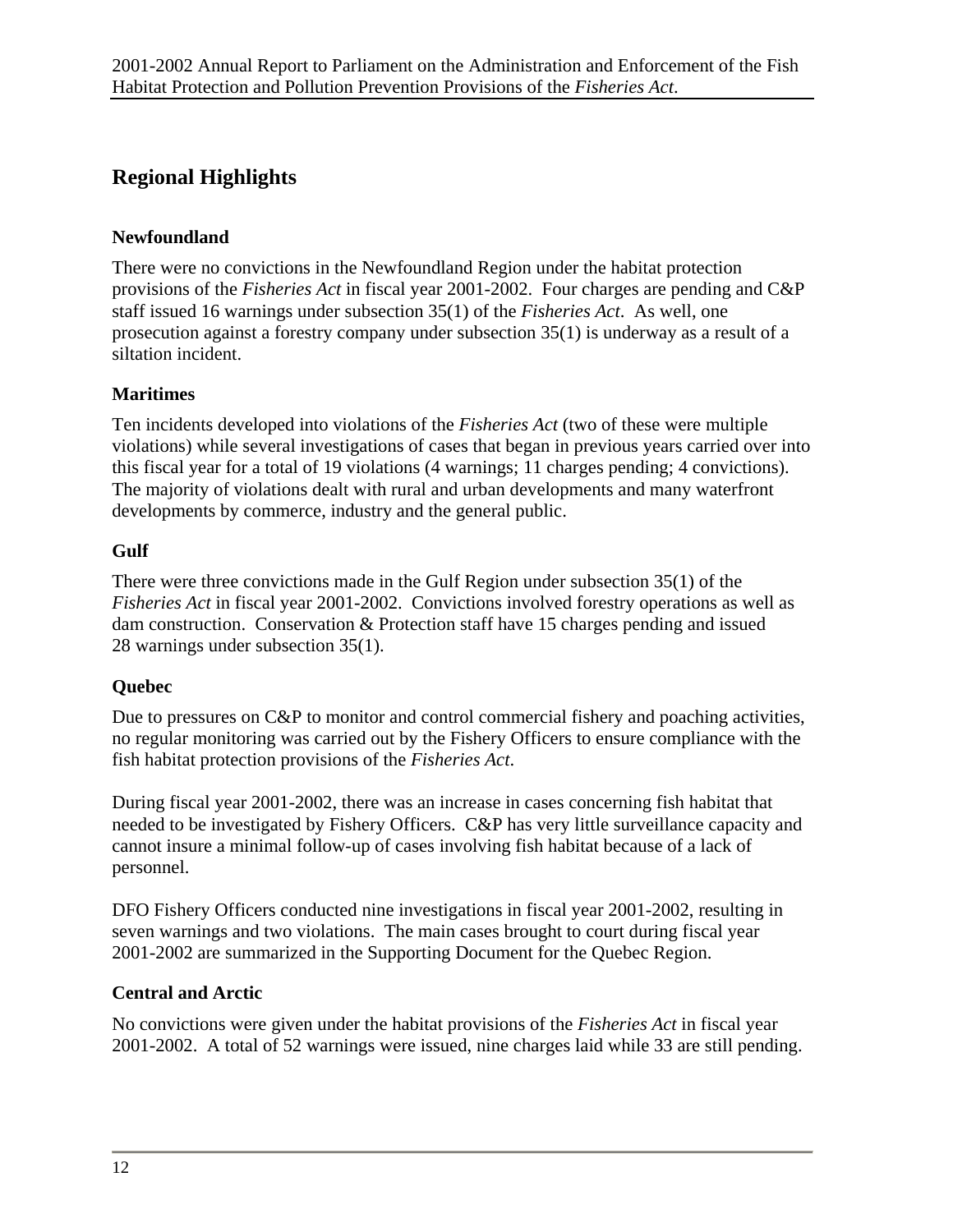#### <span id="page-20-0"></span>**Pacific**

A total of 18 convictions resulted in this fiscal year. The region issued 135 warnings, laid 40 charges while 107 are still pending.

## **2.3 Pollution Prevention Provisions**

This section provides highlights of the enforcement program activities of Environment Canada (EC) for the *Fisheries Act* in fiscal year 2001-2002. Details are provided in EC's Supporting Document available electronically at [<http://www.dfo-mpo.gc.ca/canwaters](http://www.dfo-mpo.gc.ca/canwaters-eauxcan/infocentre/publications/index_e.asp)[eauxcan/infocentre/publications/index\\_e.asp>](http://www.dfo-mpo.gc.ca/canwaters-eauxcan/infocentre/publications/index_e.asp).

#### **Municipal Sector**

During fiscal year 2001-2002, EC focused on the development of a risk management strategy addressing ammonia, inorganic chloramines and chlorinated wastewater effluents. These substances meet the definition of a "toxic substance" under the *Canadian Environmental Protection Act* 1999 and are also considered harmful to fish under section 34 of the *Fisheries Act*.

#### **Pulp and Paper Mills**

In fiscal year 2001-2002, EC worked on amendments to the *Pulp and Paper Effluent Regulations* (PPER). The amendment necessary for the signing of the proposed Canada-Quebec administrative agreement is to be pre-published in the *Canada Gazette* Part I in June, 2002 for public review and comments. A general amendment to the PPER is underway to streamline and improve the regulations without altering the values of the discharge limits that currently exist. Both amendments are expected to be published in the *Canada Gazette* Part II in late fiscal year 2002-2003.

> **Environmental Effects Monitoring (EEM).** The EEM program falls under the PPER of the *Fisheries Act*. During the reporting period, the PPER required 121 pulp and paper mills to conduct regular EEM studies on their receiving environments in order to assess and monitor effects that may be caused by the mills' effluent.

#### **Metal Mines**

As part of its compliance promotion program, EC developed a status report on the prevention and control of water pollution in the Canadian metal mining industry. The report was provided to stakeholders and the public in July 2001. A performance report covering the period of 1999-2000 is expected to be published in the summer of 2002.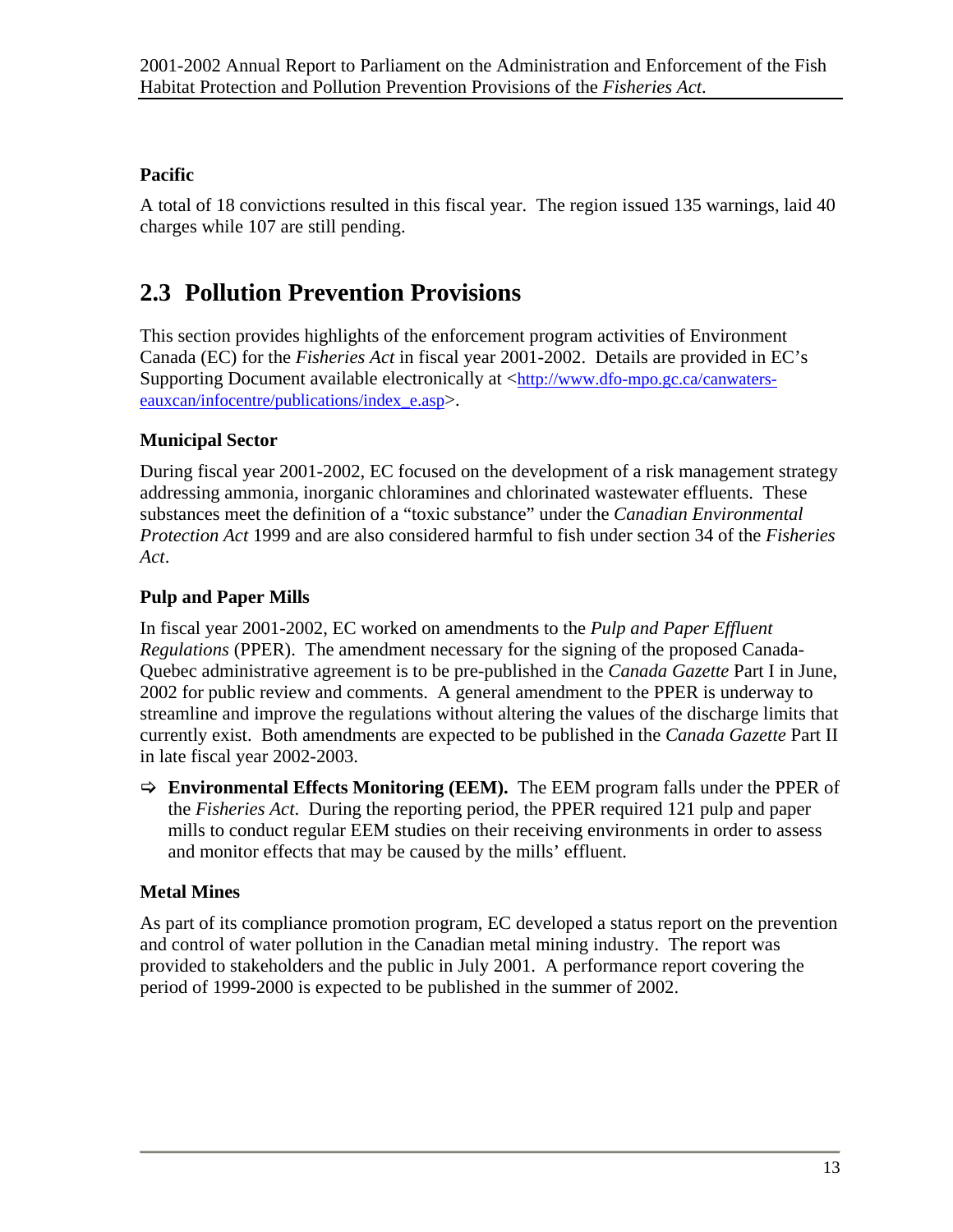#### **Shellfish Water Quality Protection**

Environment Canada, Fisheries and Oceans Canada and the Canadian Food Inspection Agency are responsible for the Canadian Shellfish Sanitation Program. As of April 2001, over 11,500 square kilometres of shellfish areas were classified as approved for harvesting. Approximately 3,300 square kilometres were classified as closed.

#### **Environmental Assessments**

Many proposed projects that are required to undergo environmental assessments under the *Canadian Environmental Assessment Act* (CEAA) include a review of the potential impacts under the pollution prevention provisions of the *Fisheries Act.* In EC's Ontario Region, six sewage treatment proposals were reviewed in fiscal year 2001-2002 under the Canada Infrastructure Program. In EC's Prairie and Northern Region, over 500 projects were reviewed for potential water quality impacts and *Fisheries Act* implications.

#### **Contaminated Sites**

In EC's Yukon Region, in association with partners in the Georgia Basin Ecosystem Initiative, a Pesticide Return program was established so that local agricultural producers could return their pesticides at no cost. By the end of fiscal year 2001-2002, 55,000 kg of unwanted pesticide within the Georgia Basin, in British Columbia were collected and safely destroyed.

In EC's Pacific and Yukon Region, numerous site assessments and remediation projects were reviewed including abandoned mines. Compliance requirements were also negotiated with DFO and the Province of British Columbia.

#### **Pollution Prevention**

The Pollution Prevention (P2) and Non-Point Source Pollution are broad-based initiatives aimed in-part to use various instruments to avoid or minimise the creation of pollutants and waste, as opposed to strictly managing wastes after they have been created. As a result, stakeholders are better able to adopt pollution prevention attitudes and practices to meet the intent of the *Fisheries Act*. In fiscal year 2001-2002, a number of activities such as the development of manuals, presentations and meetings with key stakeholders took place.

#### **Enforcement Program**

In fiscal year 2001-2002, the total number of inspections across Canada increased approximately 5%, from 3,353 to 3,513. In addition to the planned inspections, EC's enforcement officers, who are designated as Fishery Inspectors, also responded to events such as on-scene spill inspections, tips, complaints and referrals.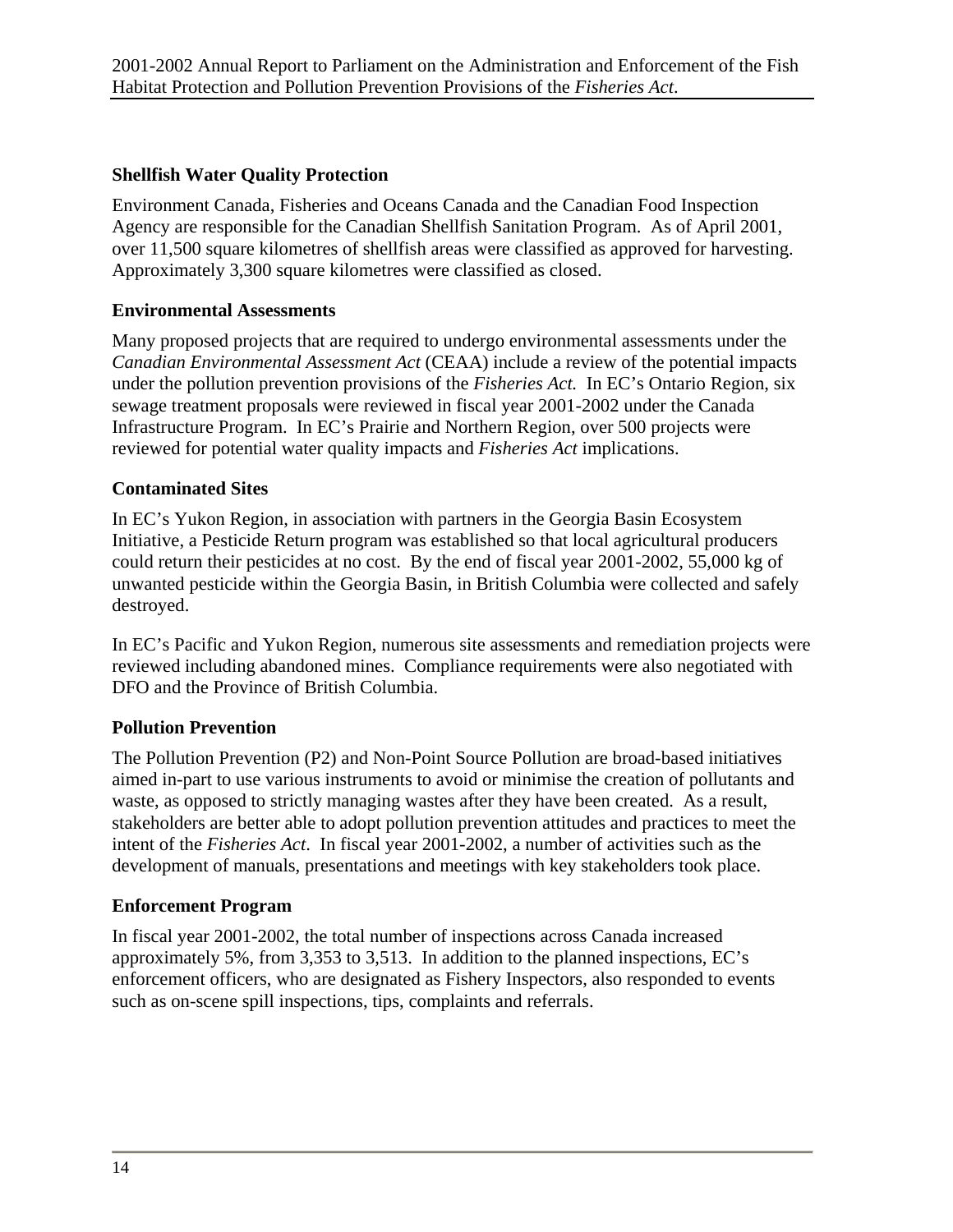#### <span id="page-22-0"></span>**Bilateral Agreements**

During fiscal year 2001-2002, EC maintained and operated bilateral agreements with the provinces of Alberta, Saskatchewan and Quebec. The agreements provide for "a worksharing arrangement for the cooperative administration of section 36 of the *Fisheries Act*." Please refer to EC's Supporting Document for more details.

## **2.4 Environmental Assessments**

Decisions under certain provisions of the *Fisheries Act*, in particular, subsection 35(2), trigger the need for an environmental assessment (EA) under CEAA. For projects for which DFO is to make a decision under those provisions of the *Fisheries Act*, DFO becomes a responsible authority and is required to conduct an EA in accordance with CEAA and consider broader environmental issues than those associated with the habitat protection provisions of the *Fisheries Act*.

In addition to EAs arising from triggers under the *Fisheries Act*, the Habitat Management Program is also responsible for EAs required as a result of certain regulatory decisions under the *Navigable Waters Protection Act* (NWPA) and/or the *National Energy Board Act* (NEBA), administered by DFO's Canadian Coast Guard.

### **National Highlights**

In fiscal year 2001-2002, 828 EAs were started as a result of the *Fisheries Act*, the NWPA and/or the NEBA. Table 5 provides a summary of EAs initiated, completed and ongoing in each region in fiscal year 2001-2002.

| Table 5<br><b>Environmental Assessments by DFO Regions (where Habitat Management is a</b><br><b>Responsible Authority</b> )<br><b>Fiscal Year 2001-2002</b> |                        |                        |                                                 |  |
|-------------------------------------------------------------------------------------------------------------------------------------------------------------|------------------------|------------------------|-------------------------------------------------|--|
| <b>REGION</b>                                                                                                                                               | <b>EAs Started (1)</b> | <b>EAs Ongoing (2)</b> | <b>EAs Concluded or</b><br><b>Cancelled</b> (3) |  |
| <b>Newfoundland</b>                                                                                                                                         | 50                     | 29                     | 47                                              |  |
| <b>Maritimes</b>                                                                                                                                            | 87                     | 76                     | 62                                              |  |
| Quebec                                                                                                                                                      | 60                     | 79                     | 59                                              |  |
| <b>Central &amp; Arctic</b>                                                                                                                                 | 404                    | 182                    | 393                                             |  |
| <b>Pacific</b>                                                                                                                                              | 227                    | 272                    | 147                                             |  |
| <b>TOTAL</b>                                                                                                                                                | 828                    | 638                    | 708                                             |  |

(1) EAs started between April 1, 2001 and March 31, 2002

(2) EAs on-going as of March 31, 2002 (started at any time and not concluded or cancelled at March 31, 2002)

(3) EAs concluded or cancelled between April 1, 2001 and March 31, 2002 (regardless of when they were started)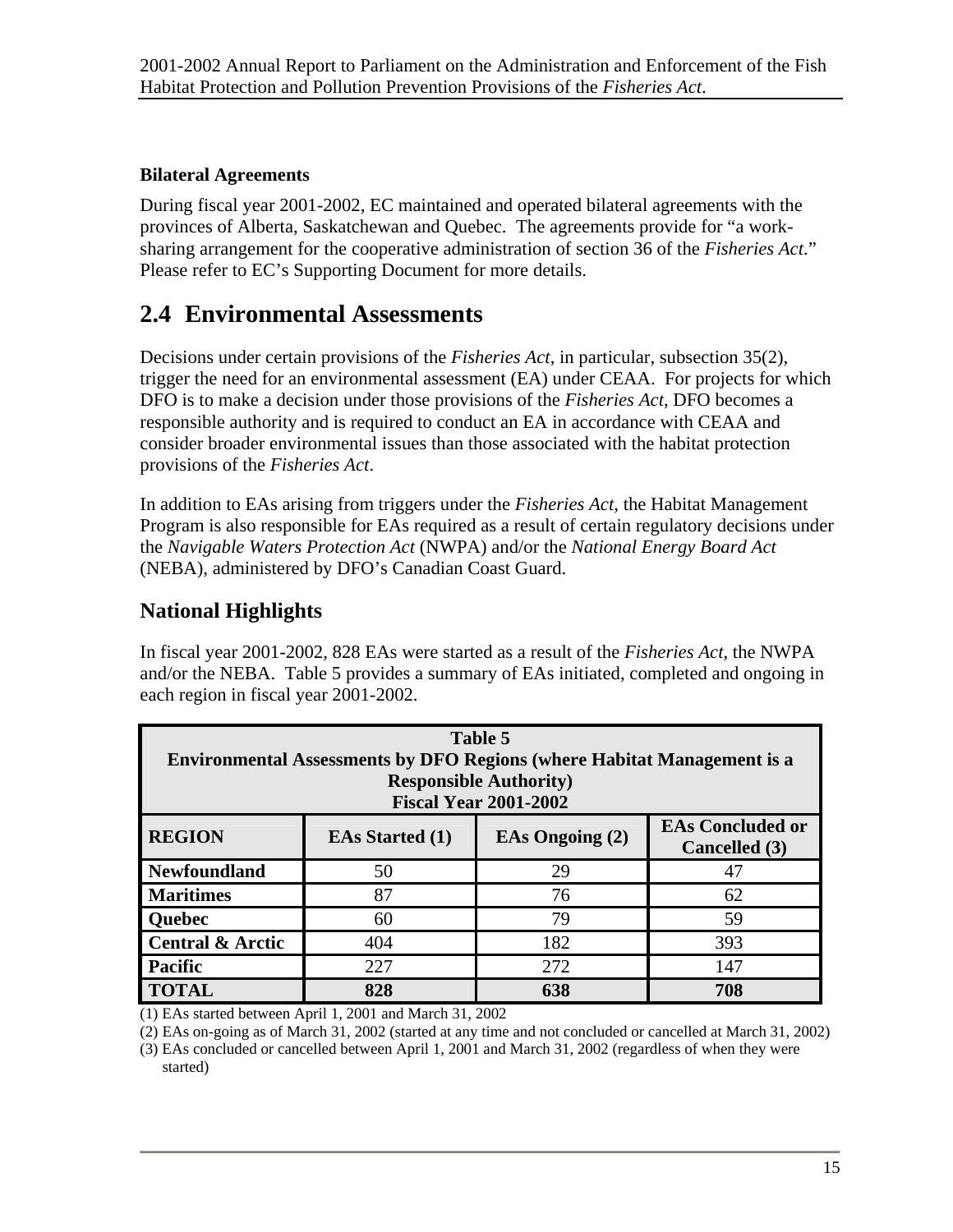### **Regional Highlights**

Examples of regional activities during fiscal year 2001-2002 are highlighted below. Details are provided in Supporting Documents available electronically at <[http://www.dfo](http://www.dfo-mpo.gc.ca/canwaters-eauxcan/infocentre/publications/index_e.asp)[mpo.gc.ca/canwaters-eauxcan/infocentre/publications/index\\_e.asp>](http://www.dfo-mpo.gc.ca/canwaters-eauxcan/infocentre/publications/index_e.asp).

#### **Newfoundland**

The region initiated 50 environmental assessments, concluded 47, and had 29 ongoing. Approximately 97% were pursuant to the *Fisheries Act* and all were at the screening level of assessment with the exception of one which was a comprehensive study. Projects included the following:

- Continuation of the Carole Mining Project Luce Pit Development;
- Duck Pond Copper-Zinc Mining Project; and
- White Rose Offshore Oil Project.

#### **Maritimes**

This region initiated 87 environmental assessments, concluded 62, and had 76 ongoing projects. These included:

- Oil and natural gas exploration and development projects including the Deep Panuke Comprehensive Study Report;
- 100-Series highways in Nova Scotia and New Brunswick; and
- a number of shellfish and finfish aquaculture proposals throughout the region.

#### **Quebec**

This region initiated 60 environmental assessments, concluded 59, and had 79 ongoing. Projects included:

- construction of a dam and 526 MW hydroelectric power plant on the Toulnustouc River;
- Diversions of rivers Sault-aux-Cochons, Portneuf and Manouane towards the Bersimis hydroelectric plant;
- Construction of a golf course in the Leamy Lake Park Hull;
- Building of marine infrastructures at Ivujivik and Kuujjuaq in Nunavut;
- Enlargement of the harbour of Grande-Entrée, Magdalen Islands; and
- Blue mussel farming project in Cascapédia Bay, in the Gaspé Peninsula.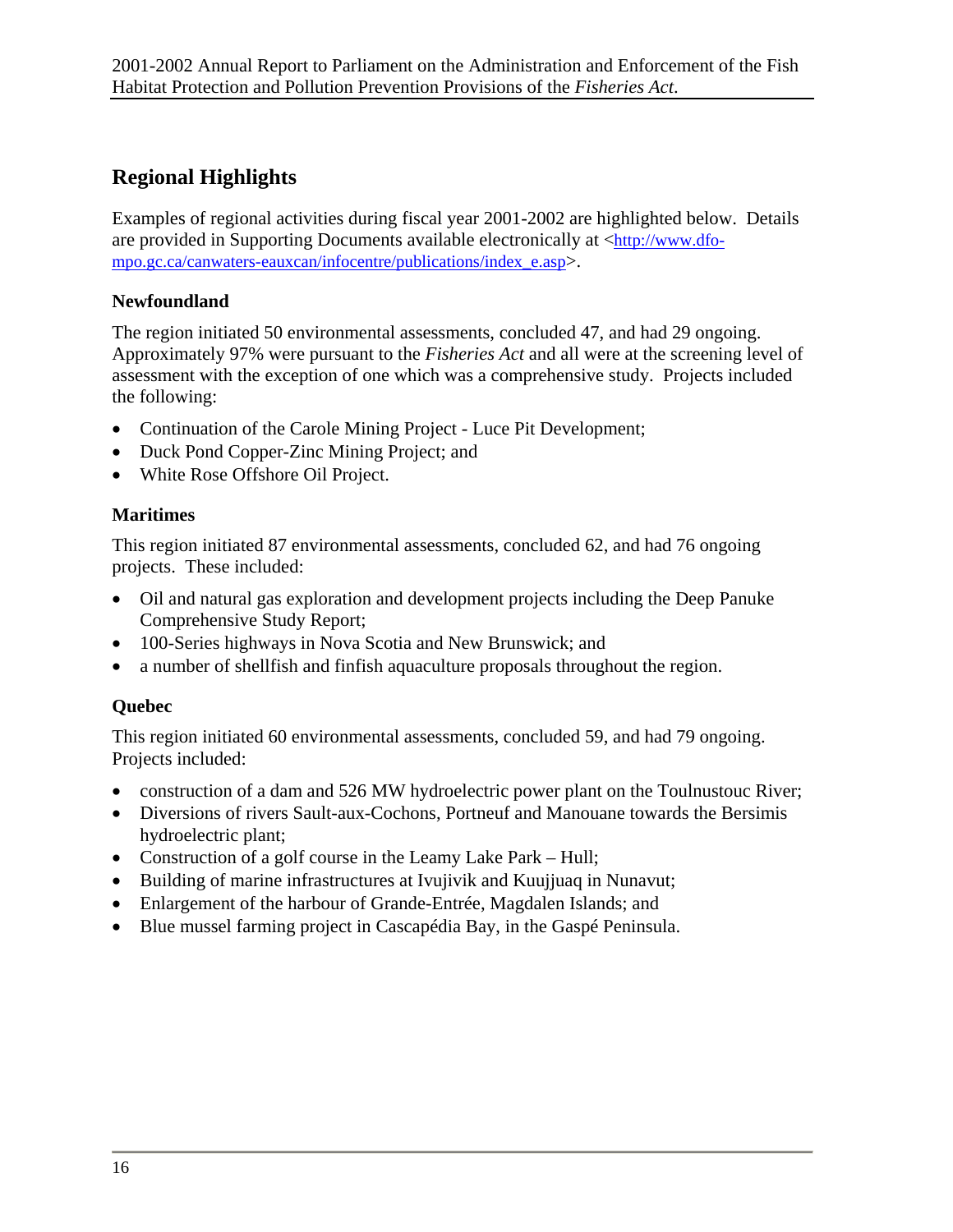#### <span id="page-24-0"></span>**Central and Arctic**

This region initiated 404 environmental assessments, concluded 393, and had 182 ongoing. Projects included:

- BHPB Ekati Diamond Mine and the Cameron Hills Pipeline and gathering facility in the Arctic;
- the Manitoba Hydro Wuskwatim Generation Project in Manitoba, Fording Coal Mine and a number of new Oil Sands projects in Alberta; and
- The Port Hope Clean up Initiative, the Milton-Urban Development and Morningside Tributary Urban Development in Ontario.

#### **Pacific**

This region initiated 227 environmental assessments, concluded 147, and had 272 ongoing projects. More than 100 of the initiated projects were assessments of proposals for shellfish sites and finfish aquaculture tenure renewals and relocations. There was an increase of 155 ongoing projects from the previous fiscal year. Key projects included:

- Aishihik Hydroelectric Facility;
- Alcan Tahtsa Narrows;
- Aquaculture Renewals and Relocations;
- Bella Coola Gravel Mine and Port (update);
- Brilliant Powerplant Expansion;
- Georgia Strait Pipeline Crossing;
- Nisga'a Highway;
- Seatech Float Fabrication Facility; and
- Tulsequah Chief Mine (update).

## **2.5 Regulations, Policies and Guidelines**

### **National Highlights**

The need for Standard Operating Policies to assist in achieving greater national consistency in decision making was identified as a high priority for fiscal year 2001-2002. Following national consultations with Habitat Management staff, the *Practitioners Guide to Habitat Compensation* is scheduled to be released for implementation by regions in fiscal year 2002- 2003.

Three additional policy documents have also been identified to achieve greater national consistency: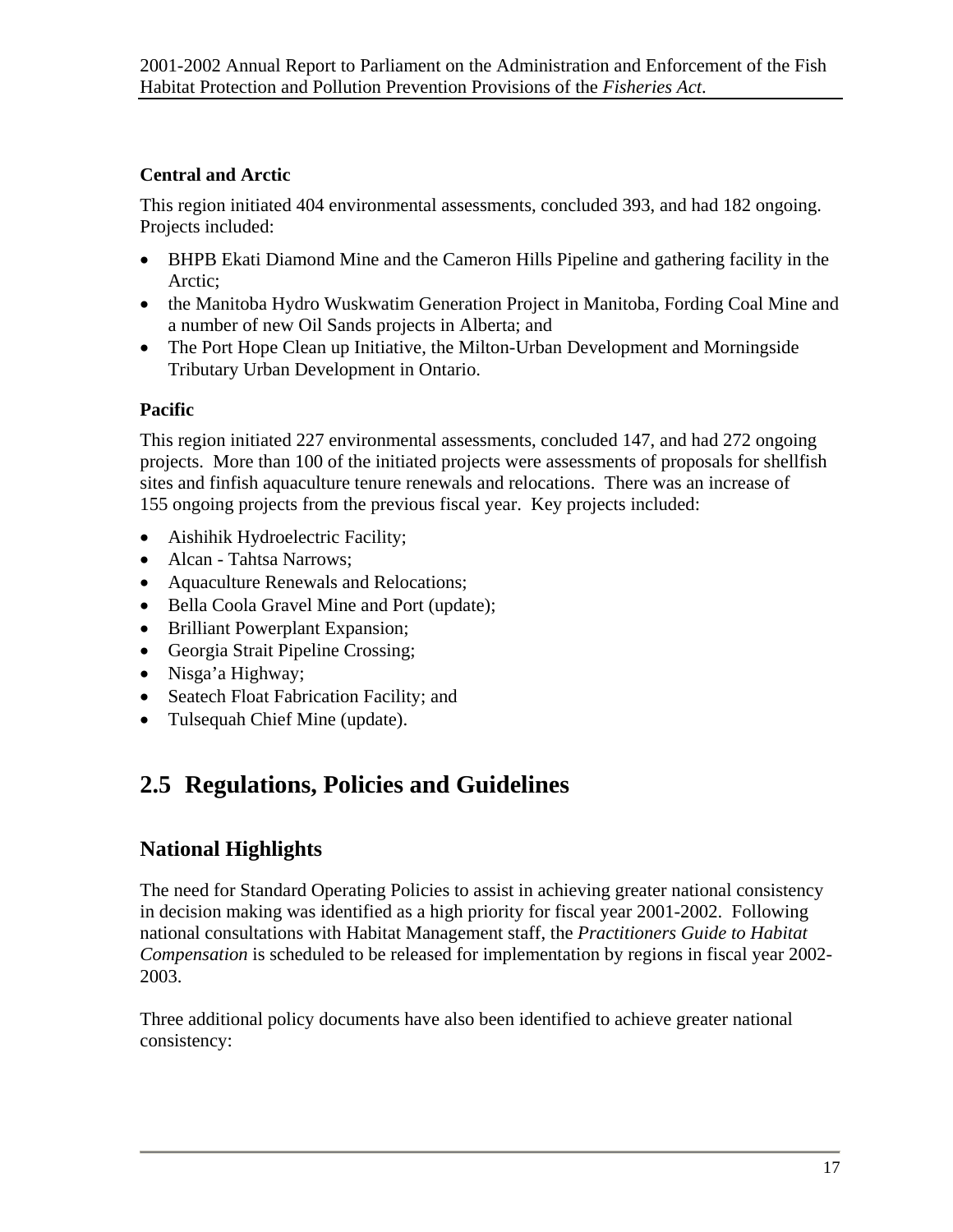- Practitioner's Guide for Writing Letters Used in *Fisheries Act* Reviews;
- Practitioner's Guide to Writing a *Fisheries Act* subsection 35(2) authorization; and
- Guidance on the determination of Harmful Alteration, Disruption or Destruction of Fish Habitat.

The next step will be to complete the above documents and consolidate them into a Standard Operating Policy document.

### **Five-Year Review of the Canadian Environmental Assessment Act**

Many of DFO's recommendations to improve CEAA were included in the government's report and Bill C-19 to amend CEAA, both of which were tabled in Parliament on March 20, 2001. DFO's recommendations included having the Canadian Environmental Assessment Agency coordinate environmental assessments and having a greater involvement of other departments in the implementation of mitigation measures. The Standing Committee on Environment and Sustainable Development continues its review of Bill C-19. It is expected to take more than one year before the Bill becomes law.

### **Regional Highlights**

Examples of regional activities in this area during fiscal year 2001-2002 are highlighted below. Details are provided in Supporting Documents and are available electronically at <[http://www.dfo-mpo.gc.ca/canwaters-eauxcan/infocentre/publications/index\\_e.asp>](http://www.dfo-mpo.gc.ca/canwaters-eauxcan/infocentre/publications/index_e.asp).

#### **Newfoundland**

• A marine habitat classification system was under development in fiscal year 2001-2002 to assist proponents and habitat managers in quantifying the harmful impacts on fish habitat resulting from various project developments within the marine environment. A guideline to aid proponents develop proposals entitled '*Standard Methods Guide for the Classification/Quantification of Lacustrine Habitat in Newfoundland and Labrador*' was published.

#### **Quebec**

• The Quebec region did not develop new regulations, policies or guidelines during fiscal year 2001-2002, nor did it amend any such existing documents.

#### **Central and Arctic**

• Agricultural Drain Maintenance Guidelines are being developed through a federalprovincial Drainage committee in Manitoba. The Guidelines will streamline the drainage approval process through classifying drains according to their fish habitat value. The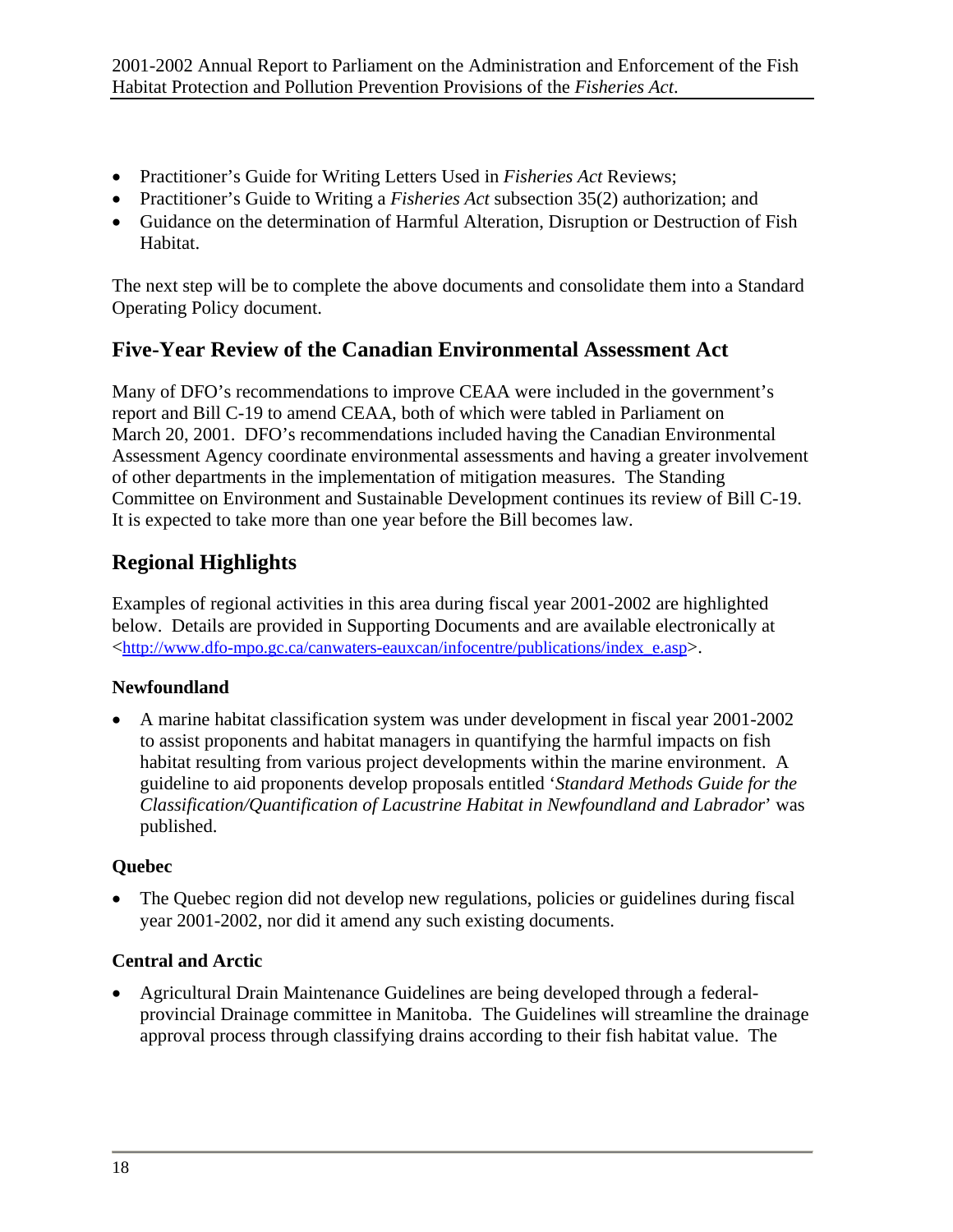<span id="page-26-0"></span>region contributed financial resources to undertake the classification and inventory fieldwork.

#### **Pacific**

- Contributed to new national *Metal Mining Liquid Effluent Regulations* proposed by EC, to replace the existing regulations in place since 1977.
- The region completed a revision of its regional habitat prosecution procedures for staff, and implemented the new procedures in the fall of 2001.
- Developed regional policies and guidelines regarding aquaculture, ballast water management, bridge painting, stream crossings for logging roads, and seawall construction.

## **3.0 Freshwater and Oceans Planning**

Freshwater and oceans planning activities involve the integration of fish habitat objectives with fish production objectives and the consideration of these in other uses of water. Through participation in planning processes, consensus can be achieved or denied, and habitat requirements can then be factored into other uses of land and water.

### **Regional Highlights**

Examples of regional activities in this area during fiscal year 2001-2002 are highlighted below. Details are provided in Supporting Documents available electronically at <[http://www.dfo-mpo.gc.ca/canwaters-eauxcan/infocentre/publications/index\\_e.asp>](http://www.dfo-mpo.gc.ca/canwaters-eauxcan/infocentre/publications/index_e.asp).

#### **Newfoundland**

- Collaborated with federal, provincial and municipal agencies, industry, aboriginal groups and other non-government organizations in the development of integrated forest ecosystem management plans for several forestry management districts in Newfoundland and Labrador;
- As a partner of the Western Newfoundland Model Forest, Habitat staff worked with 17 other groups to ensure the sustainable management of forest resources;
- Participated in urban and municipal planning exercises to incorporate appropriate habitat protection measures into their plans;
- Represented the Department on several Environmental Advisory Groups for projects such as Argentia Remediation and Davis Inlet Relocation; and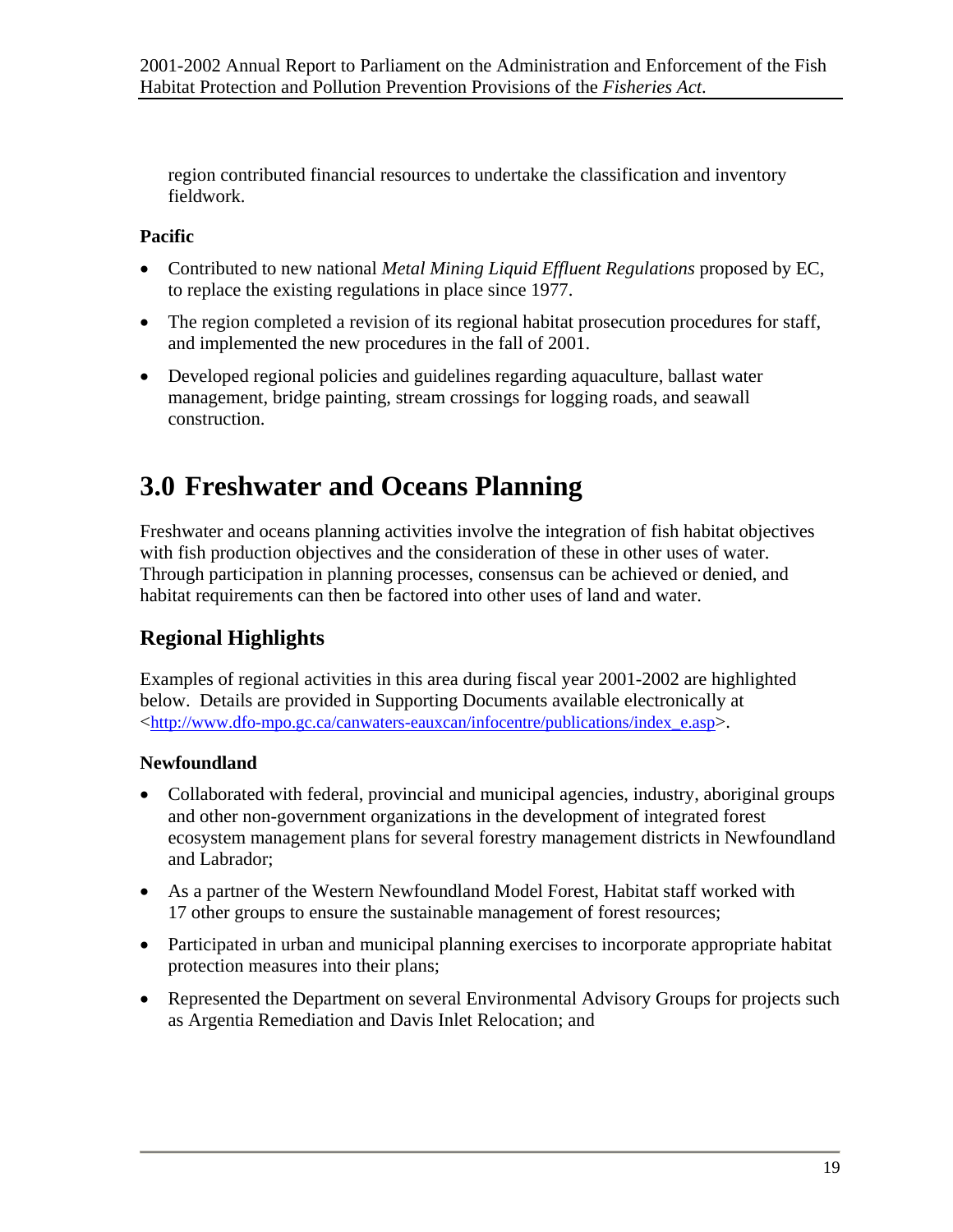• Participated in a multitude of internal and external committees including oceans planning initiatives pertaining to the development of Large Oceans Management Areas in the Newfoundland Region.

#### **Maritimes**

- Partnered with the Department of National Defence at the Canadian Forces Base Gagetown, in New Brunswick, in development of a long-term strategy to restore habitat and achieve fish habitat objectives for the area; and
- Supported the work of the James River Watershed Planning Board in Nova Scotia. This Board is made up of partners from the Town of Antigonish, industry, the public and regulators. They manage the watershed area for the Town of Antigonish to maximize water quality and minimize the impact on the environment in the watershed area.

#### **Quebec**

- Continued to participate in the two components of the [Saint-Laurent Vision 2000](http://www.slv2000.qc.ca/) (SLV 2000) that deal directly with fish habitat enhancement: the ["Community Involvement](http://www.slv2000.qc.ca/plan_action/phase3/implication_communautaire/accueil_a.htm)" component, and the "[Biodiversity](http://www.slv2000.qc.ca/plan_action/phase3/biodiversite/accueil_a.htm)" component. These committees are composed of stakeholders from the resource and environmental management sectors of the federal and provincial governments.
- Participated in various interdepartmental committees, such as the Environmental Assessment Issues Table and the Interdepartmental Committee on Environmental Assessment, composed of various federal authorities involved in environmental assessment in Quebec.
- Participated in many integrated coastal zone management projects in the Magdalen Islands, in the Gaspé Peninsula and on the North Shore involving federal and provincial government departments, municipalities, industries, Aboriginal communities and various stakeholders.
- Participated in the development and the implementation of the Saguenay-St. Lawrence Marine Park Ecosystem Conservation Plan in which many stakeholders from the federal and Quebec government departments participate.

#### **Central and Arctic**

- Participated with aboriginal communities in the Western Arctic to develop valued ecosystem components for conservation and protection of fish and fish habitat. Cooperative effort is geared towards establishing long-term funding to manage cumulative effects of development in the Northwest Territories.
- Participated on the Cumulative Effects Management Association for the Oil Sands Region in Alberta.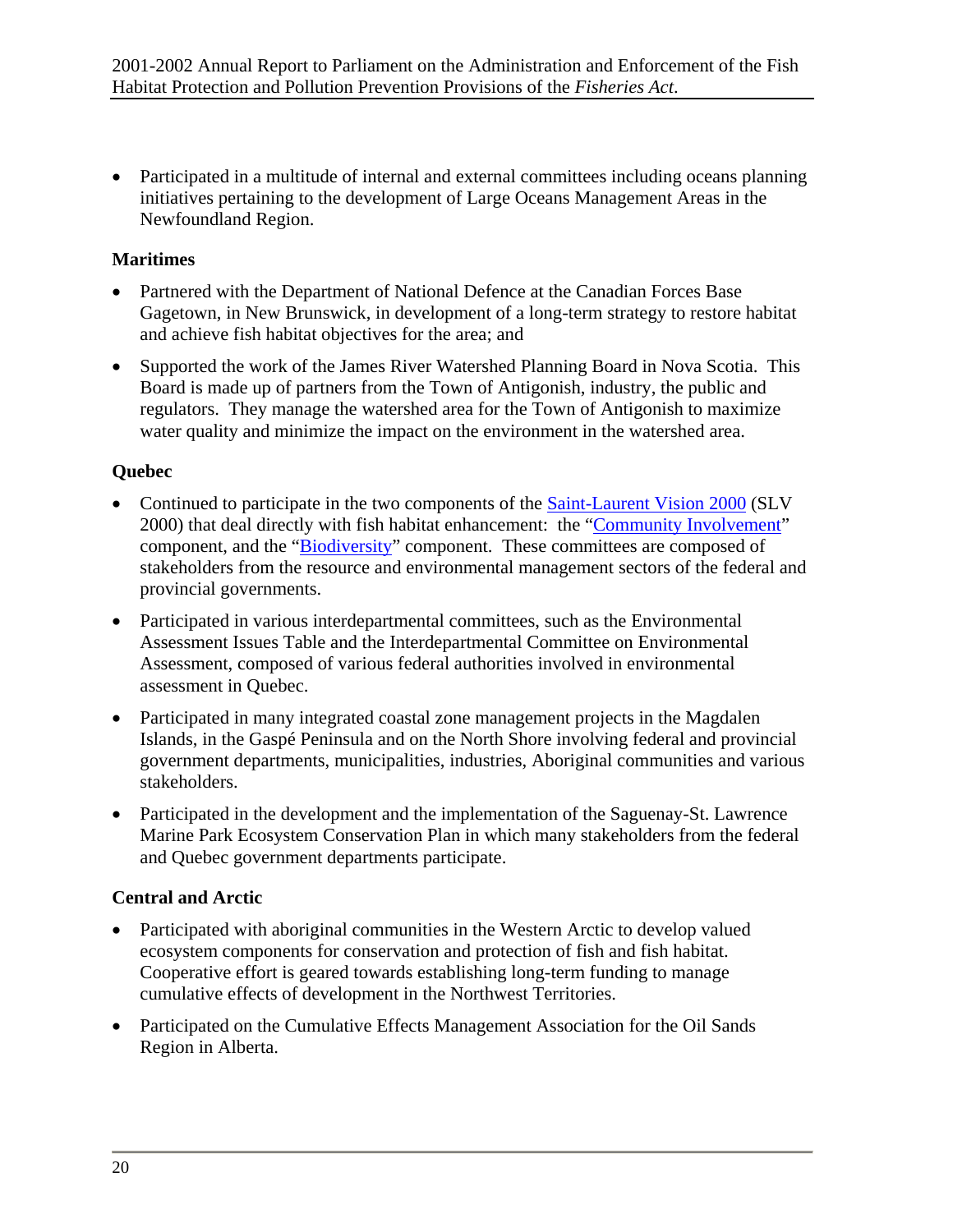<span id="page-28-0"></span>• Contributed in-kind and financial support for four major watershed planning initiatives in Ontario. The integrated resource management plans will provide a comprehensive approach to managing aquatic resources.

#### **Pacific**

- Continued to collaborate with BC Hydro and stakeholders to develop Water Use Plans (WUPs) as a condition of existing provincial water use licences for hydroelectric power. WUPs have been completed for the Alouette, Stave, Bridge/Seton, Cheakamus, Seven Mile and Jordan facilities. All of these plans call for operating changes that should significantly improve fish habitat productive capacity.
- The Canada and British Columbia Agreement for the Management of Pacific Salmon Fishery Issues (1997) committed both governments to work jointly in watershed-based fish production planning processes. Pilot Watershed-based fish sustainability planning projects include the Skeena, Salmon, Nimpkish, Taku, Morice, and Bella Coola watersheds. Phase II of the plan awaits funding.

## **4.0 Habitat Enhancement**

Fisheries and Oceans Canada seeks to achieve its policy objective of "net gain" in the productive capacity of fish habitat by supporting conservation and voluntary organizations as well as others interested in restoring and developing fish habitat. Examples include rehabilitating streams, eliminating or controlling exotic species, and removing human-made barriers.

### **Regional Highlights**

Examples of regional activities in habitat enhancement during fiscal year 2001-2002 are highlighted below. Details are provided in Supporting Documents available electronically at <[http://www.dfo-mpo.gc.ca/canwaters-eauxcan/infocentre/publications/index\\_e.asp>](http://www.dfo-mpo.gc.ca/canwaters-eauxcan/infocentre/publications/index_e.asp).

#### **Maritimes**

- Coordinated a partnership of governments, industry and community groups proposing to neutralize the acidity of the Salmon River in Nova Scotia through the use of calcium kiln dust, a by-product of the cement-making process.
- Partnered with the Petitcodiac Watershed Monitoring Group and the Sentinelles Petitcodiac Riverkeepers on the Halls Creek Watershed Rehabilitation Project in New Brunswick, providing technical advice on removing hazardous debris, conducting a habitat survey, identifying pollution sources, and preparing a restoration plan.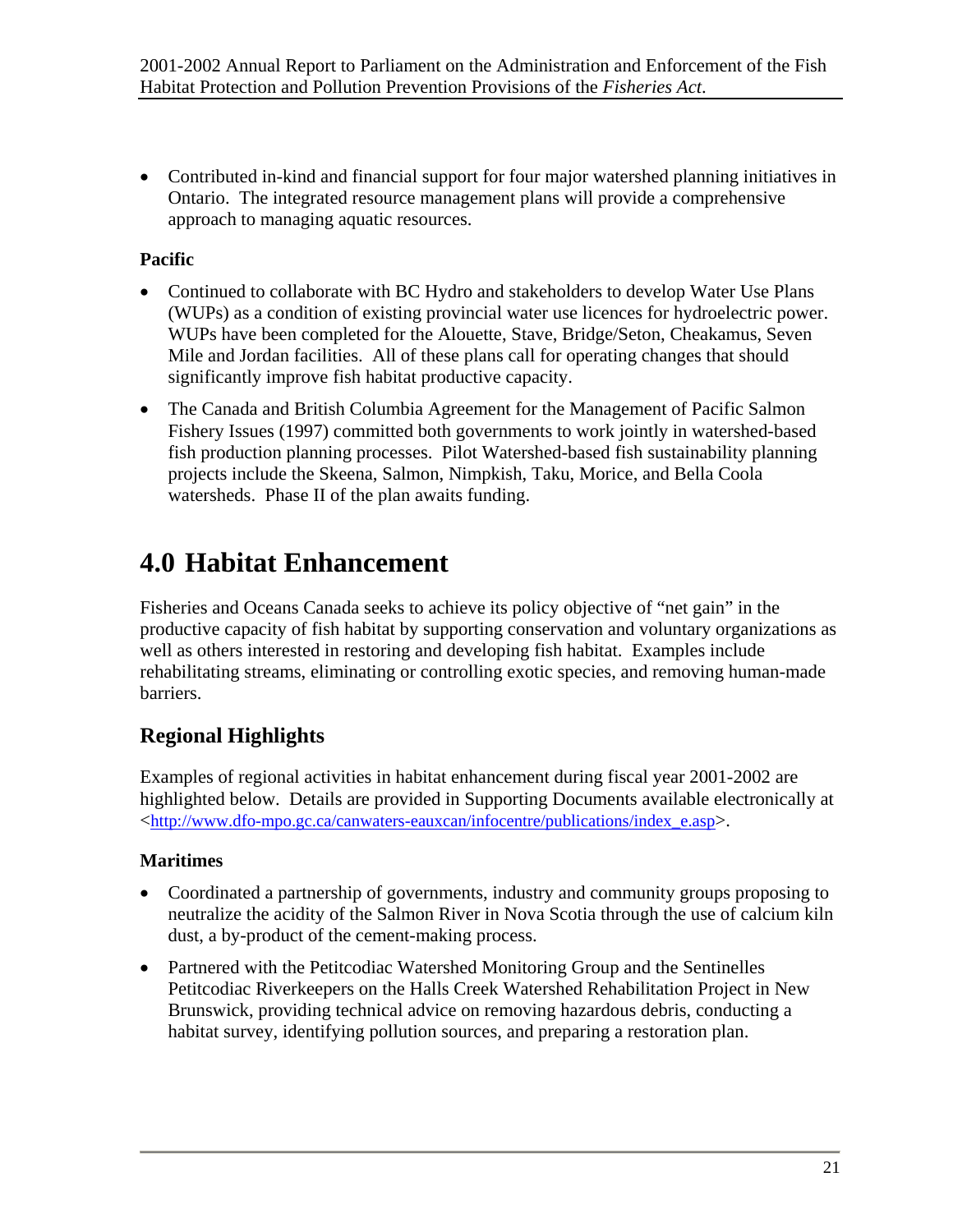• Continued to work with community partners in the pilot project launched in 1997 to restore and manage the River Denys watershed on the Bras d'Or Lakes in Nova Scotia, where activities included habitat restoration in the upper watershed by a stewards group, water sampling, habitat mapping and shoreline surveying.

#### **Quebec**

- Through its involvement in the SLV 2000 Action Plan, DFO has provided technical, scientific and financial assistance which has made it possible to conduct various studies or to take measures to enhance fish habitat.
- Current data regarding the habitats, resources and uses of the Gaspé Bay were indexed and mapped in order to circulate information among the population and foster a more sound management of the bay as a whole.
- A follow-up campaign on the Bonaventure barachois focused on precise biophysical parameters in order to assess environmental modifications due to restoration measures implemented at the end of the 90s. A report on this subject will be produced during the winter of 2003.
- In Saguenay, research on locating the principal rainbow smelt spawning area continued in order to effectively protect this critical habitat. The results strongly suggest that the next steps carried in 2002 will lead to achieving the objective of this initiative.
- In the Magdalen Islands, various activities enabled the characterization and the improvement of the coastal areas of the lagoons. For example, the clean-up of the banks of the lagoon of Havre-aux-Basques and Grande-Entrée and the various steps taken to clean up Petite baie and Baie du Bassin.

#### **Central and Arctic**

- Administered approximately \$200K of a fish habitat compensation fund established as a condition of a subsection 35(2) authorization issued to BHP Billiton for the Ekati Diamond Mine in the Northwest Territories. The fund, initially established with \$1.5M, is to be used to fund habitat restoration and enhancement projects in the Northwest Territories, to offset habitat losses associated with the diamond project.
- Participated on the Brokenhead River Restoration Committee in Manitoba and the Bow River Fish Habitat Protection and Enhancement Project in Alberta. A fisheries enhancement evaluation for the Brokenhead River was conducted and the Committee determined the top five priority sites would be restored in the coming year. Important reaches within the Bow River were identified for enhancement.
- Involved in the review of the Oshawa Second Marsh restoration project proposed in Ontario. This project will result in a net gain of 5, 530 square metres of fish habitat that will be created by providing a more direct migration corridor for salmonids to access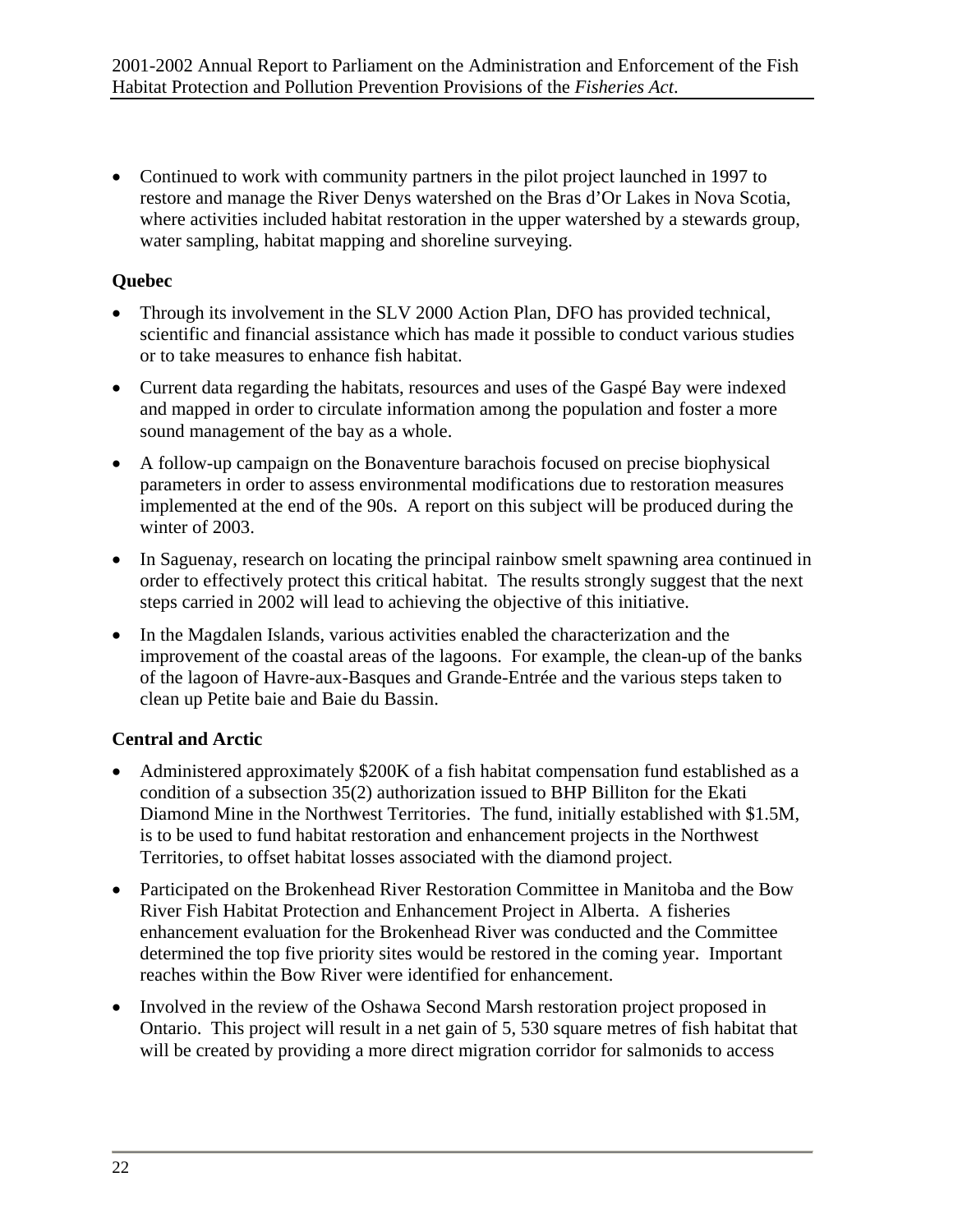<span id="page-30-0"></span>headwater spawning habitats. The new channel will have added habitat features and a fishway constructed to facilitate access of other fish species.

#### **Pacific**

- About 36,000 m2 of riffle/pool and 20,000 m2 of slough rearing habitat were restored by installing a culvert at Steinhoe Creek near Terrace to restore access for salmon for the first time in over 90 years. CN Rail paid for all project costs, an estimated \$350,000.
- Within the Kamloops City limits, three levels of government, First Nations, a Community Stewardship Group and private landowners cooperated to re-plant and fence over six kilometres of river bank on the North and South Thompson Rivers.

## **5.0 Community Outreach and Stewardship**

The Community Outreach and Stewardship Key Activity focuses on involving whole communities in the conservation, protection and enhancement of fish habitat. Communities are typically comprised of business and industry, non-governmental and voluntary organizations, Aboriginal people, government agencies including the education sector, and individual citizens.

Stewardship of fish and fish habitat involves raising awareness and understanding, education, taking action to conserve and restore fish habitat, monitoring and reporting on both the status of fish and fish habitat and on the recognition of successes.

It is recognized in the Habitat Policy that fish habitat cannot be conserved and protected without the active involvement of all Canadians and sectors of society. Thus, DFO has identified the establishment of formal partnering agreements with key stakeholders as one of four priorities for the renewal of the Habitat Management Program (along with streamlining the regulatory process, national consistency and balanced implementation of the Habitat Policy).

A summary of DFO's partnering and stewardship activities for the management of fish habitat in Canada is provided in this section.

#### **National Highlights**

National Headquarters (NHQ) and Regional Community Outreach and Stewardship activities for 2001-2002 are organized below under three of the strategic directions found in the Habitat Policy, as well as under partnering.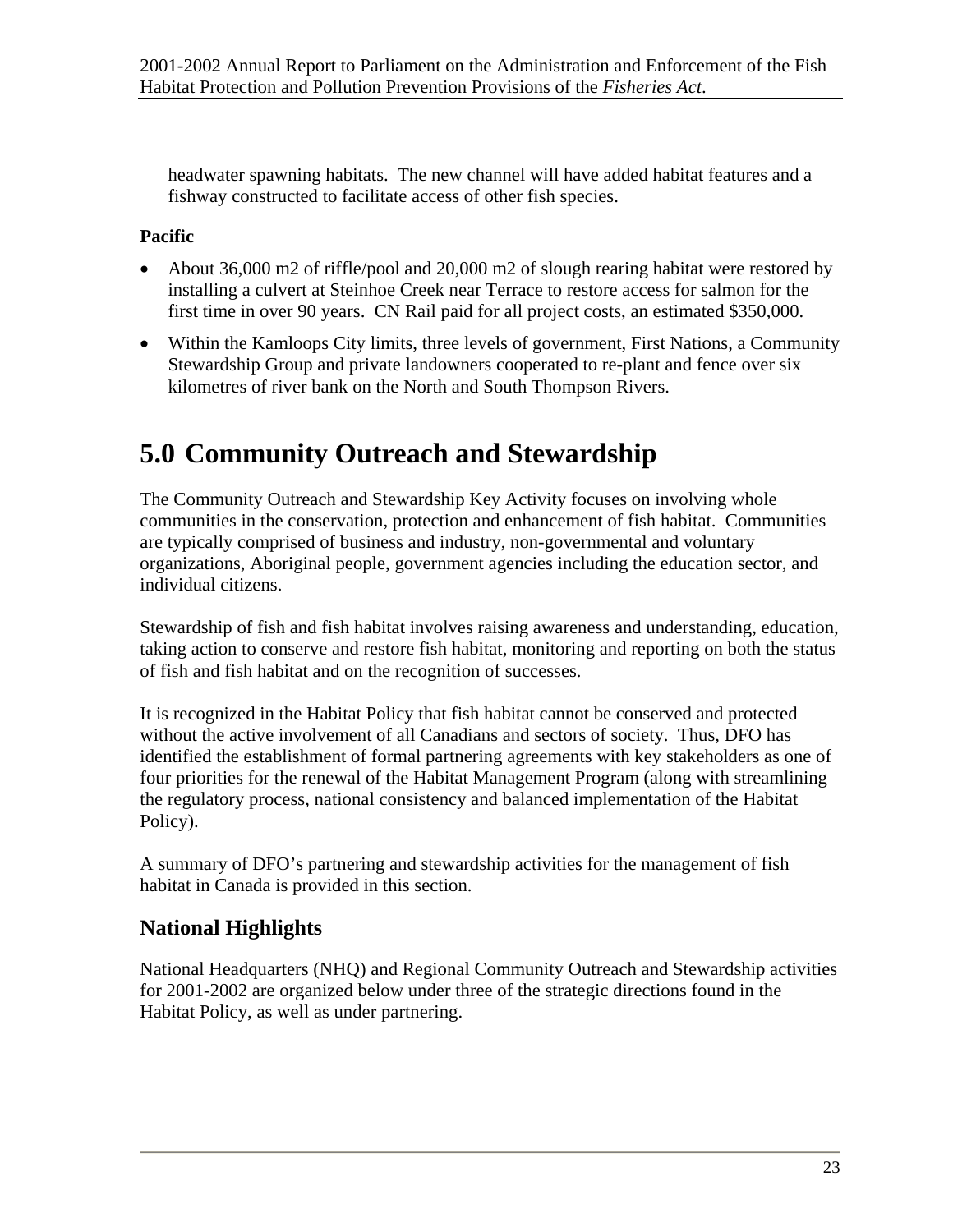<span id="page-31-0"></span>In fiscal year 2001-2002, there were two areas of focus for NHQ community outreach and stewardship activities. The first was on the completion of the *National Fish Habitat Stewardship Action Plan* that arose from the Blueprint Initiative, assuring that it was aligned with the Canada Wide *Stewardship Action Plan* called for by the federal, provincial, territorial Ministers at their September 2001 meeting of Joint Resource Councils. The second was the completion of a partnering framework and strategy.

The purpose of the *National Fish Habitat Stewardship Action Plan* is to provide a framework to promote a consistent approach to fish habitat stewardship across Canada. It is meant to identify DFO's national and regional responsibilities in engaging and enabling Canadians to be responsible for conserving, restoring and developing Canada's fish habitat. It includes prototypes of national and provincial habitat stewardship web portals that enable the effective and efficient sharing of stewardship information and experience across Canada. The Plan is to be presented for approval at the next meeting of Ministers in September 2002.

## **5.1 Public Information and Education**

In order to advance involvement in the conservation and protection of fish habitat, DFO produces a variety of public awareness and education information products and materials in cooperation with stakeholders for use by the media, the public, schools, and sponsors for conferences, seminars, workshops and symposia.

In 2001-2002, NHQ, in partnership with EC and others, supported the *Pan Canadian Network of Faculties of Education Supporting Stewardship for Sustainability Education*. This included the preparation of a business plan for the development and implementation of *The National Stewardship for Sustainability Schools* R*ecognition Program* identified under the Blueprint Initiative. Work was also begun on the development of a Habitat Management and the *Fisheries Act* publication and on an information kit on DFO's Habitat Management and Navigable Waters Protection Programs.

## **5.2 Partnering**

As reported in the 2000-2001 Annual Report, a key challenge for the Habitat Program is developing effective partnerships to get the most value added results, given budgetary constraints and the vast range of potential partners. As noted above, partnering was identified as one of the Program's priorities for 2001-2002 and beyond, with particular attention being given to the establishment of formal agreements in the form of Memoranda of Understanding (MOUs) and Protocols with provinces, territories and industry on the management of fish habitat.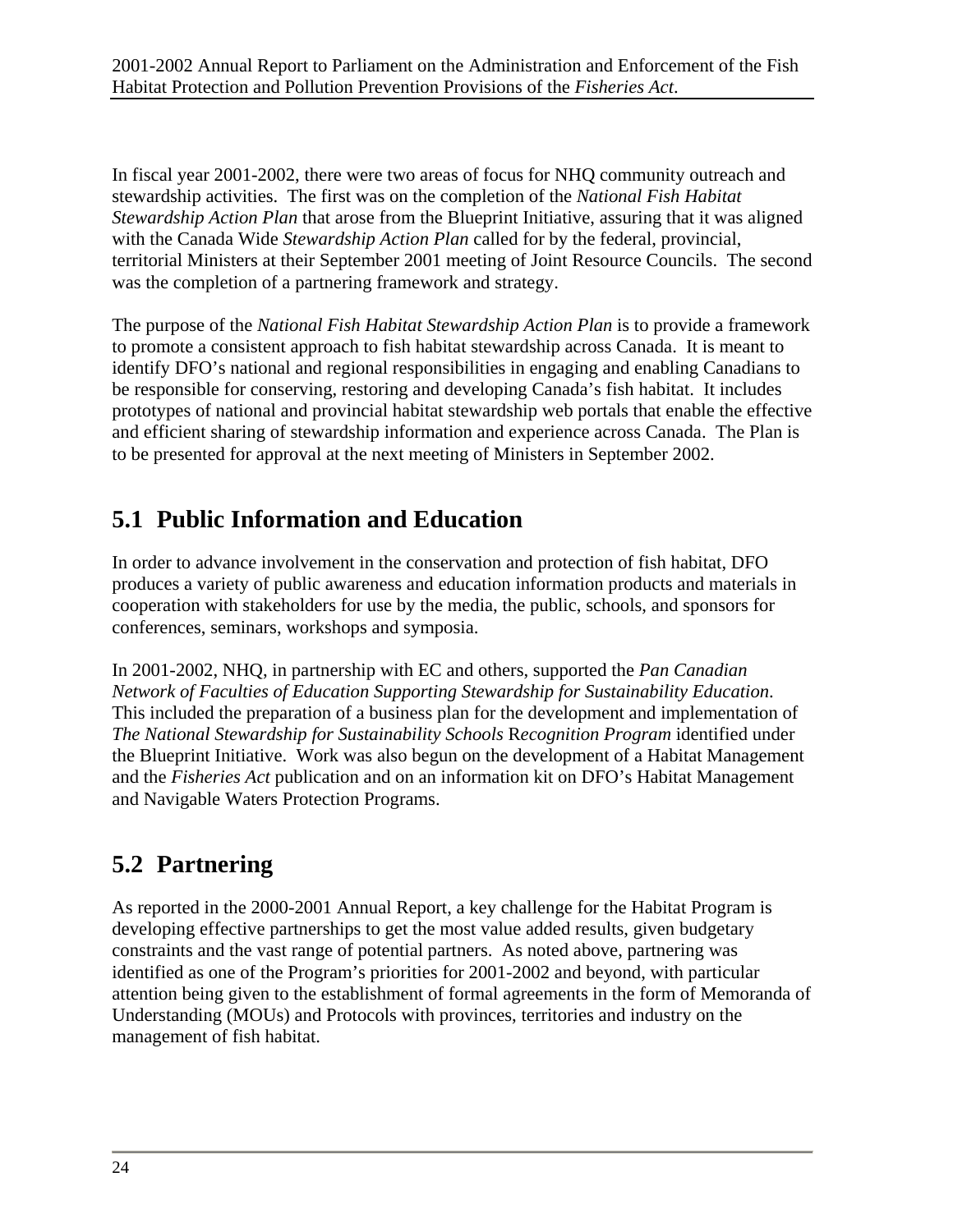MOUs identify priority areas for collaboration (e.g. regulatory compliance, integrated watershed planning, stewardship) and establish a governance structure to plan and report on their implementation. Separate Protocols are developed for each priority area identified in the MOU and define the roles and responsibilities as well as processes and procedures that the parties will undertake to implement the MOU. While federal, provincial and territorial MOUs are most often signed bilaterally on behalf of Canada and the province or territory, Protocols normally include all the key stakeholders with responsibilities for the particular activity.

National Headquarters coordinated the development of a national Partnering Strategy and Framework along with the development of "Guidelines for Federal-Provincial-Territorial (FPT) Agreements on Fish Habitat Management". DFO and the provincial/territorial members of the Canadian Council of Fisheries and Aquaculture Ministers Freshwater Fisheries Task Group worked closely to develop a common vision and cooperative framework for collaboration on fish habitat management. A template for FPT MOUs to be included in the Guidelines document was discussed with provinces and territories. Even though the Guidelines document was not yet completed, the draft template for MOUs proved to be very useful to regions and provinces/territories beginning to negotiate MOUs.

Workshops and other preparatory work to establish MOUs on the management of fish habitat with key industry sectors also intensified in 2001-2002, with an MOU with the Canadian Electricity Association being the most advanced, closely followed by work with the Forest Products Association of Canada and Ducks Unlimited Canada.

#### **Regional Highlights (Public Information and Education and Partnering)**

Examples of regional activities in this area during fiscal year 2001-2002 are highlighted below. Details are provided in Supporting Documents available electronically at <[http://www.dfo-mpo.gc.ca/canwaters-eauxcan/infocentre/publications/index\\_e.asp>](http://www.dfo-mpo.gc.ca/canwaters-eauxcan/infocentre/publications/index_e.asp).

#### **Newfoundland**

- Provided educational presentations to local schools and industry groups to build awareness and understanding of fish habitat conservation, restoration and development. Activities included the launch of the "Oceans as Habitat" exhibit and a poster & T-Shirt contest entitled "Habitat, Yours to Protect" for primary and elementary school children.
- Partnered with various groups to develop interpretative trail signage for a number of projects including: Discovery Trail, Grand Concourse Authority, Conne River and Main Brook.
- Held consultations with local angler associations on the development of a proposed bridge across the Lower Humber River.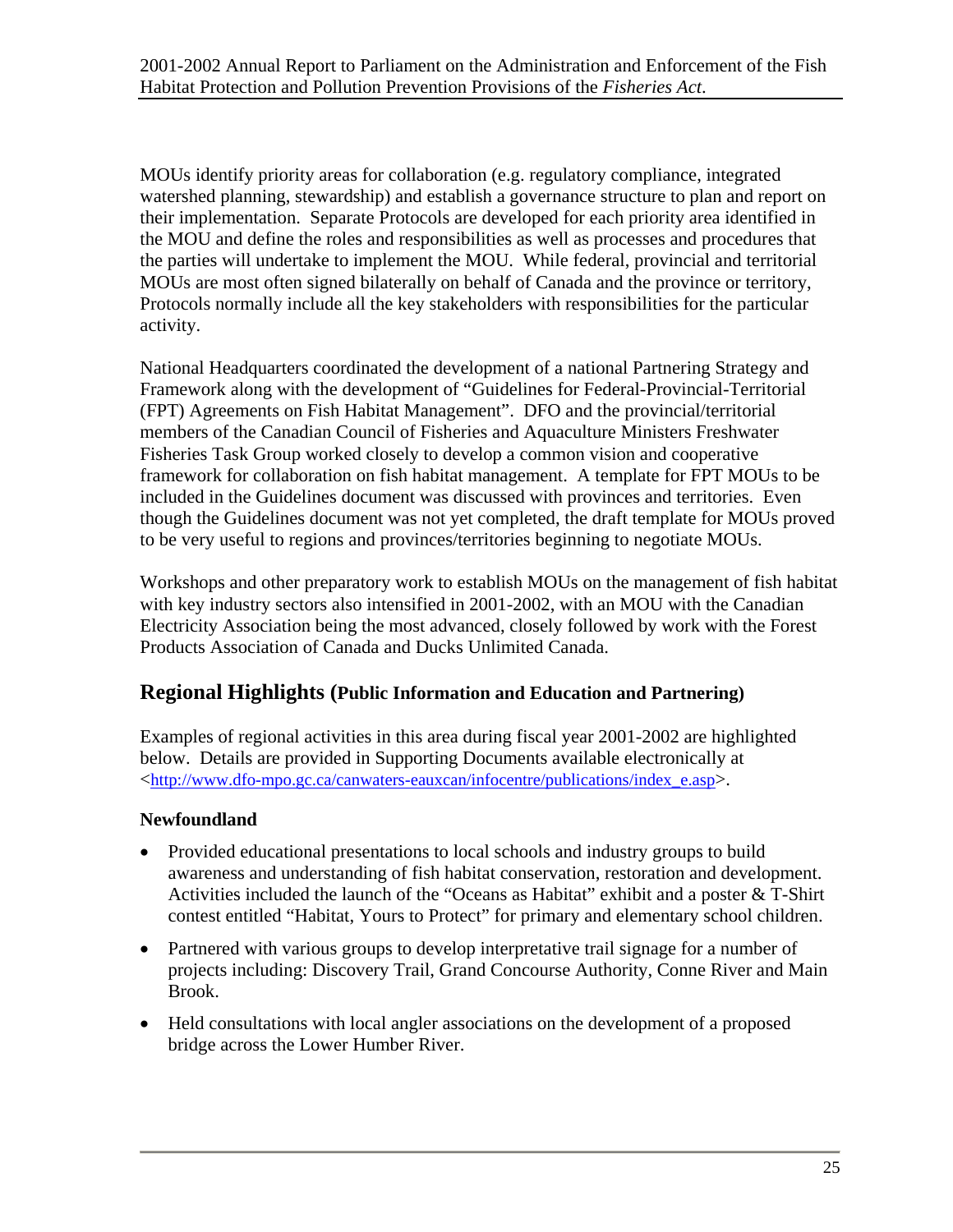#### **Maritimes**

- Conducted public information and educational programs for a range of groups including forest companies, universities and livestock owners.
- Supported the work of the Ministerial Special Advisor on consultations regarding fish passage at the Petitcodiac River Causeway in New Brunswick.
- Led public consultations on the City of Fredericton's proposal for the construction of water and sewer lines crossing of the Saint John River.

#### **Quebec**

- Deployed a new work team which focuses on the protection of fish habitat. The team's mandate is to increase education and awareness among the general public and the proponents on fish habitat, to establish relationships with industries and municipalities to improve compliance with the provisions of the *Fisheries Act* and to seek partners sharing similar interests.
- To celebrate Oceans Day, various public information activities were held to highlight the contribution of volunteer organizations in the conservation and enhancement of the marine environment. Approximately fifteen non-profit organizations from maritime areas of Quebec gained visibility in regional weekly newspapers as well as on radio and television.
- Over 1,125 young students from approximately twenty elementary schools in the maritime areas of Quebec took part in the activities conducted by Explos-Nature, a non-profit organization engaged in education about the marine environment conservation within the program *La mer en fugue*.
- Published a column on the marine environment and the marine protected area project (MPA) of Manicouagan by the Technical Committee for the establishment of the MPA. Twenty-three (23) articles were published in the weekly newspaper, *Objectif Plein-Jour*, to inform the local population on various aspects of the project.
- In partnership with the Quebec Wildlife and Parks Corporation, a brochure on the economic, social and ecological importance of fish habitat conservation was produced. Entitled "*Le poisson dans tous ses habitats*", it will be published in 2002.
- Consulted representatives of the various regions and communities involved with the preliminary management plan of the MPA of Manicouagan.

#### **Central and Arctic**

• Continued to develop various brochures and series of fact sheet to provide educational and background information to proponents and the general public. More information is available in the region's Supporting Document.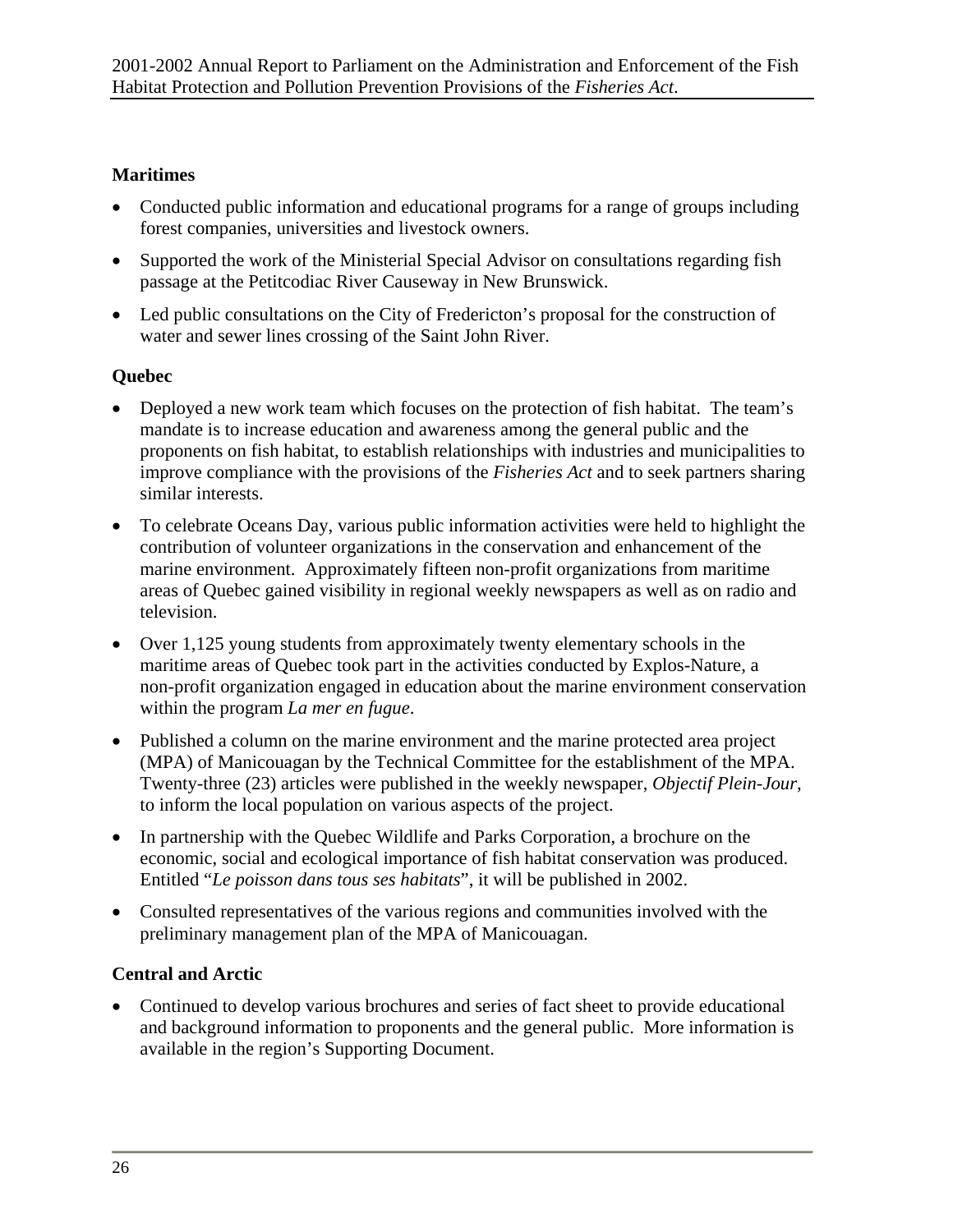- Participated in and supported numerous watershed stewardship programs in Ontario, Manitoba, Saskatchewan and Alberta.
- Developed various outreach products such as the Dock and Shore Primer, the Shore Calendar, websites and posters for mass distribution to promote the conservation and protection of fish habitat.

#### **Pacific**

- Produced two more issues of its popular Habitat Enforcement Bulletin on charges, convictions, and case law developments. This news bulletin has now been expanded to a national DFO publication.
- The first ever Horsefly River Salmon Festival was held in September 2001. Hosted by the community of Horsefly, the event was supported by many businesses and agencies, including DFO.
- The Habitat Auxiliary in Salmon Arm developed and distributed an information package for local realtors on the functions of streams and lakes as fish habitat, and the referral process DFO uses to review private land development proposals.
- Fiscal year 2001-2002 was the fourth year of the five-year regional \$35 million Habitat Conservation and Stewardship Program (HCSP), implemented in June 1998. Over one hundred "stewards" were hired by Community Partners using HCSP funds and deployed in communities across British Columbia and the Yukon. Most of the stewards are residents established within their community.
- Participated in a Recovery Team of technical experts focussing on recovery of White Sturgeon, and with an Action Planning Group of interested stakeholders, to seek solutions. White Sturgeon populations in the Nechako and Columbia rivers are likely to become extinct without substantial intervention.
- The region began meetings with the N'laka' pamux First Nation to develop a comprehensive fisheries agreement; and with the Stl'atl'imx First Nation and BC Hydro to develop a formal Technical Working Group to coordinate future fisheries planning and projects.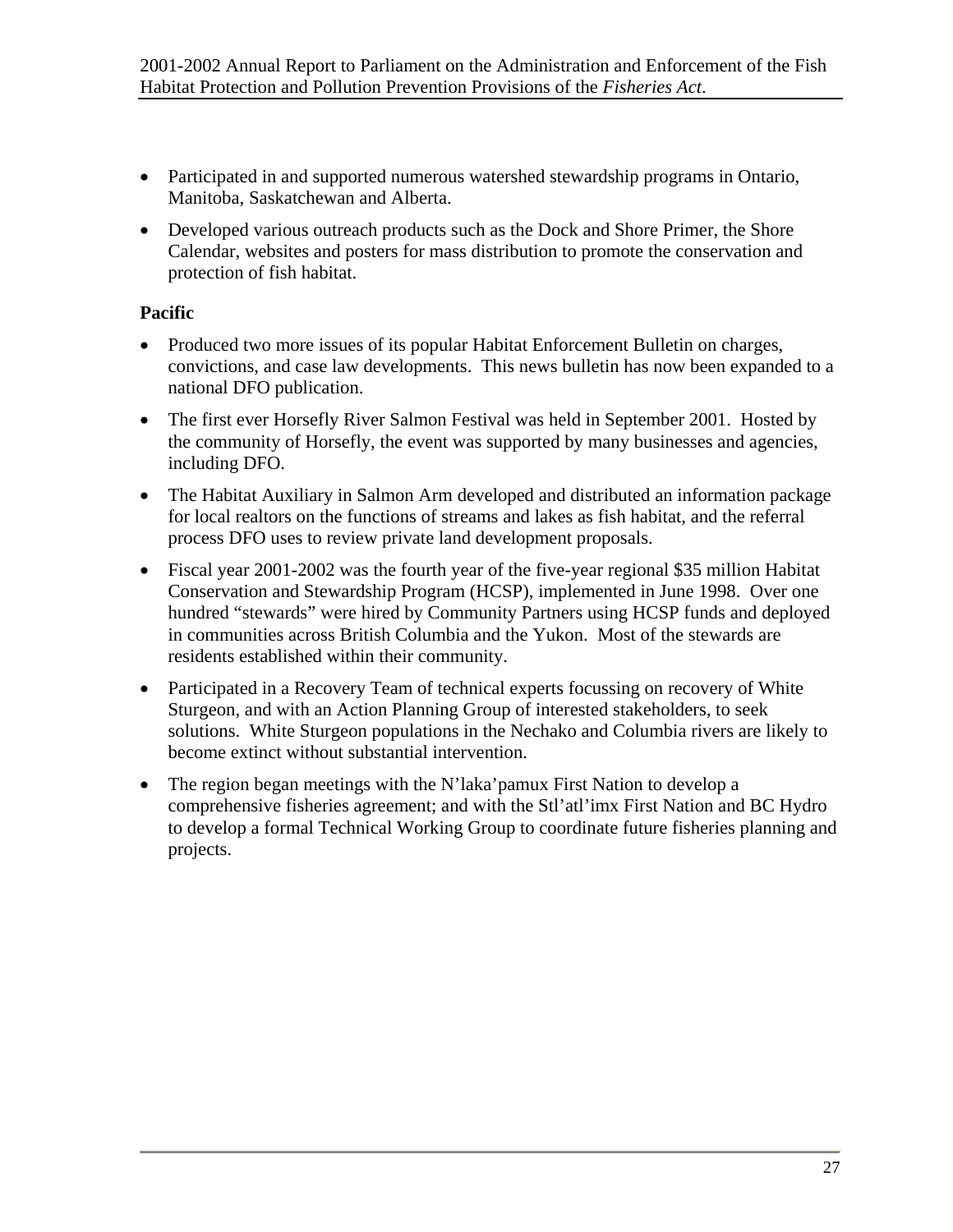## <span id="page-35-0"></span>**6.0 Scientific Support**

Timely, relevant data, information and advice are essential to ensure that the activities of the Program are based on sound science.

### **National Highlights**

Environmental Science is a Headquarters coordinated Program that is delivered by the regional Environmental Science managers and scientists.

The mandate of Environmental Science is to generate knowledge through research; to collect, assess, and interpret scientific information from diverse domestic and international sources; and, to integrate data, information and technology into useable services, products and advice, including risk management advice, for policy and program decision makers - foremost for Habitat Management and Oceans Management.

In the case of Habitat Management, Environmental Science is responsible for leading in all aspects of science management and science delivery in support of the habitat management program. Environmental Science identifies scientific aspects of habitat issues, sets science priorities, manages science programs, leads the collection, analysis and integration of information from a variety of internal and external sources, and manages partnering initiatives with other sectors, agencies, universities, as well as national and international agencies.

### **Regional Highlights**

Examples of regional activities in this area during fiscal year 2001-2002 are highlighted below. Details are provided in Supporting Documents available electronically at <[http://www.dfo-mpo.gc.ca/canwaters-eauxcan/infocentre/publications/index\\_e.asp>](http://www.dfo-mpo.gc.ca/canwaters-eauxcan/infocentre/publications/index_e.asp).

#### **Newfoundland**

- Participated in a research program aimed at evaluating the production characteristics of a compensation channel constructed within the Rose Blanche Hydroelectric Project.
- Developed a Habitat Monitoring Database to among other things, evaluate the effectiveness of prescribed mitigative measures.
- Monitored construction of the Trans Labrador Highway (Red Bay to Cartwright) and the fish bypass system at the Grand Falls hydroelectric power canal, designed to prevent entrainment of Atlantic salmon smolts.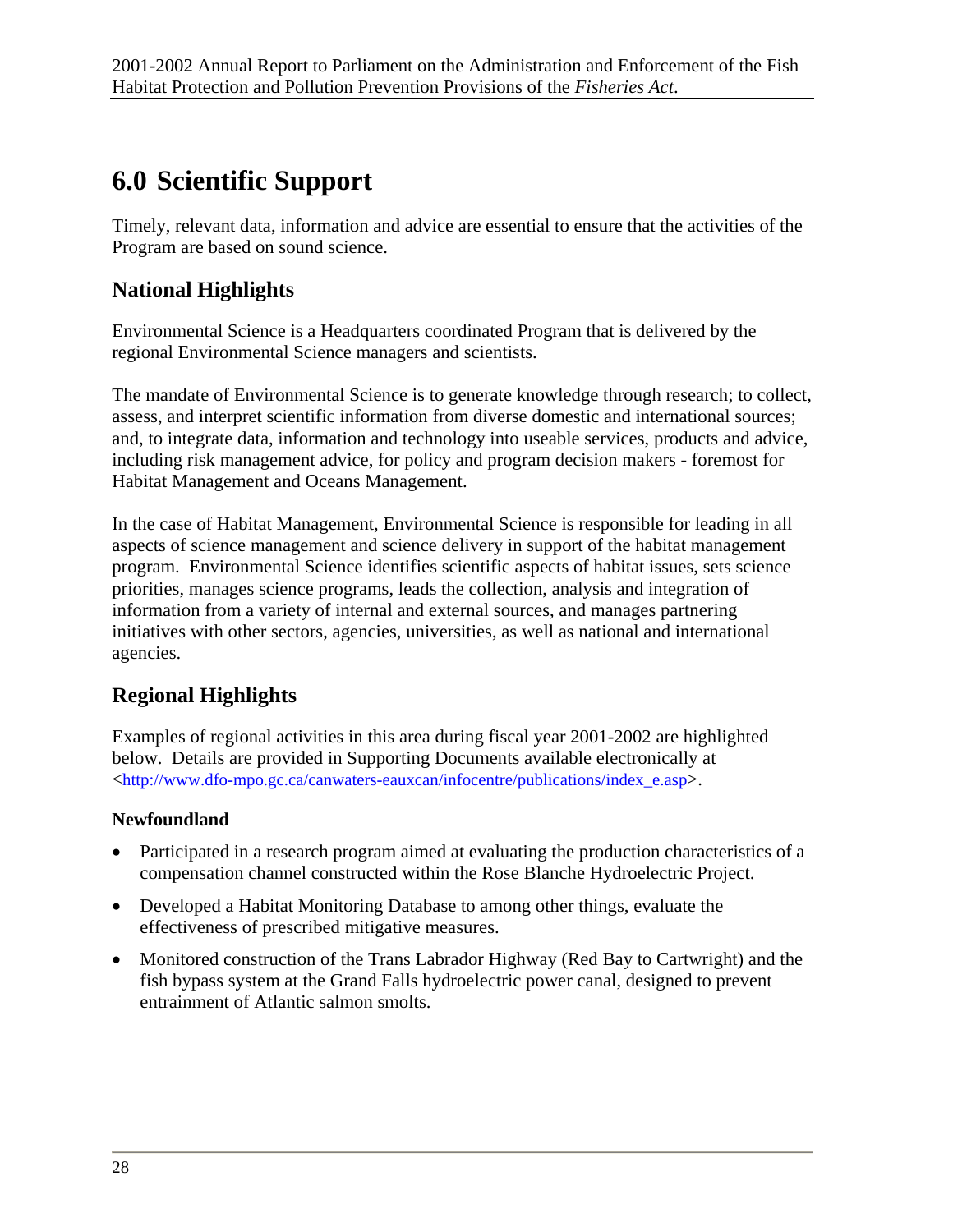• Conducted several projects aimed at improving DFO's understanding of the productive capacity of near shore habitats in the marine environment. A summary of individual projects is provided in the region's Supporting Document.

#### **Maritimes**

- Continued to work with industry to monitor the Maritimes & Northeast Pipeline Compensation Projects, as well as other habitat restoration projects in the region.
- Conducted various scientific research studies on:
	- $\Rightarrow$  impacts of mobile fishing gear on fish habitat;
	- $\Rightarrow$  environmental impacts of salmon sea-cage culture;
	- $\Rightarrow$  fate, distribution and biological effects of contaminants in the coastal zone;
	- $\Rightarrow$  offshore oil and gas impacts; and
	- $\Rightarrow$  deepwater marine habitats of the Gully (located near Sable Island).
- Worked with the Marine Environmental Science Division to develop a Decision Support System for use in assessing aquaculture sites.

#### **Quebec**

- Continued to study the impact of disposal of dredged sediments on fish, fish habitat and benthic fauna. The objective of these studies is to develop reliable methods for assessing the loss of fish and benthic productivity associated with the impact of the disposal of dredged sediments.
- Analysed several design and installation trials of artificial lobster reefs carried out over the last 35 years. The goal was to highlight the important elements to be considered in the choice of site, design, implementation as well as follow-up of these facilities.
- Undertook a study in the Cascapedia Bay in the Gaspé Peninsula in order to understand the effects of mussel culture on the marine environment. Two sites using different culture methods will be compared to control sites to verify how these activities affect the environment and the composition of its communities.
- Conducted research to develop coastal marshes bioremediation methods in Sainte-Croixde-Lotbinière in the fluvial portion of the St. Lawrence and in Conrod's Beach in Nova Scotia. These projects involve conducting field trials of shoreline bioremediation after an oil spill under controlled conditions.
- Continued work that assesses the impact of the Iceland scallop fishery on the benthic habitat of the St. Lawrence. A better understanding of the effects of this fishery will allow more effective management concerning environmental conservation.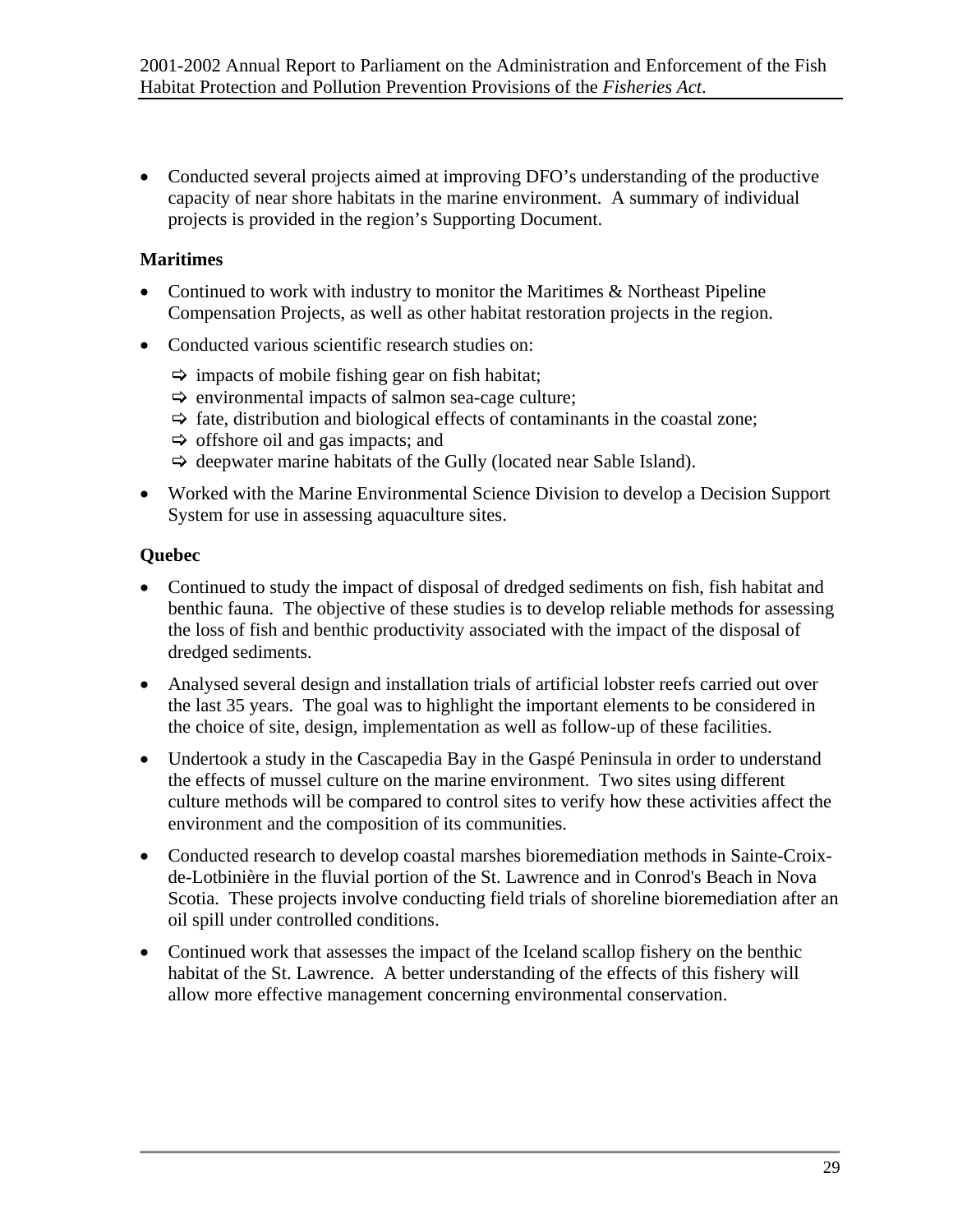#### <span id="page-37-0"></span>**Central and Arctic**

- The Western Arctic Area supported bull trout habitat utilization research conducted by a Masters student from the University of Manitoba.
- A ten-year monitoring program, initiated in 1998, on the effectiveness of stream habitat compensation efforts at the BHPB Ekati Diamond Project saw its fourth year of monitoring during the summer of 2001.
- Habitat engineering staff, in partnership with Alberta Environment, is developing a scientifically defensible means of extrapolating Instream Flow Needs data from surveyed streams to un-surveyed streams.

#### **Pacific**

- Continued to develop a scientifically defensible protocol for indicators of marine environmental quality, to be used by volunteer Habitat Stewards. Data from a three-year trial of the Shorekeepers protocol was audited to determine scientific rigor. Data from a three-year "Reefkeepers" project was assessed and presented at an international workshop at the Institute of Ocean Sciences.
- Presented and published a Working Paper on the scientific defensibility of the Province of British Columbia Performance Based Standards for regulating aquaculture. The paper concluded that no single performance parameter would be adequate to measure the impact of waste from salmon net-pen farms.
- Reviewed population levels in marine mammals. Results indicate that unexpectedly high levels of persistent organic pollutants from certain Pacific Region waters are found in marine mammals. One conclusion is that marine mammals serve as excellent "early warning" species on marine ecosystem quality. Another conclusion is that certain populations of killer whales found in British Columbia waters are amongst the most contaminated marine mammals found anywhere.

## **7.0 Information Management**

### **National Highlights**

#### **Habitat Systems - Habitat Referral Tracking System**

Further development of the Habitat Referral Tracking System (HRTS) continued in fiscal year 2001-2002. The HRTS is used by Habitat biologists and administrators across the country to record information and actions taken on requests (referrals) received either directly from a proponent or indirectly from a provincial or other agency with respect to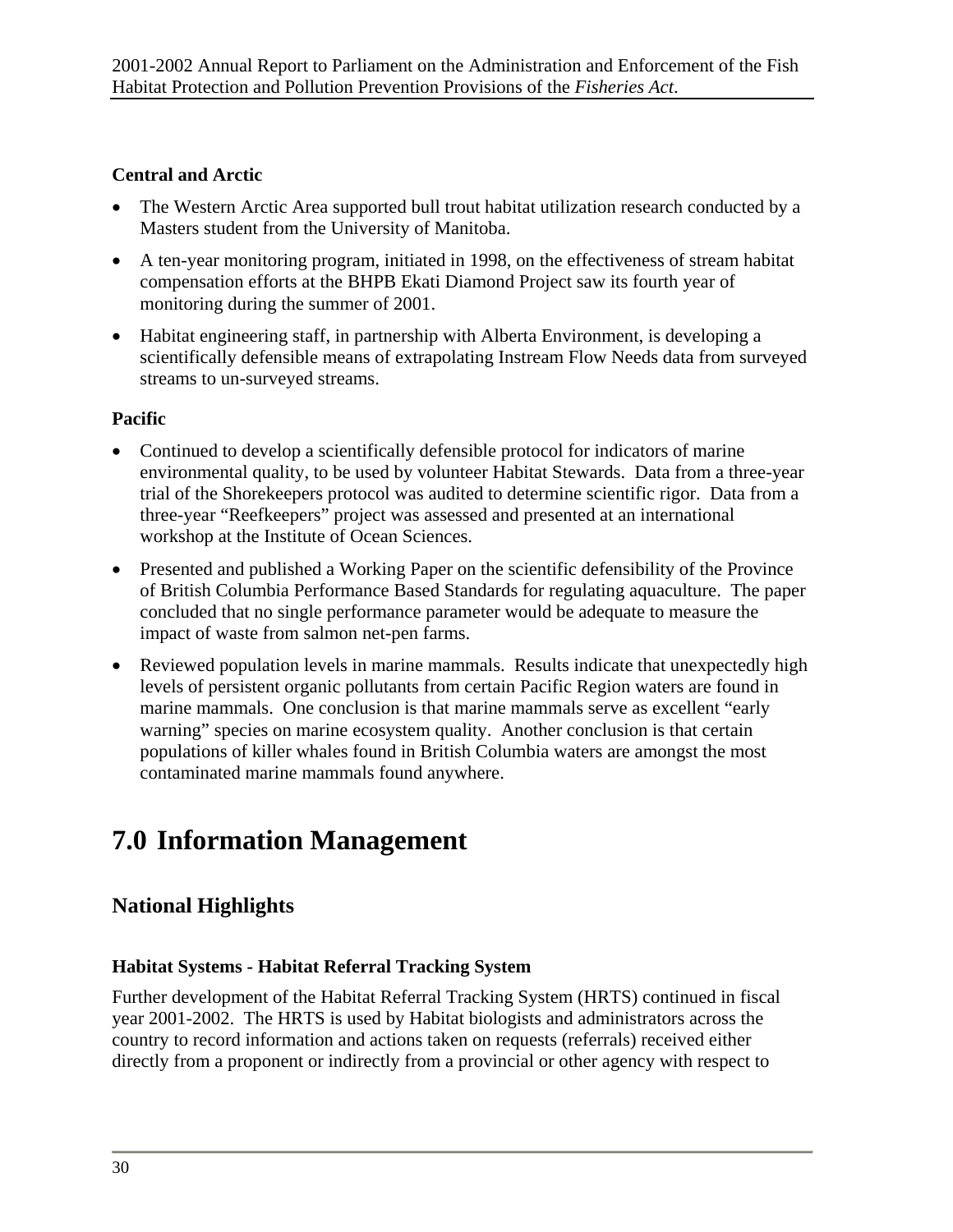proposed works or undertakings which may affect fish or habitat. The system is also used by Habitat Management to register information on the Federal Environmental Assessment Index, as required by CEAA, and is available to the public via the Internet.

The addition of 148 new Habitat users and an additional 74 users from other programs/sectors in DFO, brings the total number of system users at the end of fiscal year 2001-2002 to 809.

Activities related to the development of HRTS include:

- Implementation of Phase II of the three year system re-development plan of the HRTS. This version incorporated numerous user-defined changes and enhancements. Major new features include:
	- $\Rightarrow$  Web-Based Mapping a web-based mapping tool developed for the HRTS that provides users the ability to geo-reference referrals;
	- $\Rightarrow$  Photo Module a module that provides users the ability to add photographs to project files;
	- $\Rightarrow$  Referral Calendar a new module that links calendar items to specific project files;
	- $\Rightarrow$  Creation of an electronic link to the Canadian Coast Guard's Navigable Waterways Database System; and
	- $\Rightarrow$  Document Linking a function that enables users to link electronic documents to project files.
- Continued work on focus groups and user sessions to determine additional changes and enhancements for completion of Phase II of the re-development project for fiscal year 2002-2003.
- Initial planning work on Phase III of the re-development project, which will include major system architecture and database changes, will continue with a first release and implementation in fiscal year 2003-2004.

#### **Habitat's Intranet and Internet**

Providing timely, accessible and reliable information to the public and Habitat Management staff are key elements to improving efficiency within the National Habitat Management Program. It is also important to help raise awareness and understanding of the importance of fish habitat to all Canadians. The National Habitat Management Program's Intranet and Internet sites were designed, developed and released in fiscal year 2001-2002 to help meet these objectives.

The Intranet Site provides information to national and regional Habitat Management staff. In addition to providing daily administrative and service tools (translation, postal, library, travel, financial information), the Intranet provides information on programs, committees and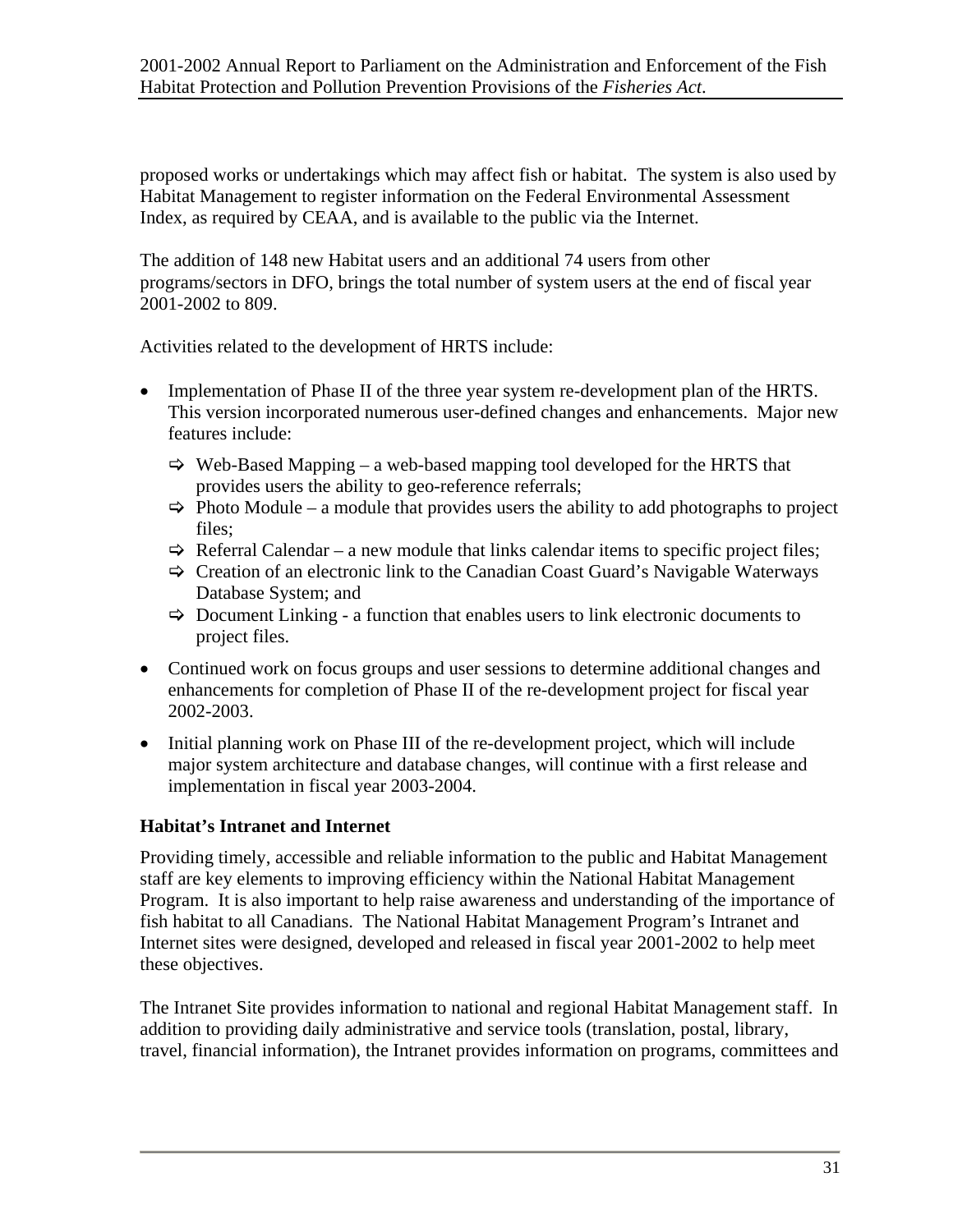activities to assist in keeping all staff informed of Habitat Management issues on a national level.

The Internet site provides the public with easily accessible information on Habitat Management issues, related legislation and regulations, guidelines and fact sheets, community involvement activities, and contacts for national and regional offices. The site also provides information to the public that will assist them in meeting the habitat provisions of the *Fisheries Act* when carrying out works in or around water.

### **Regional Highlights**

Examples of regional activities in this area during fiscal year 2001-2002 are highlighted below. Details are provided in Supporting Documents available electronically at <[http://www.dfo-mpo.gc.ca/canwaters-eauxcan/infocentre/publications/index\\_e.asp>](http://www.dfo-mpo.gc.ca/canwaters-eauxcan/infocentre/publications/index_e.asp).

#### **Newfoundland**

- Habitat staff participated in the Stream Crossing Inventory Project in partnership with other government departments and industry. The main objective of this project is to provide an inventory of stream crossings on resource access roads in order to assist Habitat staff with resource planning and environmental monitoring initiatives.
- Habitat staff maintained and updated the Newfoundland Freshwater Inventory, a Geographic Information System that delivers fish habitat-related information through a customized interface, and initiated a similar freshwater inventory for Labrador.
- Staff also updated and maintained the regional intranet site for use in promoting the Habitat Management Program thorough the inclusion of newsletters, fact sheets, publications, etc. from the Newfoundland Region. The digital photo database was also updated and maintained.

#### **Maritimes**

The region had a number of information management initiatives that related to the rollout of the Habitat Blueprint:

- A needs analysis was completed to identify the technical information management skills and abilities that would aid the Division in better using information technology in their day-to-day business.
- Ongoing work continued on a prototype internet site that would provide project proponents with detailed information on the application process for works in and around water, and on how to design projects in such a way to minimize the impacts of these projects on fish habitat. The Proposal Assistant for Nova Scotia attempts to provide a single-point-of-entry for people wishing to learn about the requirements from DFO and other Nova Scotia provincial departments.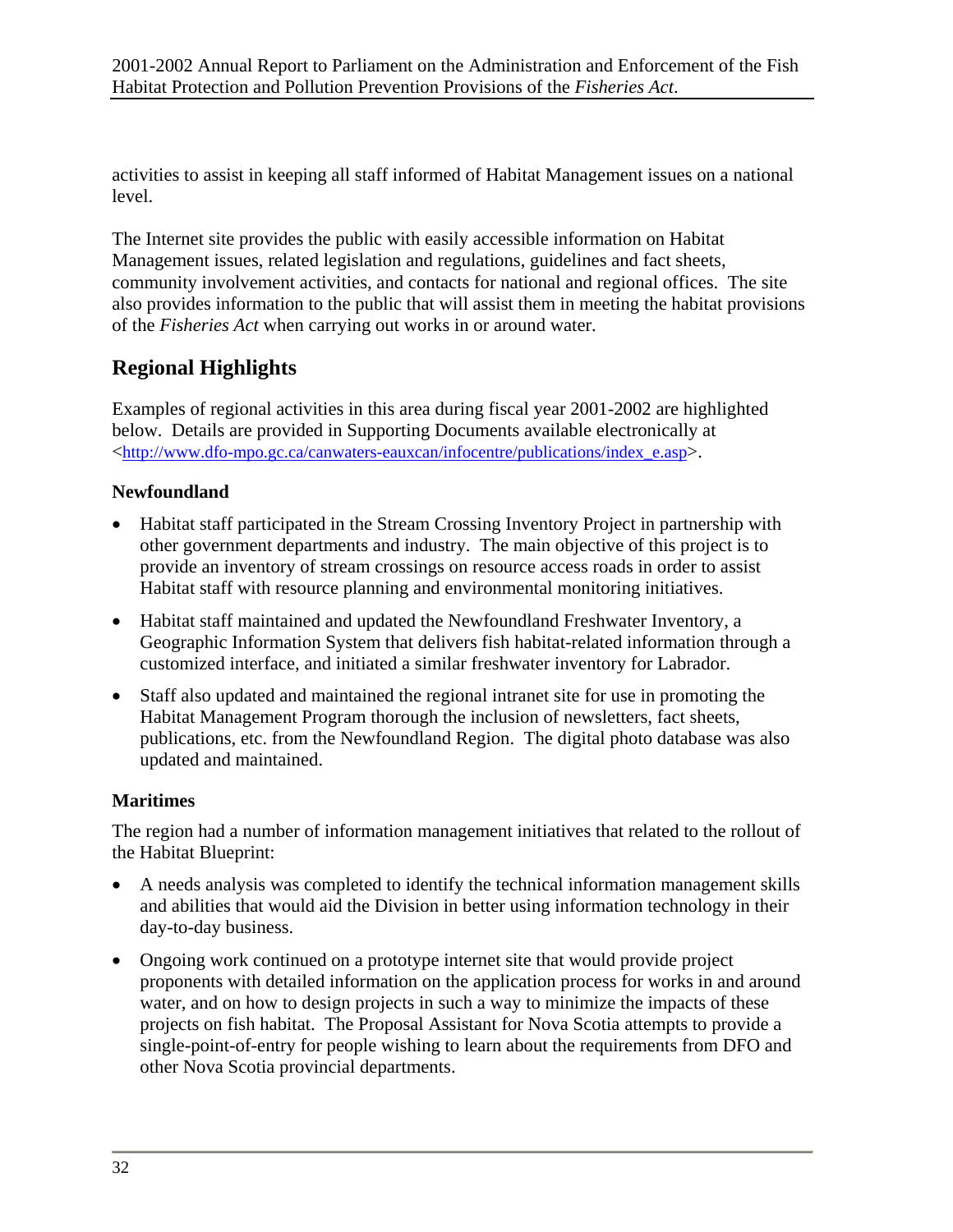#### **Quebec**

- Over one hundred requests for information were answered using the Fish Habitat Management Information System (FHMIS), a geomatics information system covering the coastal areas of the marine St. Lawrence and northern Quebec.
- The staff regularly updated the data provided by the FHMIS and also worked on the development of a possible partnership with the Quebec Wildlife and Parks Corporation for the mapping of critical habitats in the St. Lawrence. This project will extend our knowledge to fresh water habitats.

#### **Central and Arctic**

- A working protocol for data sharing with the Province of Manitoba is being developed. This will allow the sharing of data and the development of a Geographic Information System (GIS) to support decision-making by fisheries management staff. Provincial databases are currently being converted into a GIS compatible database.
- A guidance document was prepared to accompany the existing interactive web-based software program called the Habitat Alteration Assessment Tool. This tool was developed to assist in the quantification of fish habitat area losses associated with infilling projects in the Great Lakes and fish habitat gains associated with enhancement and creation.

#### **Pacific**

- Developed and deployed "Mapster", an internet-based mapping application that provides internal and external user access to over 135 layers of fish habitat and species spatial data.
- A Habitat Steward (funded through the Habitat Conservation and Stewardship Program), working with the Victoria Capital Regional District, developed a web-based Sensitive Habitat Atlas. The atlas is available to municipal planners and the public, providing a "one stop" access point for land, water, and natural resource information.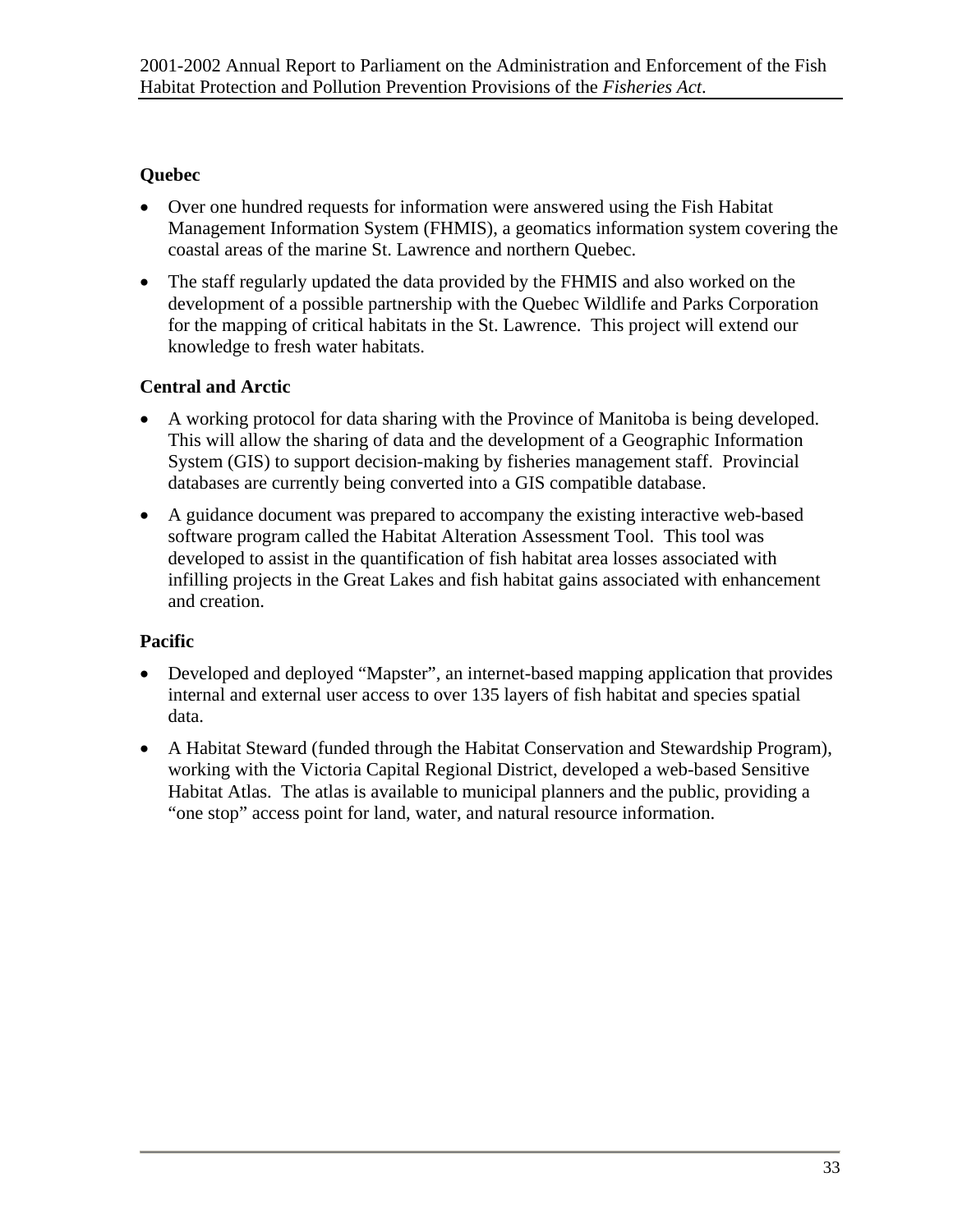## <span id="page-41-0"></span>**8.0 Program Management**

Sound program management is critical to strengthening the National Habitat Management Program. Program management tasks include business and work planning, training, managing financial and human resources and tracking and reporting on program performance.

### **National Highlights**

## **8.1 National Training Program**

Building upon the National Habitat Blueprint Initiative that began in 1999, the Habitat Programs Branch produced the following results:

- Outlined the structure and content of the Habitat Training Program and identified the need to increase its staff capacity.
- Coordinated cross-Canada training for approximately 230 staff on the core training modules. These consisted of an introduction to Habitat Management, an introduction to the *Canadian Environmental Assessment Act* (CEAA), and the legal framework in which Habitat Management Works. These courses were given and an evaluation process was put in place to assess the training delivery and content.
- Completed a guide entitled "CEAA GUIDE: Applying the *Canadian Environmental Assessment Act* for the Fish Habitat Management Program". This guide was developed with the goal of providing a clear and concise document to explain the requirements of CEAA for Habitat Management staff. The Guide was completed and provided to staff in early 2001 and was subsequently placed on the Department's internet site for easy access at [<http://www.dfo-mpo.gc.ca/canwaters-eauxcan/infocentre/guidelines](http://www.dfo-mpo.gc.ca/canwaters-eauxcan/infocentre/guidelines-conseils/guides/ceaa/index_e.asp)[conseils/guides/ceaa/index\\_e.asp](http://www.dfo-mpo.gc.ca/canwaters-eauxcan/infocentre/guidelines-conseils/guides/ceaa/index_e.asp)>. The unique features of the Guide include stand-alone appendices for key steps of CEAA. When the amendments to CEAA come into force, appropriate revisions will be required to this guide to render it up-to-date with those regulatory changes.

## **8.2 Performance Management Framework**

Fisheries and Oceans Canada produced its first High-level Performance Report (November 2001). This report covers 19 high level performance indicators, and invites review of the performance measures in particular, and how to develop an effective performance management regime for DFO in general. Two performance measures are of particular interest within the Habitat Management Program enforcement activities and no net loss of habitat. The report anticipates that specific business lines will develop their own sector-level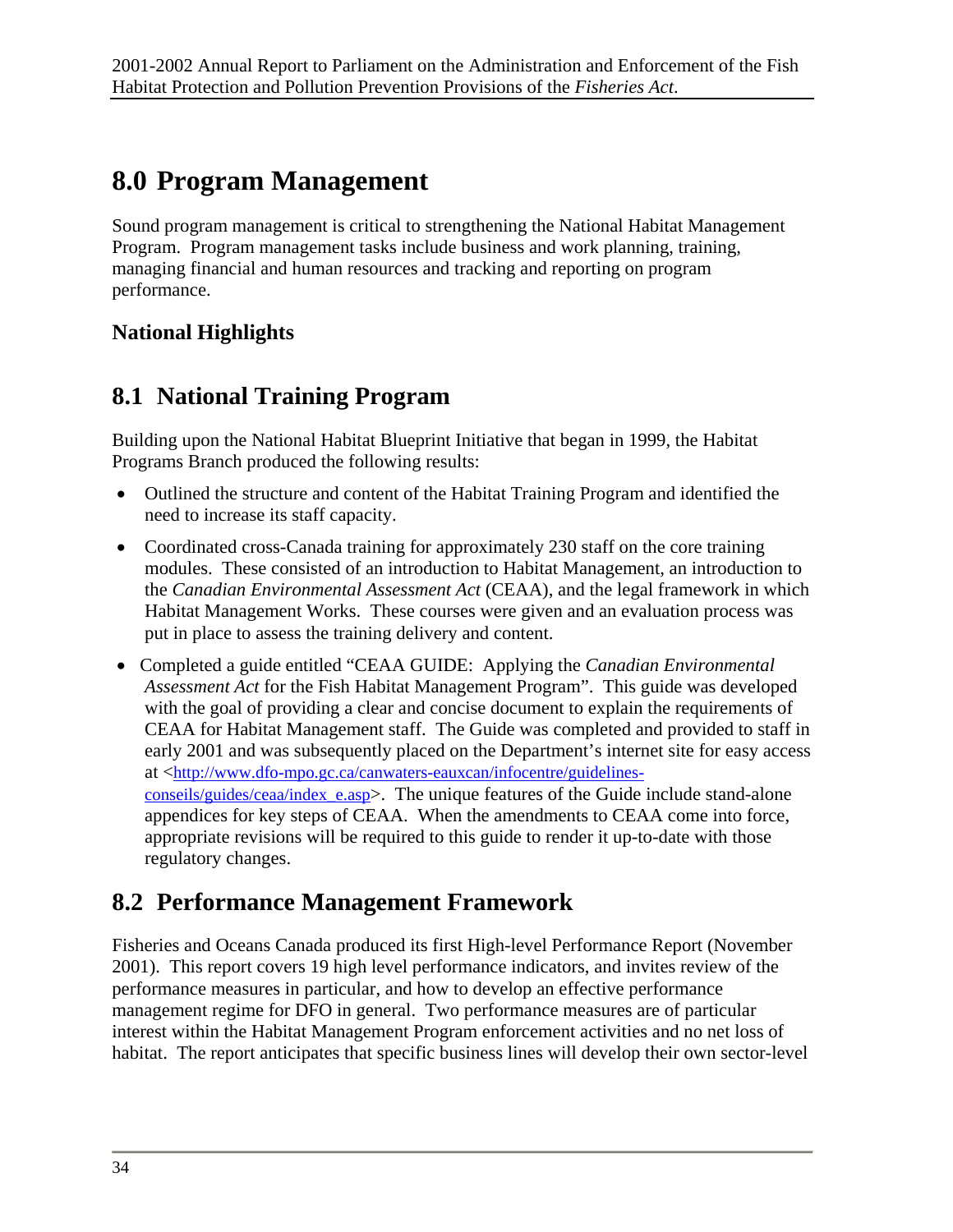indicators. Performance indicators are being developed for the Habitat Management Program to reflect its particular mandate. The National Habitat Management Training Program must be responsive by establishing indicators for habitat management training.

### **Regional Highlights**

Examples of regional activities during fiscal year 2001-2002 are highlighted below. Details are provided in Supporting Documents available electronically at  $\langle \frac{http://www.dfo-1}{http://www.dfo-1} \rangle$ [mpo.gc.ca/canwaters-eauxcan/infocentre/publications/index\\_e.asp>](http://www.dfo-mpo.gc.ca/canwaters-eauxcan/infocentre/publications/index_e.asp).

#### **Newfoundland**

- A Training Module aimed at increasing awareness and understanding of fish habitat and explaining how CEAA relates to aquaculture projects was developed and presented to advanced aquaculture students at Memorial University's, Marine Institute.
- A comprehensive training program aimed at increasing awareness and understanding of fish habitat was developed by Habitat Management staff and presented to Fishery Officers. A modified version of this training session was provided to environmental monitors hired by the Labrador Inuit Association and the Innu Nation as well as DFO's fishery guardians.
- Habitat Management staff developed a comprehensive training presentation to outline regional policies and programs concerning the conservation and protection of fish and fish habitat pertaining to forestry-related activities. This training was provided to various employees in the forestry sector.

#### **Maritimes**

- An initiative was launched to stimulate partnerships between Habitat Management and Navigable Waters Protection and Conservation and Protection. A workshop was held to promote communication and discussion between divisions, and to develop recommendations on how to work better together. This work was used in the development of a National DFO cross-delivery initiative.
- Two strategy sessions for Habitat staff were held to review the existing organization and to develop strategies for adjusting to the shift of responsibilities from a single Maritimes Region to one with independent Maritimes and Gulf Regions.

#### **Central and Arctic**

• Developed and presented training modules for Biologists, Fishery Officers, and Navigation Protection Program staff, aimed at increasing awareness and understanding of fish habitat and assisting them in the delivery of Area programs including, Navigable Waters and Habitat Management.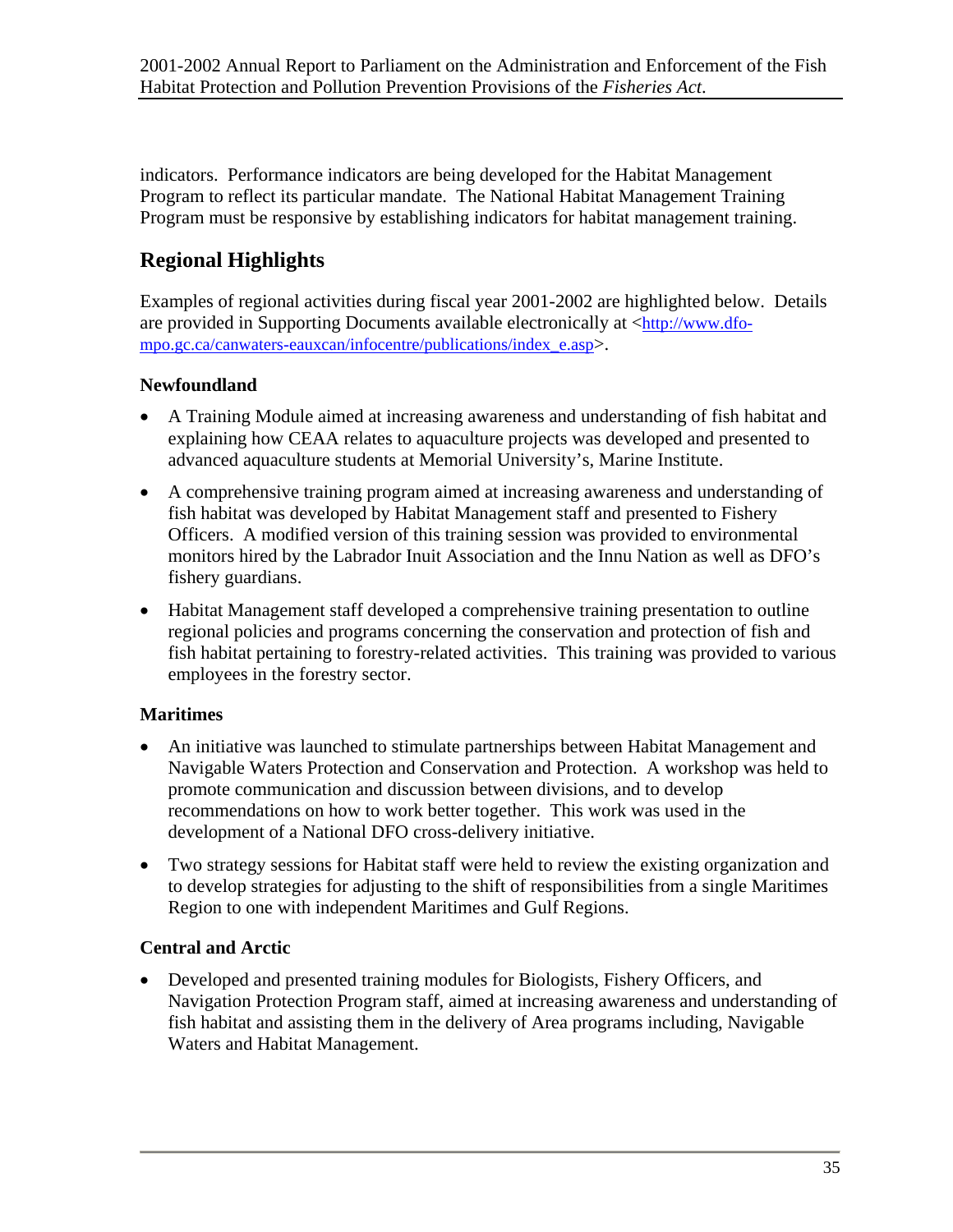- Provided staff with training courses in basic habitat enforcement relating to Inspector or Guardian status (under section 36 of the *Fisheries Act*).
- A Cumulative Effects Assessment workshop was developed specifically for DFO Fish Habitat Management staff to improve their knowledge of cumulative effects when reviewing projects under CEAA.

#### **Pacific**

- A newly opened office in Nelson British Columbia, housing four Habitat Management staff will serve the south-east portion of the Interior Area.
- Two Pacific Region Habitat Management staff members participated in a national team to re-design the regulatory process of the department's Habitat Management and Navigation Protection Programs, linking them for increased efficiency.
- Two habitat enforcement-related training sessions were delivered: Regional Habitat Enforcement in Kamloops (a three-day course on *Fisheries Act* habitat enforcement legalities and compiling a court brief); and Harmful Alteration, Disruption or Destruction, in Victoria (a pilot course with a field component on investigating offences under section 35 of the *Fisheries Act*).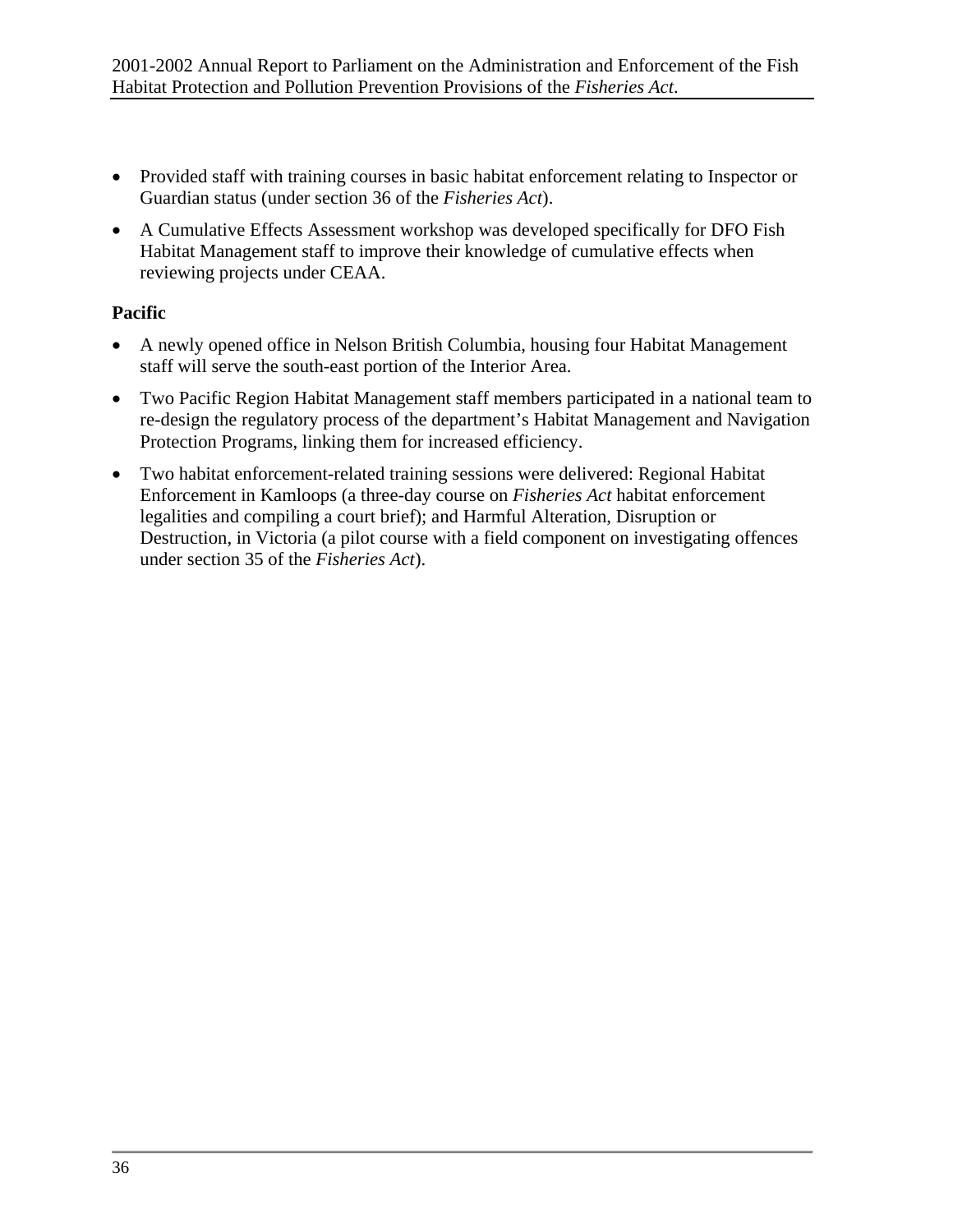<span id="page-44-0"></span>

**Map 1: National Fish Habitat Management Program's Office Locations**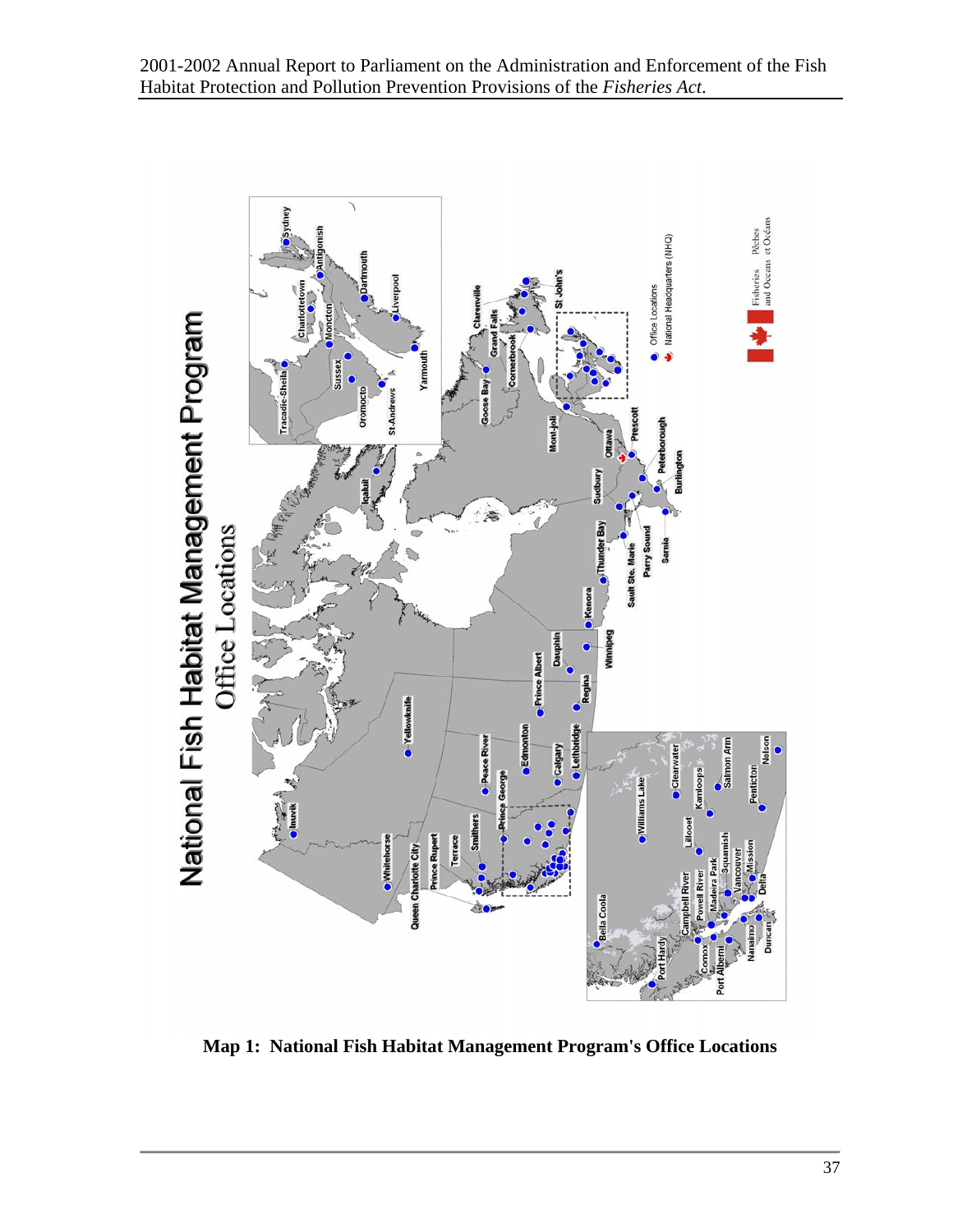<span id="page-45-0"></span>2001-2002 Annual Report to Parliament on the Administration and Enforcement of the Fish Habitat Protection and Pollution Prevention Provisions of the *Fisheries Act*.



**Map 2: Environment Canada's Regions and Offices**